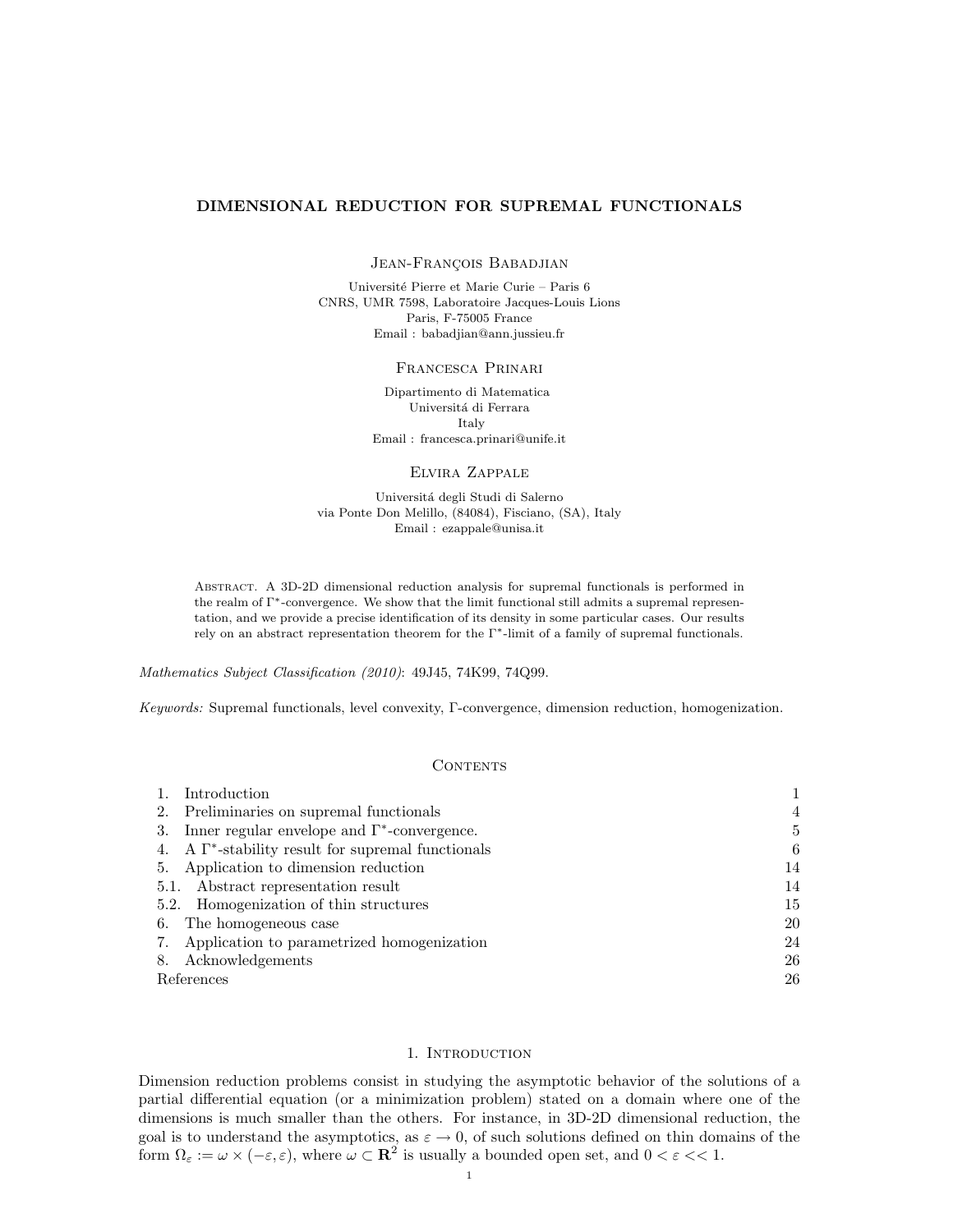These kind of problems have been widely studied in the framework of integral functionals by means of Γ-convergence analysis. Indeed Γ-convergence, which has been introduced in [31] (see also [28, 17, 18] for detailed discussions on that subject), turns out to be well adapted for studying the asymptotic behavior of variational problems depending on a parameter because it gives good informations on the asymptotics of minimizers and of the minimal value.

**Definition 1.1.** Let X be a metric space, and  $F_n : X \to (-\infty, +\infty]$  be a sequence of functions. We denote by

$$
F'(x) := \inf \left\{ \liminf_{n \to \infty} F_n(x_n) : x_n \to x \text{ in } X \right\}
$$

the Γ-lower limit, or more shortly the Γ-liminf of the sequence  $(F_n)$ . Similarly, we denote by

$$
F''(x) := \inf \left\{ \limsup_{n \to \infty} F_n(x_n) : x_n \to x \text{ in } X \right\}
$$

the Γ-upper limit, or more shortly the Γ-limsup of the sequence  $(F_n)$ . When  $F' = F'' = F$ , we say that F is the Γ-limit of the sequence  $(F_n)$ , and it is characterized by the following properties:

(i) for every  $x \in X$  and for every sequence  $(x_n)$  converging to x in X, then

$$
F(x) \le \liminf_{n \to \infty} F_n(x_n);
$$

(ii) for every  $x \in X$  there exists a sequence  $(\overline{x}_n)$  (called a recovering sequence) converging to x in X such that

$$
F(x) = \lim_{n \to \infty} F_n(\overline{x}_n).
$$

The motivation for dealing with this variational convergence is explained by the next theorem. Under the assumption of equicoercivity for the sequence  $(F_n)$ , there holds the fundamental property of convergence of the minimum values and infimizers (see Theorem 7.8 and Corollary 7.17 in [28]).

**Theorem 1.2.** Suppose that the sequence  $(F_n)$  is equi-coercive in X, i.e., for every  $t \in \mathbf{R}$  there exists a fixed compact subset  $K_t$  of X such that  $\{F_n \leq t\} \subset K_t$  for every  $n \in \mathbb{N}$ . If  $(F_n)$   $\Gamma$ -converges to F in X, then

$$
\min_{X} F = \lim_{n \to \infty} \inf_{X} F_n.
$$

Moreover if  $x_n$  is such that  $F_n(x_n) \leq \inf_X F_n + \varepsilon_n$ , for some sequence  $\varepsilon_n \to 0$ , and  $x_{n_k} \to x$  for some subsequence  $(x_{n_k})_k$  of  $(x_n)_n$ , then  $F(x) = \min_X F$ .

The integral case has been widely studied in the literature starting from the seminal paper [1]. In [34] the authors derived the Γ-limit (for a suitable topology) of integral functionals of the form

$$
\frac{1}{\varepsilon} \int_{\Omega_{\varepsilon}} W(Du) \, dx,
$$

where  $W : \mathbf{R}^{3 \times 3} \to \mathbf{R}$  is a continuous integrand satisfying standard p-growth and p-coercivity conditions (with  $1 < p < \infty$ ), and  $u : \Omega_{\varepsilon} \to \mathbb{R}^3$  belongs to the Sobolev space  $W^{1,p}(\Omega_{\varepsilon}; \mathbb{R}^3)$ . They actually proved that the Γ-limit is finite if and only if the limit fields  $u$  are independent of the last variable  $x_3$ , and that on its domain,  $W^{1,p}(\omega; \mathbf{R}^3)$ , it still has an integral form with an explicit density

$$
\int_{\omega} QW_0(D_{\alpha}u(x_{\alpha})) dx_{\alpha}.
$$

In the previous formula, we have denoted by  $x_\alpha := (x_1, x_2) \in \omega$  the in-plane variable  $(D_\alpha$  is the derivative with respect to  $x_\alpha$ ,  $W_0(\overline{\xi}) := \inf_{c \in \mathbf{R}^3} W(\overline{\xi}|c)$ , and  $QW_0$  is the quasiconvex envelope of  $W_0$ .

Later on, a general integral representation result has been proved in [20] in the spirit of [23] (see also [24]). Indeed, the authors showed that integral functionals of the form

$$
W^{1,p}(\Omega_{\varepsilon};\mathbf{R}^3) \ni u \mapsto \frac{1}{\varepsilon} \int_{\Omega_{\varepsilon}} W_{\varepsilon}(x,Du) dx
$$

always admit a Γ-convergent subsequence, and that the Γ-limit remains of integral type, *i.e.*,

$$
W^{1,p}(\omega; \mathbf{R}^3) \ni u \mapsto \int_{\omega} W^*(x_{\alpha}, D_{\alpha}u(x_{\alpha})) dx_{\alpha},
$$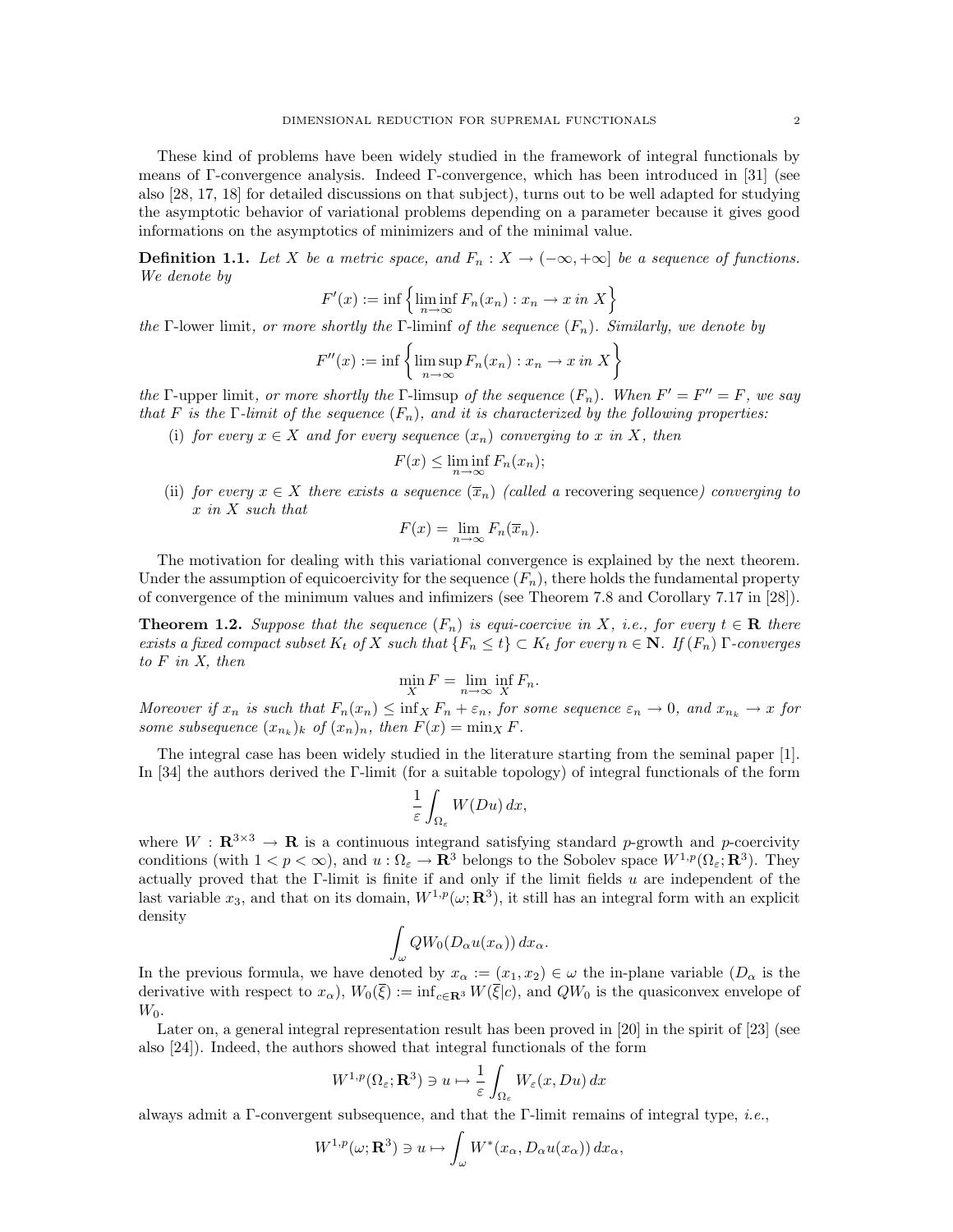for some universal function  $W^*$ . Then a series of papers have been devoted to the identification of the abstract density  $W^*$  in some particular cases (see e.g. [8, 9, 10]). Several works have been performed in the case of the critical exponent  $p = 1$  (see [19, 11]) where the analysis takes place in BV spaces instead of Sobolev spaces.

In this paper we are interested in studying some dimension reduction problems within the framework of the so-called  $L^{\infty}$  (or supremal) functionals, *i.e.* functionals which are represented as

$$
F(u) = \operatorname{ess} \sup_{x \in \Omega} f(x, u(x), Du(x))
$$
\n(1.1)

where  $\Omega$  is a bounded open set of  $\mathbf{R}^N$  and  $u \in W^{1,\infty}(\Omega)$ . We refer to the function f, which represents  $F$ , as an admissible *supremand*. The study of this class of functionals was originally motivated by the problem of finding the best Lipschitz extension in  $\Omega$  of a function  $\varphi$  defined on  $\partial\Omega$  (see [7]). The introduction of such functionals becomes useful and essential in order to give a mathematical model for many physical problems as, for example, the problem of modelling the dielectric breakdown for a composite conductor (see [33]). In [14] it is possible to find a list of other applications. A lot of recent papers have been devoted to study the properties of this class of functionals (see  $[2, 3, 4, 5, 6, 7, 13, 14, 15]$ ). When f is globally continuous, it has been proved in ([16]) that (1.1) is sequential weakly\* lower semicontinuous in  $W^{1,\infty}(\Omega)$  if and only if f is level convex in its last variable, *i.e.*, for every  $\lambda \in (0,1)$ ,  $\xi_1$  and  $\xi_2 \in \mathbb{R}^N$ ,

$$
f(x, \lambda \xi_1 + (1 - \lambda)\xi_2) \le f(x, \xi_1) \vee f(x, \xi_2),
$$

for all  $x \in \Omega$ . Without having a continuity property on  $f(\cdot, \xi)$ , one cannot expect that any admissible supremand of a weakly\* lower semicontinuous supremal functional is a level convex function (see Remark 3.1 in [32]). However, in [36] it is shown that when F is weakly\* lower semicontinuous, then it can be represented through a level convex function. The relaxation of supremal functionals is quite well understood in the case  $N = 1$  (see [16] and [2]) and in the case  $N > 1$  when f is a globally continuous function (see [36]). In these cases the relaxed functional is still supremal and represented through the level convex envelope of f. Unfortunately, the theory is much less understood when  $u$  is vector valued.

In order to study a 3D-2D dimension reduction problem for supremal functionals the first question to be solved is if this class of functionals is stable under Γ-convergence in  $L^{\infty}$ . Unfortunately, this is not the case as shows the one-dimensional Example 4.1. Among the contributions given to this problem, we recall [21] in which the authors study the problem of representing the Γ-limit of sequences of supremal functionals in the case  $N = 1$ ; later in [22] the authors study the case of periodic homogenization by showing that the homogenized problem is still supremal. Moreover they prove that the energy density of the homogenized functional can be represented by means of a cell-problem formula. The particular case of the 1-homogeneous supremal functionals is considered in [32] where the authors show that the closure of the class of 1-homogeneous supremal functionals with respect to Γ-convergence is a larger class of functionals (given by the so called difference quotients associated to geodesic distances). By analogy with the integral representation result in [23], in [25] the authors characterize the class of the functionals which can represented in a supremal form, but this result does not easily apply in practice. One reason is that the notion of Γ-convergence is not so well suited for supremal functionals since it may not always be possible to use an argument as the fundamental estimate in the integral case.

To overcome this difficulty it has been convenient to use a generalized notion called Γ<sup>∗</sup> -convergence (see [28]), which is, roughly speaking, the Γ-convergence on a suitable 'rich' family of open sets. Thanks to this observation it has been proved in the unpublished work [26] how a  $\Gamma^*$ -limit can be represented in a supremal form (see Theorem 4.2).

Having in hand all this theory on Γ<sup>∗</sup> -convergence of supremal functionals, we propose to apply it to 3D-2D dimension reduction problems by first giving an abstract supremal representation result for the Γ<sup>∗</sup> -limit (an analogous result to that of [20] in the integral case), and then to identify the Γ ∗ -limit in some particular cases, as in the case where dimension reduction is coupled to periodic homogenization.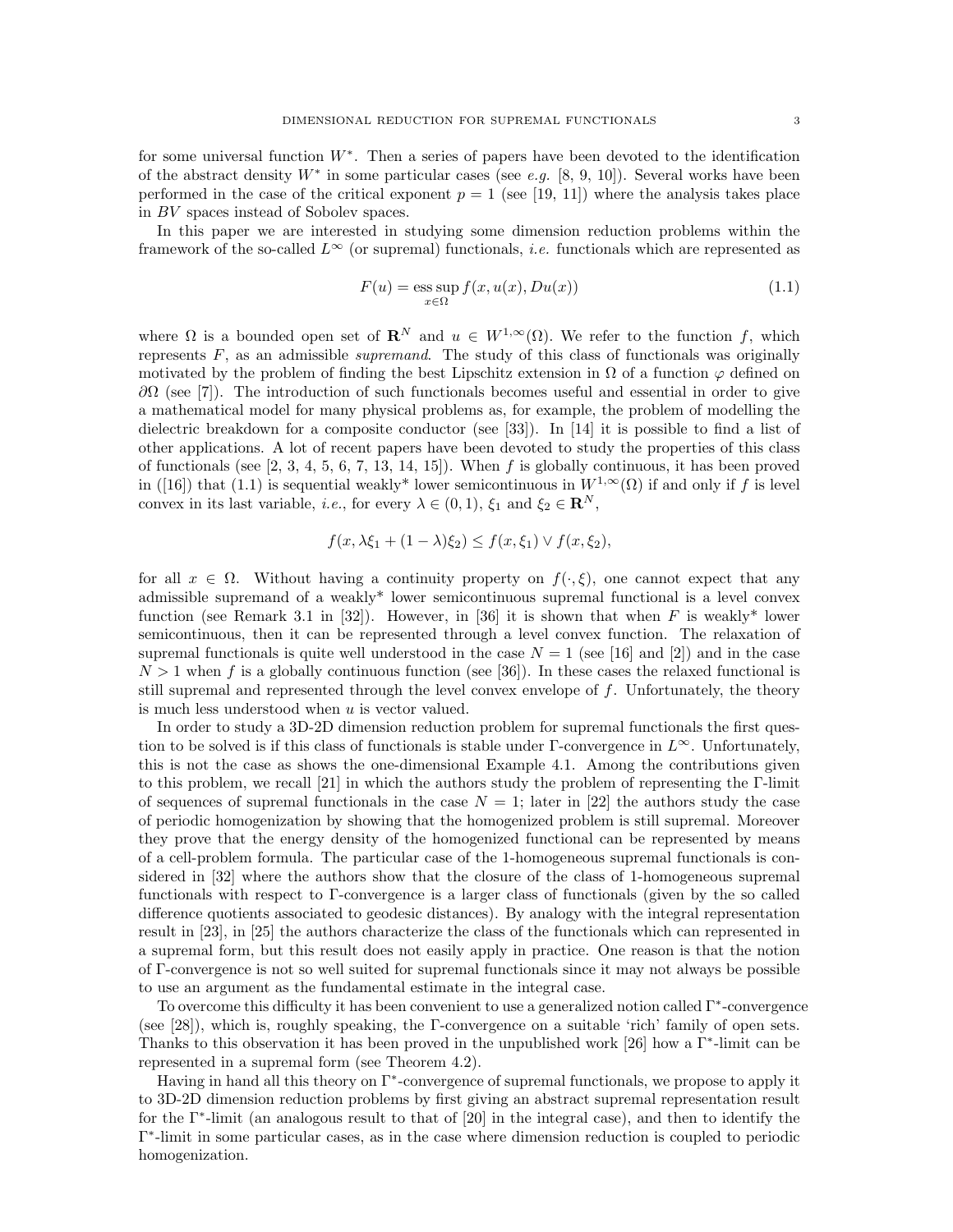The paper is organized as follows: Section 2 is devoted to introduce notations and it gives basic results concerning supremal functionals. In section 3, we provide some definitions and results necessary to introduce the notion of Γ<sup>∗</sup> -convergence. In section 4 we state and prove the supremal representation result for Γ<sup>∗</sup> -limits which has been obtained in [26]. We stress that since this result has nowhere been published, we decided to include the proof for the reader's convenience, and with the agreement of both authors. In section 5, we apply all these concepts to 3D-2D dimension reduction: we first prove an abstract Γ<sup>∗</sup> -convergence result, and then we precise the specific form of the Γ<sup>∗</sup> -limit when dimension reduction is coupled to periodic homogenization. The particular case of homogeneous supremand is treated in section 6, where an alternative proof is given without appealing to the general representation result. Finally, in section 7, we state a parametrized homogenization result by  $\Gamma^*$ -convergence for supremal functionals.

### 2. Preliminaries on supremal functionals

Throughout the paper, we assume that  $\Omega$  is an open bounded domain of  $\mathbb{R}^N$ . We denote by A the family of all open subsets of  $\Omega$ , and by  $\mathcal{B}_N$  the Borel  $\sigma$ -algebra of  $\mathbb{R}^N$  (when  $N = 1$ , we simply write  $\mathcal{B}$ ). Moreover we denote by  $\|\cdot\|$  the euclidean norm on  $\mathbb{R}^N$ , by  $B_r(x)$  the open ball  $\{y \in \mathbf{R}^N : ||x - y|| < r\}$ , and by  $\mathcal{L}^N$  the Lebesgue measure in  $\mathbf{R}^N$ . By supremal (localized) functional on  $W^{1,\infty}(\Omega)$  we mean a functional of the form

$$
F(u, A) = \operatorname*{ess\,sup}_{x \in A} f(x, u(x), Du(x)),
$$
\n(2.1)

where  $u \in W^{1,\infty}(\Omega)$  and  $A \in \mathcal{A}$ . The function f which represents the functional is called supremand. We now give the following precise definitions.

**Definition 2.1.** A function  $f : \Omega \times \mathbf{R} \times \mathbf{R}^N \to (-\infty, +\infty]$  is said to be

- (a) a supremand if f is  $\mathcal{B}_N \otimes \mathcal{B} \otimes \mathcal{B}_N$ -measurable;
- (b) a normal supremand if f is a supremand, and there exists a  $\mathcal{L}^N$ -negligible set  $Z \subset \Omega$  such that  $f(x, \cdot, \cdot)$  is lower semicontinuous on  $\mathbf{R} \times \mathbf{R}^N$  for every  $x \in \Omega \setminus Z$ ;
- (c)  $a$  Carathéodory supremand *if:* 
	- (i) for every  $(z, \xi) \in \mathbf{R} \times \mathbf{R}^{N}$ , the function  $x \mapsto f(x, z, \xi)$  is measurable in  $\Omega$ ;
	- (ii) for a.e.  $x \in \Omega$ , the function  $(z, \xi) \mapsto f(x, z, \xi)$  is continuous in  $\mathbb{R} \times \mathbb{R}^{N}$ .

A sufficient condition for the lower semicontinuity of a supremal functional with respect to the weak<sup>∗</sup> topology of  $W^{1,\infty}(\Omega)$  has been shown in [16]. It requires that  $f(x, z, \cdot)$  is level convex, that is for every  $t \in \mathbf{R}$  the level set  $\{\xi \in \mathbf{R}^N : f(x, z, \xi) \leq t\}$  is convex for a.e.  $x \in \Omega$  and for every  $z \in \mathbf{R}$ . It can be equivalently stated as follows: for each  $\lambda \in (0,1)$ ,  $\xi_1$  and  $\xi_2 \in \mathbf{R}^N$ ,

$$
f(x, z, \lambda \xi_1 + (1 - \lambda)\xi_2) \le f(x, z, \xi_2) \vee f(x, z, \xi_2)
$$

for a.e.  $x \in \Omega$  and all  $z \in \mathbf{R}$ . Moreover, they showed that if f is uniformly continuous in all variables, this condition is also necessary (see [14, Theorem 2.7]).

In the sequel we will make use of the following Jensen's inequality for level convex functions.

**Theorem 2.2.** Let  $f : \mathbf{R}^N \to (-\infty, +\infty]$  be a lower semicontinuous and level convex function, and let  $\mu$  be a probability measure on  $\mathbf{R}^N$ . Then for every function  $u \in L^1_{\mu}(\mathbf{R}^N)$ , we have

$$
f\left(\int_{\mathbf{R}^N} u(x) d\mu(x)\right) \le \mu \cdot \underset{x \in \mathbf{R}^N}{\text{ess sup}} (f \circ u)(x). \tag{2.2}
$$

We recall the following relaxation theorem shown in [36, Theorem 2.6]. If the functional  $(2.1)$ is represented by a continuous and coercive function  $f$ , then

$$
\overline{F}(u) := \sup \left\{ G(u) : G : W^{1,\infty}(\Omega) \to (-\infty, +\infty] \text{ weakly* lower semicontinuous, } G \le F \right\}
$$

is a supremal functional represented by the level convex envelope  $f^{\text{lc}}$  of f defined by

$$
f^{\text{lc}}(x, z, \cdot) := \sup\{h : \mathbf{R}^N \to (-\infty, +\infty] \text{ l.s.c., level convex and } h(\cdot) \le f(x, z, \cdot)\}\tag{2.3}
$$

for every  $x \in \Omega$  and  $z \in \mathbf{R}$ .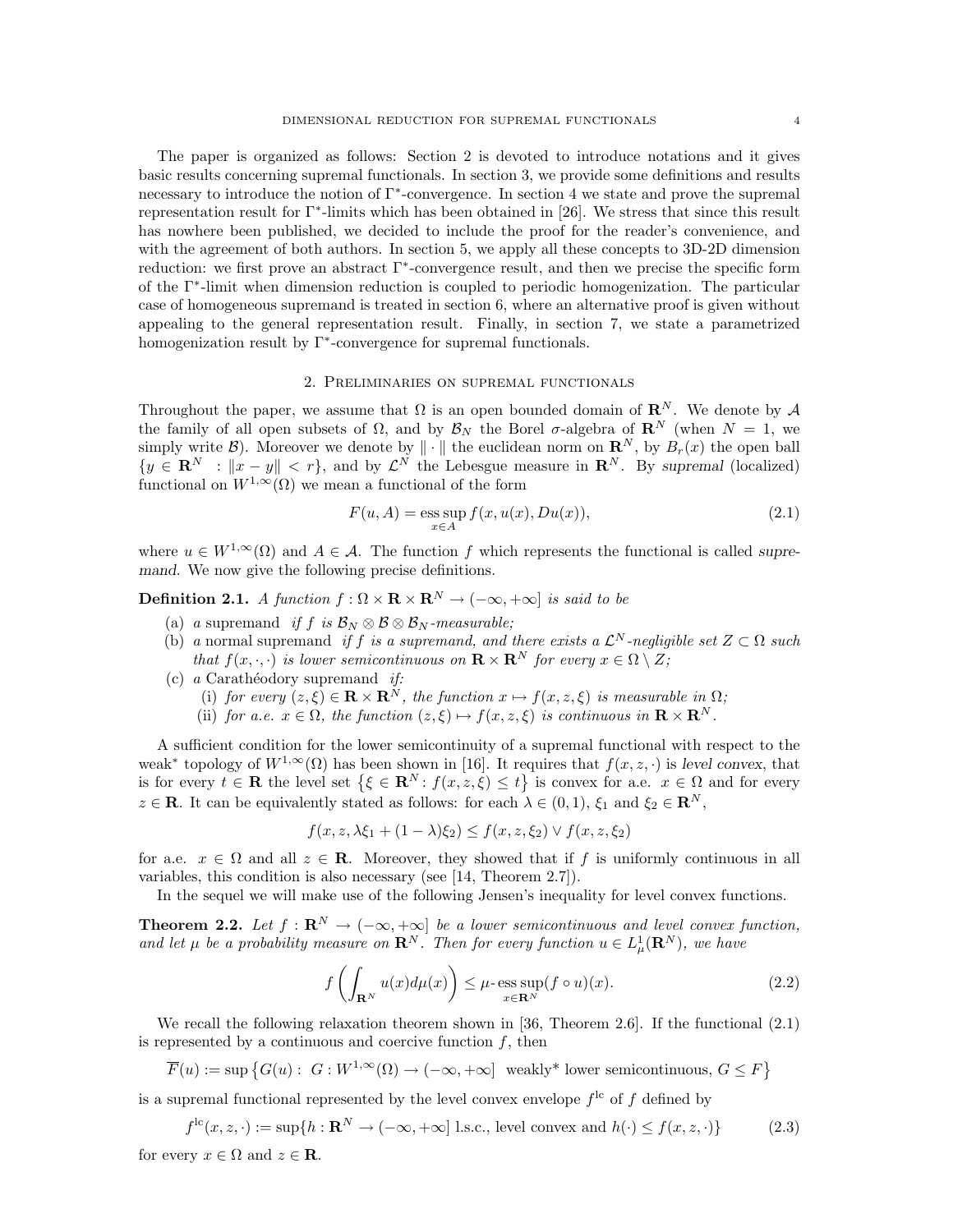**Theorem 2.3.** Let  $f : \Omega \times \mathbf{R} \times \mathbf{R}^N \to \mathbf{R}$  be a continuous function. Assume that there exists an increasing continuous function  $\Psi : [0, +\infty) \to [0, +\infty)$  such that  $\Psi(t) \to +\infty$  as  $t \to +\infty$ , and  $f(x, z, \cdot) > \Psi(\|\cdot\|)$  for every  $x \in \Omega$  and every  $z \in \mathbf{R}$ . Let  $F : W^{1,\infty}(\Omega) \to \mathbf{R}$  be the functional defined by  $(2.1)$ , then

$$
\overline{F}(u) = \operatorname*{ess\,sup}_{x \in \Omega} f^{\text{lc}}(x, u(x), Du(x))
$$

for every  $u \in W^{1,\infty}(\Omega)$ .

In the sequel we will make use of the following result proved in [27, Theorem 3.1]. It states that under a coercivity condition, a supremal functional can be approximated by a sequence of power law integral functionals.

**Theorem 2.4.** Let  $f : \Omega \times \mathbb{R}^N \to [0, +\infty)$  be a Carathéodory supremand satisfying

- (i)  $f(x, \cdot)$  is level convex for a.e.  $x \in \Omega$ ;
- (ii) there exists a constant  $C > 0$  such that

$$
f(x,\xi) \ge C \|\xi\|
$$

for every  $\xi \in \mathbf{R}^N$  and a.e.  $x \in \Omega$ . For any  $p \geq 1$ , let  $\mathcal{F}_p : L^{\infty}(\Omega) \to [0, +\infty]$  be defined by

$$
\mathcal{F}_p(u) := \begin{cases} \left( \int_{\Omega} f^p(x, Du(x)) dx \right)^{1/p} & \text{if } u \in W^{1,p}(\Omega), \\ +\infty & \text{otherwise,} \end{cases}
$$

and let  $\mathcal{F}: L^{\infty}(\Omega) \to [0, +\infty]$  be given by

$$
\mathcal{F}(u) := \begin{cases} \n\operatorname{ess} \sup_{x \in \Omega} f(x, Du(x)) & \text{if } u \in W^{1,\infty}(\Omega), \\ \n+ \infty & \text{otherwise.} \n\end{cases}
$$

Then, the family  $(\mathcal{F}_p)_{p>1}$  Γ-converges to F as  $p \to +\infty$  with respect to the topology of the uniform convergence.

# 3. INNER REGULAR ENVELOPE AND  $\Gamma^*$ -CONVERGENCE.

The aim of this section is to recall the notion of Γ<sup>∗</sup> -convergence. Indeed as already observed in the introduction, the notion of Γ-convergence is not well adapted to supremal functionals.

In particular, we show below (see Example 4.1) that the class of supremal functionals is not necessarily closed with respect to Γ-convergence. To overcome this difficulty, we have to use a generalized notion called Γ<sup>∗</sup> -convergence. To this purpose, we now recall the concept of inner regular envelope of an increasing functional introduced in [37] (see also [30] for further properties and [32] for an application in the supremal case).

**Definition 3.1.** Let  $F : \mathcal{C}(\overline{\Omega}) \times \mathcal{A} \to (-\infty, +\infty]$  be a functional. We say that

- (i) F is a local functional if  $F(u, A) = F(v, B)$  for every A,  $B \in \mathcal{A}$  with  $\mathcal{L}^N(A \triangle B) = 0$ , and every u,  $v \in \mathcal{C}(\overline{\Omega})$  such that  $u(x) = v(x)$  for a.e.  $x \in A \cup B$ ;
- (ii) F is an increasing functional if  $F(u, A) \leq F(u, B)$  for every  $u \in C(\overline{\Omega})$  and for every A,  $B \in \mathcal{A}$  such that  $A \subset B$ ;
- (iii) F is a inner regular functional if F is local and  $F(u, A) = \sup\{F(u, B): B \in \mathcal{A}, B \subset\subset A\}$ ;
- (iv)  $F$  is a regular functional if  $F$  is lower semicontinuous and inner regular.

The inner regular envelope of an increasing functional  $F$  is defined by

$$
F_{-}(u, A) := \sup\{F(u, B): B \in \mathcal{A}, B \subset\subset A\}.
$$

The next result has been proved in [30, Proposition 1.6].

**Proposition 3.2.** Let  $F : \mathcal{C}(\overline{\Omega}) \times \mathcal{A} \to (-\infty, +\infty]$  be an increasing local functional. Then the functional  $F_-\$  is the greatest regular, increasing local functional less than or equal to F.

The introduction of  $F_-\$  is justified by the following property: if F is lower semicontinuous then it coincides with  $F_$  "for almost" every open set, and thus a representation formula of  $F_$  gives a representation formula of  $F$  on a wide class of open sets. We now make precise this expression.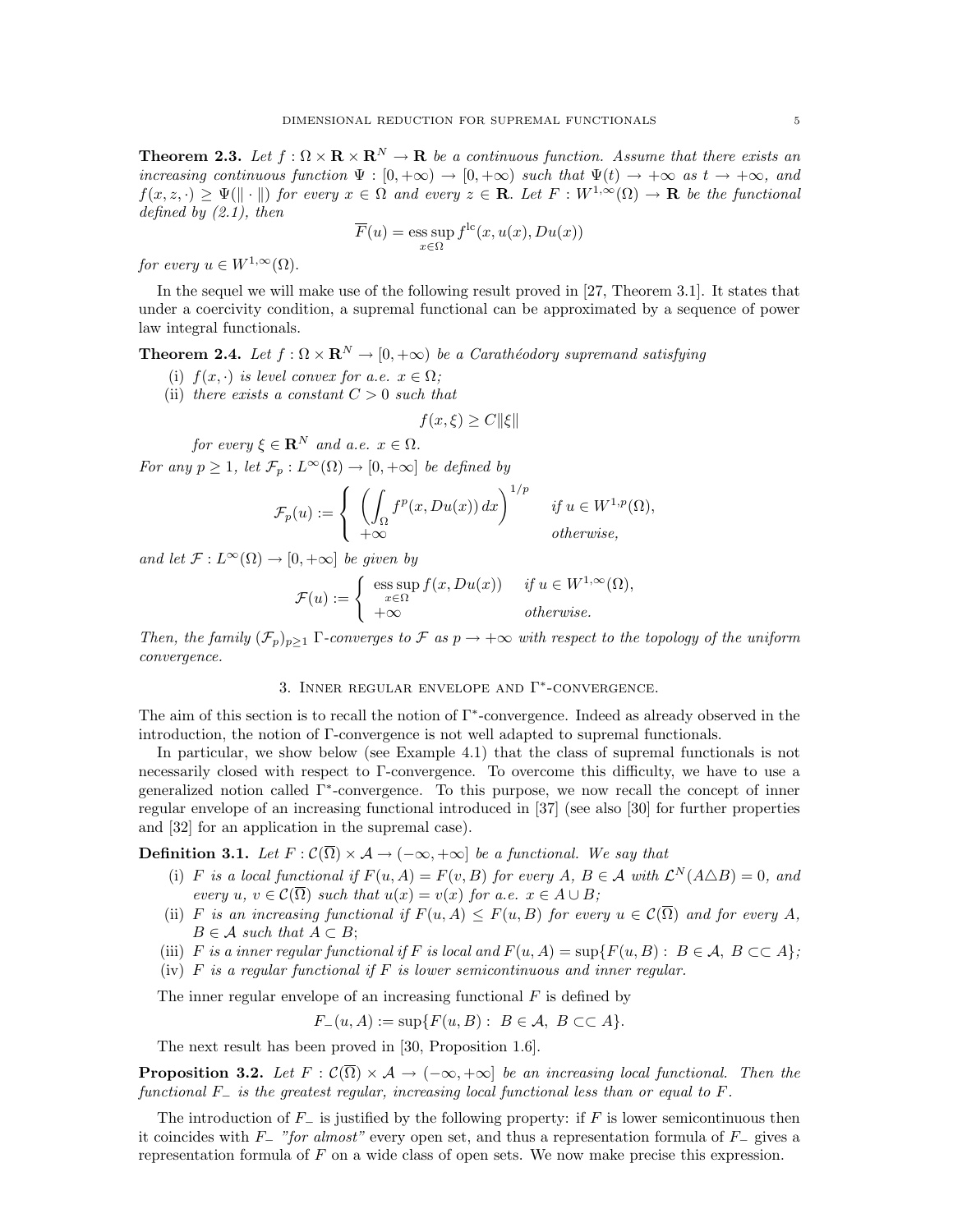**Definition 3.3.** Let  $\mathcal R$  be a subfamily of  $\mathcal A$ . We say that  $\mathcal R$  is rich in  $\mathcal A$  if for every family  ${A_t}_{t\in\mathbf{R}} \subset \mathcal{A}$  with  $A_t \subset \subset A_s$  whenever  $t < s$ , the set  $\{t : A_t \notin \mathcal{R}\}\$ is at most countable.

In particular if R is rich in A, then for every A,  $B \in \mathcal{A}$  such that  $A \subset\subset B \subset\subset \Omega$  there exists  $C \in \mathcal{R}$  such that  $A \subset\subset C \subset\subset B$ .

The following proposition establishes a precise relation between  $F$  and  $F_-\$ . Note that the proof of this result relies on the fact that  $\mathcal{C}(\overline{\Omega})$  is separable with respect to the uniform convergence (see Proposition 16.4 in [29]).

**Proposition 3.4.** Let  $F : \mathcal{C}(\overline{\Omega}) \times \mathcal{A} \to (-\infty, +\infty]$  be a lower semicontinuous, increasing and local functional. Then the family  $\{A \in \mathcal{A} : F_-(u, A) = F(u, A) \quad \forall u \in \mathcal{C}(\overline{\Omega})\}$  is rich in A.

Following [30], we define the  $\Gamma^*$ -convergence for a sequence of local, increasing functionals as the Γ-convergence on a suitable rich family of open sets.

**Definition 3.5.** Let  $F_n : \mathcal{C}(\overline{\Omega}) \times \mathcal{A} \to (-\infty, +\infty]$  be a sequence of increasing functionals, define

$$
F'(u, A) := \inf_{(u_n)} \{ \liminf_{n \to \infty} F_n(u_n, A) : u_n \to u \text{ uniformly on } \overline{\Omega} \}
$$

and

$$
F''(u, A) := \inf_{(u_n)} \{ \limsup_{n \to \infty} F_n(u_n, A) : u_n \to u \text{ uniformly on } \overline{\Omega} \}.
$$

We say that  $(F_n)$   $\Gamma^*$ -converges to F if F coincides with the inner regular envelopes of both functionals  $F'$  and  $F''$ .

Note that the functionals  $F'$  and  $F''$  are increasing and lower semicontinuous but in general they are not inner regular. However, if  $(F_n) \Gamma^*$ -converges to F then F is increasing, lower semicontinuous and inner regular.

The next proposition easily follows from Proposition 3.4.

**Proposition 3.6.** Let  $F : \mathcal{C}(\overline{\Omega}) \times \mathcal{A} \to (-\infty, +\infty]$  be an increasing, lower semicontinuous, inner regular functional. Then  $(F_n)$   $\Gamma^*$ -converges to F if and only if the family

$$
\{A \in \mathcal{A} : F(u, A) = F'(u, A) = F''(u, A) \,\forall u \in \mathcal{C}(\overline{\Omega})\}
$$

is rich in A.

Thanks to Proposition 3.6, it follows that the Γ<sup>∗</sup> -limit of a sequence of functionals is equal to its Γ-limit in a rich class of open sets. Thus, even if this notion is weaker than Γ-convergence, it still gives good informations in the study of the asympotic behavior of the infimum value.

Finally we have the following compactness result (see [30] and also [28, Theorem 16.9]).

**Theorem 3.7.** Then every sequence  $(F_n)$  of increasing functionals from  $\mathcal{C}(\overline{\Omega}) \times \mathcal{A}$  to  $(-\infty, +\infty]$ has a Γ ∗ -convergent subsequence.

# 4. A Γ ∗ -stability result for supremal functionals

The aim of this section is to prove that, under suitable assumptions, the class of supremal functionals is stable under Γ<sup>∗</sup> -convergence with respect to the uniform convergence. It turns out that the class of supremal functionals on  $W^{1,\infty}(\Omega)$  is not closed with respect to Γ-convergence. Indeed, it is easy to see that a supremal functional satisfies the following properties:

- (i) (locality)  $F(u, A) = F(v, B)$  for every A,  $B \in \mathcal{A}$  with  $\mathcal{L}^N(A \triangle B) = 0$ , and for every u,  $v \in W^{1,\infty}(\Omega)$  such that  $u(x) = v(x)$  for a.e.  $x \in A \cup B$ ;
- (ii) (countable supremality) for every  $A_i \in \mathcal{A}$  and  $u \in W^{1,\infty}(\Omega)$

$$
F\left(u, \bigcup_{i=1}^{\infty} A_i\right) = \bigvee_{i=1}^{\infty} F(u, A_i).
$$

In general the Γ-limit of a sequence of supremal functionals satisfies the locality property, but it does not satisfy the countable supremality, and thus it cannot be represented in the supremal form (2.1) for every open set  $A \subset \Omega$ . In fact, we can produce the following counterexample (see [35]).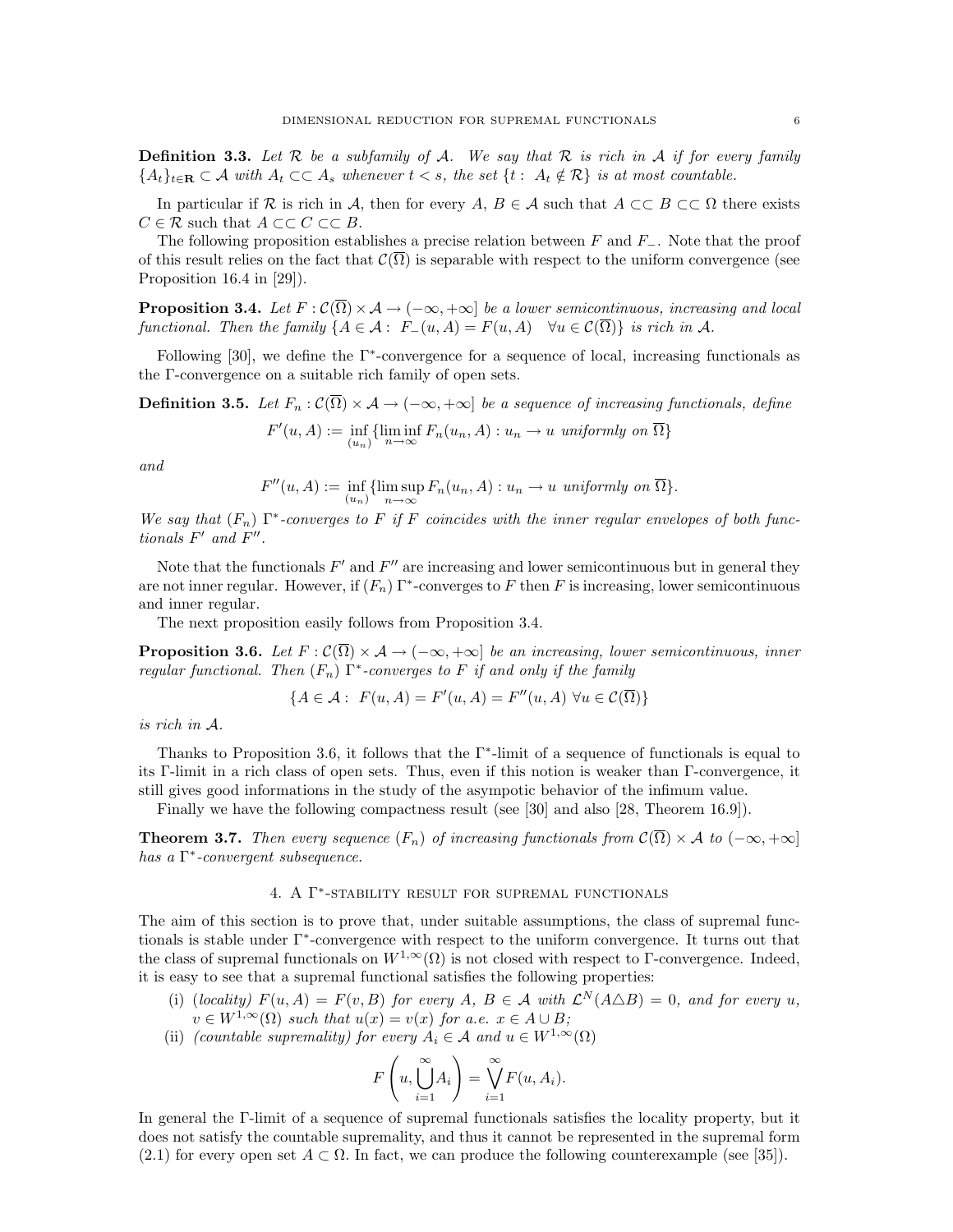Example 4.1. Let  $\Omega := (0,1)$ . Let us define  $f_n(x, z) := x^n + |z|$ . Setting

$$
F_n(u, A) := \operatorname{ess} \sup_{x \in A} f_n(x, u'(x))
$$

for every open set  $A \subset (0,1)$  and for every  $u \in W^{1,\infty}(0,1)$ , it is easy to prove that the Γ-limit of the sequence  $(F_n)$  (with respect to the uniform convergence) is given by

$$
F(u,(a,b)) = \begin{cases} \n\operatorname{ess} \sup_{x \in (a,b)} |u'(x)| & \text{if } b < 1, \\ \n\operatorname{ess} \sup_{x \in (a,b)} |u'(x)| \vee 1 & \text{if } b = 1, \n\end{cases}
$$

which is not a supremal functional.

We now state a stability result for supremal functionals with respect to Γ<sup>∗</sup> -convergence under some suitable assumptions. This result has been obtained by Cardialaguet and Prinari in [26] in an unpublished work. With the agreement of both authors, we reproduce here the proof for the convenience of the reader.

**Theorem 4.2.** Let  $\Omega \subset \mathbb{R}^N$  be a bounded open set, and  $f_n : \Omega \times \mathbb{R} \times \mathbb{R}^N \to \mathbb{R}$  be a sequence of normal supremands. Assume that

(a) for every  $M > 0$  there exists a modulus of continuity  $\omega_M : [0, +\infty) \to [0, +\infty)$  such that

$$
|f_n(x, z_1, \xi_1) - f_n(x, z_2, \xi_2)| \le \omega_M(|z_1 - z_2| + ||\xi_1 - \xi_2||)
$$

for every  $n \in \mathbb{N}$ , for a.e.  $x \in \Omega$  and for every  $\xi_1, \xi_2 \in \mathbb{R}^N$  and  $z_1, z_2 \in \mathbb{R}$  with  $\|\xi_1\|, \|\xi_2\|, |z_1|, |z_2| \leq M;$ 

- (b) there exists an increasing continuous function  $\Psi : [0, +\infty) \to [0, +\infty)$  such that  $\Psi(t) \to$  $+\infty$  as  $t \to +\infty$  and  $f_n(x, z, \cdot) \geq \Psi(\|\cdot\|)$  for every  $n \in \mathbb{N}$ , for a.e.  $x \in \Omega$  and for every  $z \in \mathbf{R}$ ;
- (c)  $f_n(x, z, \cdot)$  is level convex for every  $n \in \mathbb{N}$ , for a.e.  $x \in \Omega$  and for every  $z \in \mathbb{R}$ .

Let us suppose that the sequence of supremal functionals  $F_n : W^{1,\infty}(\Omega) \times \mathcal{A} \to \mathbf{R}$  defined by

$$
F_n(u, A) := \operatorname{ess} \sup_{x \in A} f_n(x, u(x), Du(x))
$$

 $\Gamma^*$ -converges (with respect to the uniform convergence) to some functional  $F:W^{1,\infty}(\Omega)\times\mathcal{A}\to\mathbf{R}$ . For any  $(x, z, \xi) \in \Omega \times \mathbf{R} \times \mathbf{R}^N$ , we define

$$
f(x, z, \xi) := \inf \left\{ F(u, B_r(x)) : r > 0, \ u \in W^{1, \infty}(\Omega) \ s.t. \ x \in \hat{u}, \ with \ u(x) = z, \ Du(x) = \xi \right\} \ (4.1)
$$

where

 $\hat{u} := \{x \in \Omega : x \text{ is a differentiability point of } u \text{ and a Lebesgue point of } Du\}.$ 

If  $f(\cdot, z, \xi)$  is continuous for every  $(z, \xi) \in \mathbf{R} \times \mathbf{R}^{N}$ , then

$$
F(u, A) = \operatorname{ess} \sup_{x \in A} f(x, u(x), Du(x))
$$
\n(4.2)

for any  $u \in W^{1,\infty}(\Omega)$  and any  $A \in \mathcal{A}$ . Moreover, f is level convex with respect to the last variable.

**Remark 4.3.** Note that if the functions  $f_n$  are continuous on  $\Omega \times \mathbf{R} \times \mathbf{R}^N$ , we can remove assumption (c). Indeed, according to Theorem 2.3, we can compute the Γ<sup>∗</sup> -limit of the sequence  $(F_n)$  by computing the  $\Gamma^*$ -limit of the sequence of the relaxed functionals

$$
\overline{F}_n(u, A) := \operatorname{ess} \sup_{x \in A} f_n^{\text{lc}}(x, u(x), Du(x))
$$

(see also [28, Proposition 16.7]). Moreover, if the functions  $f_n$  are equicontinous with respect to  $x$ , then  $f$  is continuous.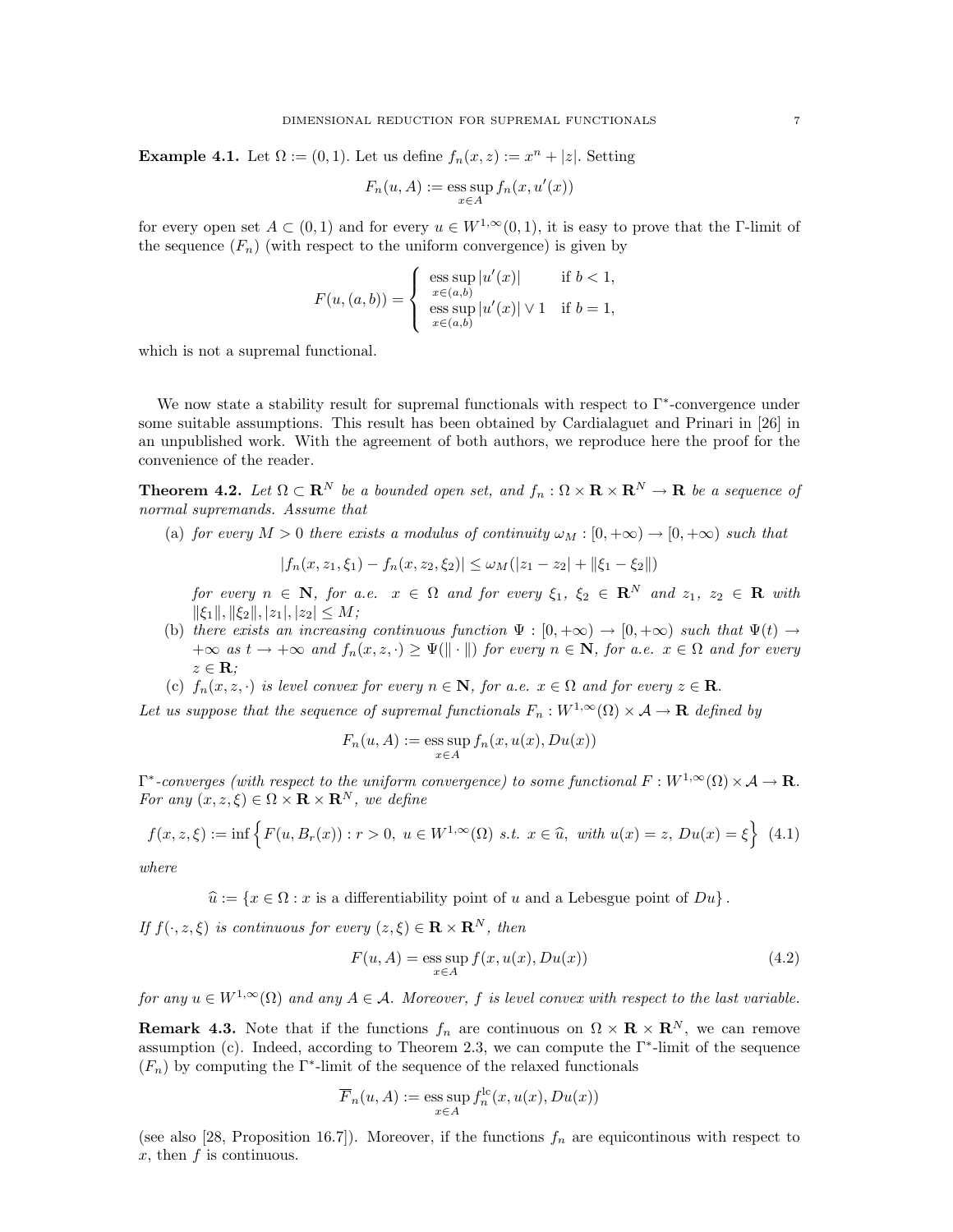As the next example shows, the representation result may fail if we drop the continuity in  $x$  of the function f defined by  $(4.1)$ . In fact, under the assumptions  $(a)$ ,  $(b)$  of Theorem 4.2 we will show that the Γ<sup>∗</sup> -limit satisfies the countable supremality property, but in general it will satisfy a locality property only with respect to the variable  $u, i.e.,$ 

$$
F(u, A) = F(v, A)
$$
 for every  $u, v \in W^{1,\infty}(\Omega)$  such that  $u(x) = v(x)$  for a.e.  $x \in A$ ,

losing consequently the property of neglecting sets of zero measure.

**Example 4.4.** We shall give an example of a sequence  $(F_n)$  where the function f defined by (4.1) is not continuous in x, and the  $\Gamma^*$ -limit F does not admit any supremal representation. We consider  $\Omega = (0, 2)$  and

$$
f_n(x, z) := \begin{cases} x^{2n} + |z| & \text{if } x \le 1, \\ (x - 2)^{2n} + |z| & \text{if } x > 1. \end{cases}
$$

Setting

$$
F_n(u, A) := \operatorname{ess} \sup_{x \in A} f_n(x, u'(x))
$$

for every open set  $A \subset (0, 2)$  and for every  $u \in W^{1,\infty}(0, 2)$ , it is easy to prove that the Γ-limit of  $(F_n)$  with respect to the uniform convergence is given by

$$
G(u,(a,b)) = \begin{cases} \n\operatorname{ess} \sup_{x \in (a,b)} |u'(x)| & \text{if } b < 1 \text{ or } a > 1, \\ \n\operatorname{ess} \sup_{x \in (a,b)} |u'(x)| \vee 1 & \text{if } b = 1 \text{ or } a = 1, \\ \n\operatorname{ess} \sup_{x \in (a,b)} |u'(x)| \vee 1 & \text{if } a < 1 < b, \n\end{cases}
$$

and thus the  $\Gamma^*$ -limit of  $(F_n)$  is given by

$$
F(u,(a,b)) = \begin{cases} \n\operatorname{ess} \sup_{x \in (a,b)} |u'(x)| & \text{if } b \le 1 \text{ or } a \ge 1, \\ \n\operatorname{ess} \sup_{x \in (a,b)} |u'(x)| \vee 1 & \text{if } a < 1 < b. \n\end{cases}
$$

Note that

(i) even if all functions  $f_n$  are continuous, f is not continuous in  $x = 1$  since

$$
f(x,\xi) = \begin{cases} |\xi| & \text{if } x < 1 \text{ or } x > 1\\ |\xi| \vee 1 & \text{if } x = 1. \end{cases}
$$

(ii) F does not satisfy the property of set-locality: indeed,  $F(0, (\frac{1}{2}, \frac{3}{2})) = 1$  and  $F(0, (\frac{1}{2}, 1) \cup$  $(1, \frac{3}{2})) = 0$  whereas  $\mathcal{L}^1((\frac{1}{2}, \frac{3}{2}) \setminus (\frac{1}{2}, 1) \cup (1, \frac{3}{2})) = 0.$ 

The proof of Theorem 4.2 is quite intricated and shall be achieved through several intermediate steps. We will give the proof of Theorem 4.2 when  $\Psi(t) = t$ , since it is always possible to reduce the problem to this case.

We need some preliminary results. The following lemma gives some properties of the functional  $F$  and of the function  $f$ .

**Lemma 4.5.** Under assumptions (a) and (b) of Theorem 4.2, the functional F satisfies the following properties:

(i) (countable supremality) for every  $A_i \in \mathcal{A}$  and  $u \in W^{1,\infty}(\Omega)$ 

$$
F\left(u,\bigcup_{i=1}^{\infty} A_i\right) = \bigvee_{i=1}^{\infty} F(u,A_i);
$$
\n(4.3)

(ii) (strong continuity) for every  $M > 0$ , there is a modulus of continuity  $\tilde{\omega}_M$  such that, for every  $A \in \mathcal{A}$ , and every  $u, v \in W^{1,\infty}(\Omega)$  such that  $||u||_{W^{1,\infty}(\Omega)} \leq M$  and  $||v||_{W^{1,\infty}(\Omega)} \leq M$ , then

$$
|F(u,A) - F(v,A)| \leq \tilde{\omega}_M(||u - v||_{W^{1,\infty}(A)});
$$

(iii) (coercivity): for every  $A \in \mathcal{A}, F(\cdot, A) \geq \Psi(\|\cdot\|_{W^{1,\infty}(A)})$ ;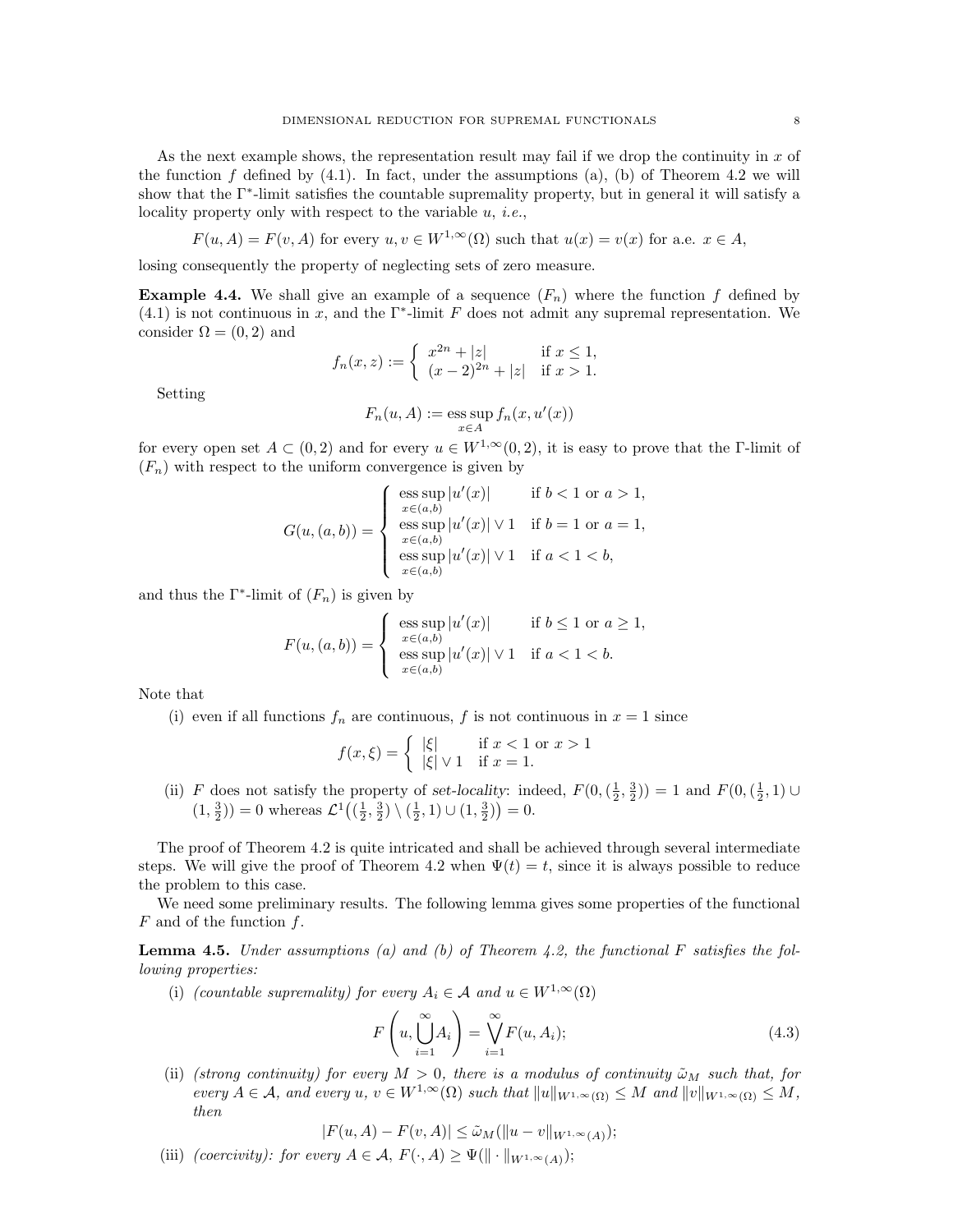(iv) for every  $A \in \mathcal{A}$  and every  $u, v \in W^{1,\infty}(\Omega)$ , we have

$$
F(u \lor v, A) \le F(u, A) \lor F(v, A). \tag{4.4}
$$

*Proof.* Step 1. In order to prove that F satisfies the countable supremality property  $(4.3)$ , we will first show that for every  $u \in W^{1,\infty}(\Omega)$ , the set function  $F(u, \cdot)$  is *finitely sub-supremal* which means that for every  $A, B \in \mathcal{A}$ 

$$
F(u, A \cup B) \le F(u, A) \vee F(u, B). \tag{4.5}
$$

Let  $u \in W^{1,\infty}(\Omega)$ ,  $A, B \in \mathcal{A}$ , and consider  $A' \subset\subset A$  and  $B' \subset\subset B$ . Let  $\varphi \in \mathcal{C}_c^\infty(\mathbf{R}^N; [0,1])$  be a cut-off function such that  $\varphi = 1$  in  $A'$  and  $\varphi = 0$  in  $\mathbb{R}^N \setminus A$ . Let us define the set  $A'' = {\varphi > \frac{1}{3}}$ so that  $A' \subset\subset A'' \subset\subset A$ . Let  $(u_n)$  and  $(v_n) \subset W^{1,\infty}(\Omega)$  be two recovering sequences converging uniformly to u in  $\overline{\Omega}$ , and

$$
\limsup_{n \to \infty} F_n(u_n, A'') = F''(u, A''), \quad \limsup_{n \to \infty} F_n(v_n, B') = F''(u, B').
$$

Note that thanks to the coercivity property (b), the sequences  $(u_n)$  and  $(v_n)$  are bounded by some constant M in  $W^{1,\infty}(A'')$  and  $W^{1,\infty}(B')$  respectively.

For any  $\delta \in (0,1)$  we consider

$$
w_n^{\delta} := \inf\{u_n + \sigma_n + \delta(1 - \varphi), v_n + \delta\varphi\},\
$$

where  $\sigma_n \in (0, 1/n)$  is any real number such that  $\mathcal{L}^N(\{u_n + \sigma_n + \delta(1 - \varphi) = v_n + \delta\varphi\}) = 0$ . Such a number exists since the family of sets  $\{\Lambda_{\sigma}\}_{0<\sigma<1/n}$ , with  $\Lambda_{\sigma} := \{u_n + \sigma + \delta(1-\varphi) = v_n + \delta\varphi\},\$ is made of pairwise disjoint sets whose union has finite Lebesgue measure. Observe that  $(w_n^{\delta})$ uniformly converges to  $w_{\delta} := u + \delta \inf\{1 - \varphi, \varphi\}$  in  $\overline{\Omega}$ . Moreover  $w_n^{\delta} = u_n + \sigma_n + \delta(1 - \varphi)$  and  $Dw_n^{\delta} = D(u_n + \sigma_n + \delta(1-\varphi))$  a.e. in  $(A' \cup B') \cap \{u_n + \sigma_n + \delta(1-\varphi) < v_n + \delta\varphi\}$  while  $w_n^{\delta} = v_n + \delta\varphi$ and  $Dw_n^{\delta} = D(v_n + \delta \varphi)$  a.e. in  $(A' \cup B') \cap \{u_n + \sigma_n + \delta(1 - \varphi) > v_n + \delta \varphi\}$ . Since the set  ${u_n + \sigma_n + \delta(1 - \varphi) = v_n + \delta\varphi}$  has zero measure from the choice of  $\sigma_n$ , and since the functionals  $F_n$  are supremal, we have

$$
F_n(w_n^{\delta}, A' \cup B') = F_n(u_n + \sigma_n + \delta(1 - \varphi), (A' \cup B') \cap \{u_n + \sigma_n + \delta(1 - \varphi) < v_n + \delta\varphi\})
$$

$$
\vee F_n(v_n + \delta\varphi, (A' \cup B') \cap \{u_n + \sigma_n + \delta(1 - \varphi) > v_n + \delta\varphi\}).
$$

Since the sequences  $(u_n)$  and  $(v_n)$  are uniformly converging to u in  $\overline{\Omega}$ , then  $\{u_n + \sigma_n + \delta(1-\varphi)$  $v_n + \delta \varphi$   $\subset \{\varphi > 1/3\} = A''$  and  $\{u_n + \sigma_n + \delta(1 - \varphi) > v_n + \delta \varphi\} \subset \{\varphi < 2/3\} \subset (\mathbf{R}^N \setminus A'),$  for any n large enough (depending on  $\delta$ ). Therefore, for such n's, we have

$$
F_n(w_n^{\delta}, A' \cup B') = F_n(u_n + \sigma_n + \delta(1 - \varphi), A'') \vee F_n(v_n + \delta \varphi, B'),
$$

and letting  $n \to +\infty$ , we get

$$
F''(w_{\delta}, A' \cup B') \leq \limsup_{n \to \infty} F_n(w_n^{\delta}, A' \cup B')
$$
  
\n
$$
\leq \limsup_{n \to \infty} F_n(u_n + \sigma_n + \delta(1 - \varphi), A'') \vee F_n(v_n + \delta \varphi, B')
$$
  
\n
$$
\leq \limsup_{n \to \infty} \{ F_n(u_n, A'') \vee F_n(v_n, B') + \omega_{M+1}(\sigma_n + \delta) \}
$$
  
\n
$$
\leq F''(u, A'') \vee F''(u, B') + \omega_{M+1}(\delta),
$$

where we used the continuity property (a) of  $f_n$  together with the fact that  $||u_n||_{W^{1,\infty}(A'')} \leq M$ and  $||v_n||_{W^{1,\infty}(B')} \leq M$ . Finally, letting  $\delta \to 0^+$  and using the lower semicontinuity of  $F''$  we get that

$$
F''(u, A' \cup B') \le F''(u, A'') \vee F''(u, B') \le F(u, A) \vee F(u, B).
$$

Now let  $C \in \mathcal{A}$  be such that  $C \subset\subset A\cup B$ . Then by [28, Lemma 14.20], there exist  $A', B' \in \mathcal{A}$ such that  $C \subset A' \cup B'$ ,  $A' \subset \subset A$  and  $B' \subset \subset B$ . Hence since  $F''(u, \cdot)$  is an increasing set function, we infer that

$$
F''(u, C) \le F''(u, A' \cup B') \le F(u, A) \vee F(u, B),
$$

and taking the supremum over all such C, since  $F(u, A \cup B) = \sup\{F''(u, C) : C \subset A \cup B\}$ , we get (4.5).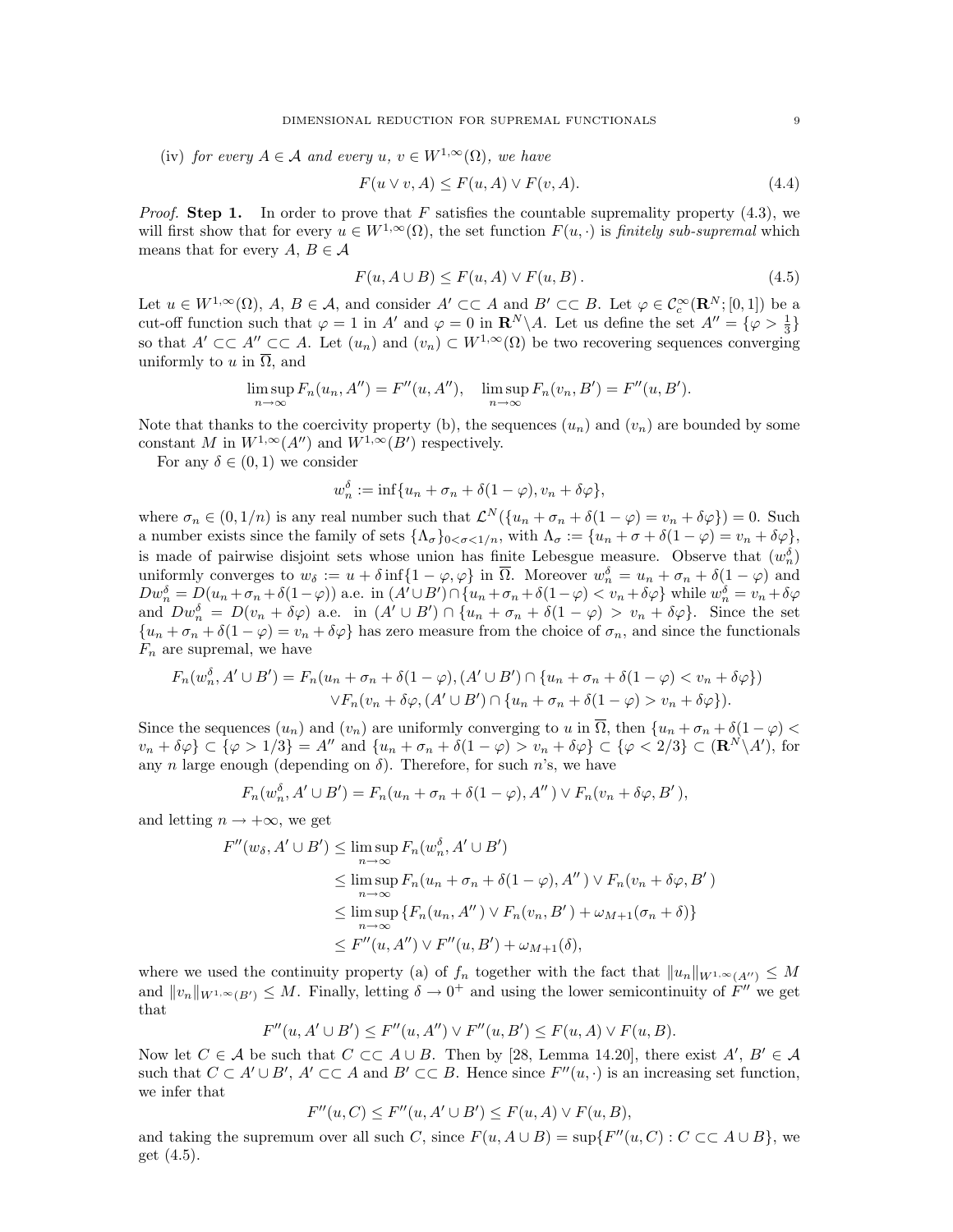We now prove that F actually satisfies (4.3). Indeed, if  $A := \bigcup_{i=1}^{\infty} A_i$ , by the inner regularity of F, there exists  $V_{\varepsilon} \subset \subset A$  such that  $F(u, A) \leq F''(u, V_{\varepsilon}) + \varepsilon$ . Then there exists a finite subset  $J \subset \mathbf{N}$  such that  $V_{\varepsilon} \subset \bigcup_{j \in J} A_j$ . Therefore  $F(u, A) \leq \bigvee_{j \in J} F(u, A_j) + \varepsilon \leq \bigvee_{i=1}^{\infty} F(u, A_i) + \varepsilon$ , which concludes the proof of this step since  $\varepsilon$  is arbitrary, and the other inequality is obvious.

**Step 2.** To show that F is continuous with some modulus of continuity  $\tilde{\omega}_M$ , we first prove that  $F''$  is locally bounded. Namely,

$$
\forall M > 0, \exists K_M > 0 \text{ such that } \forall u \in W^{1,\infty}(\Omega) \text{ with } \|u\|_{W^{1,\infty}(\Omega)} \le M, \text{ then } F''(u,\Omega) \le K_M. \tag{4.6}
$$

Indeed, let  $u_n \to 0$  uniformly in  $\overline{\Omega}$  be such that

$$
\limsup_{n \to \infty} F_n(u_n, \Omega) = F''(0, \Omega).
$$

Let us set  $C = F''(0, \Omega) + 1$ . From the coercivity assumption (b) and the fact that  $||u_n||_{L^{\infty}(\Omega)} \to 0$ ,

$$
\limsup_{n\to\infty}||u_n||_{W^{1,\infty}(\Omega)}=\limsup_{n\to\infty}||Du_n||_{L^{\infty}(\Omega;\mathbf{R}^N)}\leq \limsup_{n\to\infty}F_n(u_n,\Omega)=F''(0,\Omega).
$$

Therefore, for n large enough, we have  $||u_n||_{W^{1,\infty}(\Omega)} \leq C$ . Now if  $u \in W^{1,\infty}(\Omega)$  is such that  $||u||_{W^{1,\infty}(\Omega)} \leq M$ , then by the continuity property (a) and the fact that  $||u_n + u||_{W^{1,\infty}(\Omega)} \leq M + C$ , we get that

$$
F''(u,\Omega) \leq \limsup_{n\to\infty} F_n(u+u_n,\Omega) \leq \limsup_{n\to\infty} (F_n(u_n,\Omega)+\omega_{M+C}(\|u\|_{W^{1,\infty}(\Omega)})) \leq C+\omega_{M+C}(M).
$$

So we have proved that (4.6) holds with  $K_M = C + \omega_{M+C}(M)$ .

We next show that F is locally uniformly continuous. Let  $M > 0$ ,  $A \in \mathcal{A}$ , and u, v such that  $||u||_{W^{1,\infty}(\Omega)} \leq M$  and  $||v||_{W^{1,\infty}(\Omega)} \leq M$ . Consider  $A' \subset A$ , and let  $(u_n)$  be a recovering sequence for u such that  $u_n \to u$  uniformly in  $\overline{\Omega}$ , and

$$
\limsup_{n \to \infty} F_n(u_n, A') = F''(u, A').
$$

By (4.6) and the coercivity property (b), we have that  $||Du_n||_{L^{\infty}(A';\mathbf{R}^N)} \leq K_M + 1$  for n large enough, and thus we deduce that  $||u_n||_{W^1,\infty(A')} \leq \max\{K_M + 1, M + 1\}$  for n large enough. Then, defining  $M' = M'(M) = \max\{K_M + 1, M + 1\} + M$ , we have that

$$
F''(v, A') \le \limsup_{n \to \infty} F_n(v + u_n - u, A')
$$
  
\n
$$
\le \limsup_{n \to \infty} (F_n(u_n, A') + \omega_{M'}(\|v - u\|_{W^{1,\infty}(A')})
$$
  
\n
$$
\le F(u, A) + \omega_{M'}(\|v - u\|_{W^{1,\infty}(A')})
$$
.

Finally,  $A' \subset \subset A$  being arbitrary, we can conclude that

$$
F(v, A) \le F(u, A) + \tilde{\omega}_M(\|v - u\|_{W^{1,\infty}(A)})
$$

where we have set  $\tilde{\omega}_M = \omega_{M'(M)}$ .

**Step 3.** We now prove the coercivity of F. Let  $A \in \mathcal{A}$ ,  $u \in W^{1,\infty}(\Omega)$  and  $A' \subset\subset A$ . Consider a recovering sequence  $(u_n)$  such that  $u_n \to u$  uniformly in  $\overline{\Omega}$ , and

$$
\limsup_{n \to \infty} F_n(u_n, A') = F''(u, A').
$$

Then, from the coercivity property (b) of  $F_n$ , the sequence  $(u_n)$  actually converges weakly<sup>\*</sup> to u in  $W^{1,\infty}(A')$ , and thus

$$
||Du||_{L^{\infty}(A';\mathbf{R}^N)} \leq \liminf_{n\to\infty} ||Du_n||_{L^{\infty}(A';\mathbf{R}^N)} \leq \limsup_{n\to\infty} F_n(u_n,A') = F''(u,A') \leq F(u,A) .
$$

Letting  $A' \rightarrow A$  gives the desired result.

**Step 4.** To show (4.4) let  $B \subset\subset A$  be an open set such that  $F(u \vee v, A) \leq F''(u \vee v, B) + \varepsilon$ . Let  $(u_n)$  and  $(v_n)$  be such that  $u_n$  and  $v_n$  uniformly converge in  $\overline{\Omega}$  to u and v respectively, and such that

$$
F''(u, B) = \limsup_{n \to \infty} F_n(u_n, B), \quad F''(v, B) = \limsup_{n \to \infty} F_n(v_n, B).
$$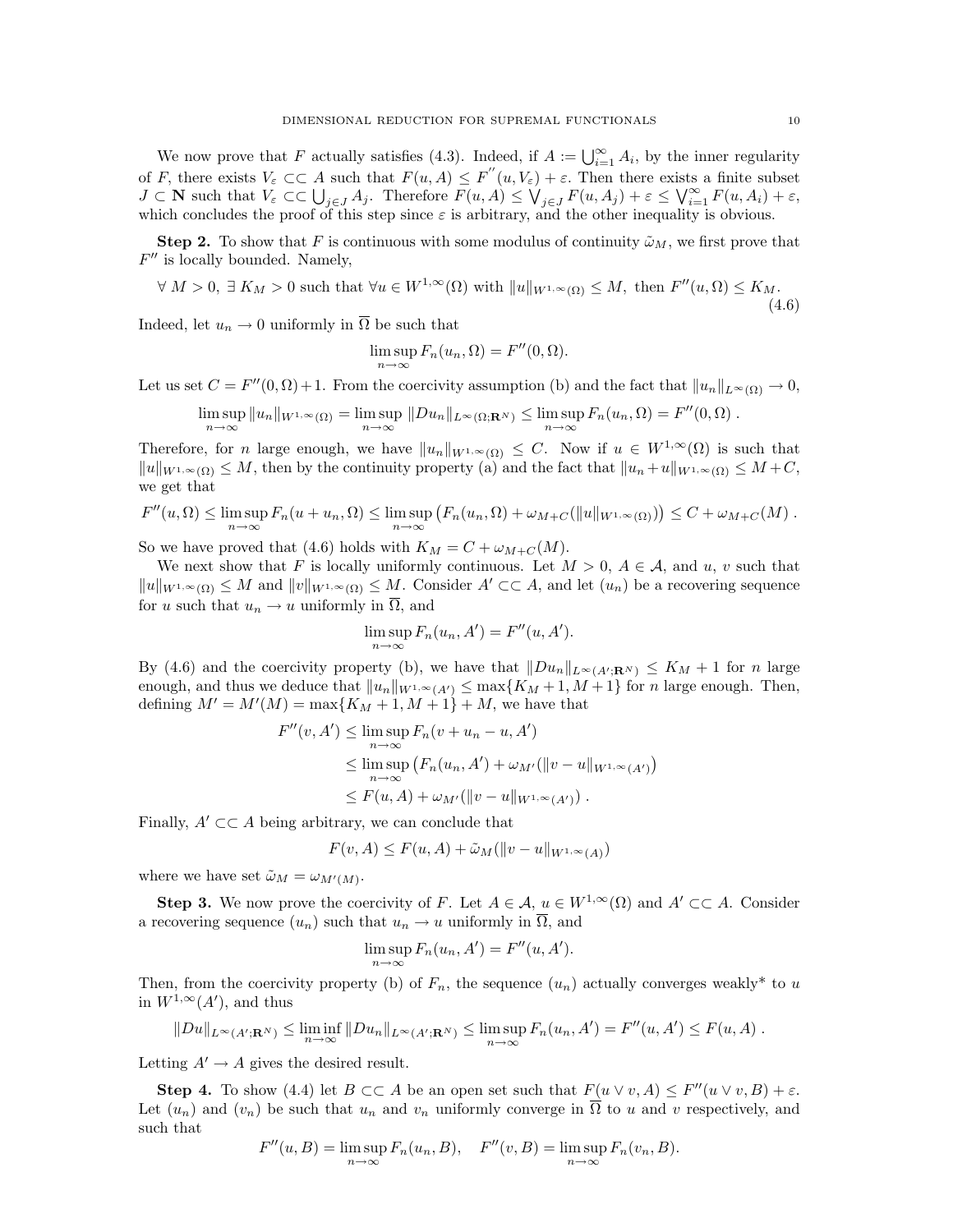Then

$$
F(u \lor v, A) \le F''(u \lor v, B) + \varepsilon \le \limsup_{n \to \infty} F_n(u_n \lor v_n, B) + \varepsilon
$$
  

$$
\le \limsup_{n \to \infty} F_n(u_n, B) \lor \limsup_{n \to \infty} F_n(v_n, B) + \varepsilon
$$
  

$$
= F''(u, B) \lor F''(v, B) \le F(u, A) \lor F(v, A) + \varepsilon,
$$

and the proof of the lemma is complete.  $\Box$ 

The next lemma summarizes the properties of the function  $f$  given by  $(4.1)$  (see Lemmas 3.2, 3.3 and 3.4 in [25]).

**Lemma 4.6.** Under assumptions (a) and (b) of Theorem 4.2, the function f defined by  $(4.1)$  is a Carathéodory supremand satisfying

(a) for every  $M > 0$  there exists a constant  $K = K(M)$  such that, for any  $(x, z, \xi) \in \Omega \times \mathbf{R} \times \mathbf{R}^N$ with  $|z| + ||\xi|| \leq M$ , for any  $r > 0$  with  $B_r(x) \subset \Omega$ , and any  $v \in W^{1,\infty}(\Omega)$ ,

$$
[x \in \hat{v}, v(x) = z, Dv(x) = \xi \text{ and } F(v, B_r(x)) \le f(x, z, \xi) + 1] \Rightarrow ||v||_{W^{1,\infty}(B_r(x))} \le K.
$$

(b)  $f(x, \cdot, \cdot)$  is bounded on bounded sets of  $\mathbf{R} \times \mathbf{R}^{N}$ , uniformly with respect to x.

Finally, we will need the following result (see [25, Lemma 3.1]).

**Lemma 4.7.** Let u,  $v \in W^{1,\infty}(\Omega)$ , let  $x \in \Omega$  be a point of differentiability of u and v, and suppose that  $u(x) = v(x)$  and  $Du(x) = Dv(x)$ . Then, for any  $\varepsilon > 0$  and any  $r > 0$ , there is some  $r' \in (0,r)$ , some open set  $A \in \mathcal{A}$ , with  $B_{r'/2}(x) \subset A \subset B_{r'}(x)$  and  $\mathcal{L}^N(\partial A) = 0$ , and some  $\alpha \in (0,\varepsilon), \ \beta \in (0,\varepsilon)$  such that

$$
u(y) = v(y) + \alpha - \beta |y - x| \quad \forall y \in \partial A
$$
 and  $u(y) < v(y) + \alpha - \beta |y - x| \quad \forall y \in A$ .

We are now in position to prove Theorem 4.2.

*Proof of Theorem 4.2.* Step 1. First of all we note that for every  $u \in W^{1,\infty}(\Omega)$  and for all  $A \in \mathcal{A}$ 

$$
F(u, A) \ge \underset{x \in A}{\text{ess sup}} f(x, u(x), Du(x)). \tag{4.7}
$$

Indeed, let us denote by  $L(u)$  the set of points which are at the same time points of differentiability of u and Lebesgue points of  $f(x, u(x), Du(x))$ . Then for any  $A \in \mathcal{A}$ , any  $x \in L(u) \cap A$ , and any  $r > 0$  with  $B_r(x) \subset A$ , we have that  $f(x, u(x), Du(x)) \leq F(u, B_r(x)) \leq F(u, A)$ , from which we deduce (4.7).

**Step 2.** In order to prove the converse inequality, we first consider the case of  $\mathcal{C}^1$  functions. Let  $u \in C^1(\Omega) \cap W^{1,\infty}(\Omega)$ , and define  $M := ||u||_{W^{1,\infty}(\Omega)}$ . Let us now fix  $\varepsilon \in (0,1)$ , from the definition of f, for any  $x \in A$  there is some  $r_x \in (0, \varepsilon)$  with  $B_{r_x}(x) \subset A$ , some  $v_x \in W^{1,\infty}(\Omega)$  with  $v_x(x) = u(x)$ ,  $Dv_x(x) = Du(x)$  and

$$
f(x, u(x), Du(x)) \ge F(v_x, B_{r_x}(x)) - \varepsilon.
$$
\n(4.8)

By Lemma 4.6 there exists a constant  $K = K(M)$  such that

$$
||v_x||_{W^{1,\infty}(B_{r_x}(x))} \le K. \tag{4.9}
$$

According to Lemma 4.7 we can find some  $r'_x \in (0, r_x)$ , some open set  $A_x$  with  $B_{r'_x/2}(x) \subset A_x \subset$  $B_{r'_x}(x)$  and  $\mathcal{L}^N(\partial A_x) = 0$ , and some constants  $\alpha_x \in (0, \varepsilon)$ ,  $\beta_x \in (0, \varepsilon)$  with

$$
u(y) = v_x(y) + \alpha_x - \beta_x |y - x|
$$
 on  $\partial A_x$  and  $u(y) < v_x(y) + \alpha_x - \beta_x |y - x|$  in  $A_x$ .

Let us set  $\tilde{v}_x(y) = v_x(y) + \alpha_x - \beta_x |y - x|$  for all  $y \in A_x$ . For simplicity, we extend  $\tilde{v}_x$  to  $\overline{\Omega}$  by setting  $\tilde{v}_x = u$  in  $\overline{\Omega} \setminus A_x$ . According to Lindelöf's Theorem, we can find a sequence  $(x_n)$  such that the family  $(A_{x_n})$  is a locally finite covering of A.

Let us set

 $w_{\varepsilon}(x) = \sup \{ \tilde{v}_{x_n}(x) : n \in \mathbb{N} \text{ such that } x \in A_{x_n} \}.$ 

Note that, since the family  $(A_{x_n})$  is a locally finite covering of A, then above supremum can actually be replaced by a maximum since the set of indexes n such that  $x \in A_{x_n}$  is finite. Moreover, we have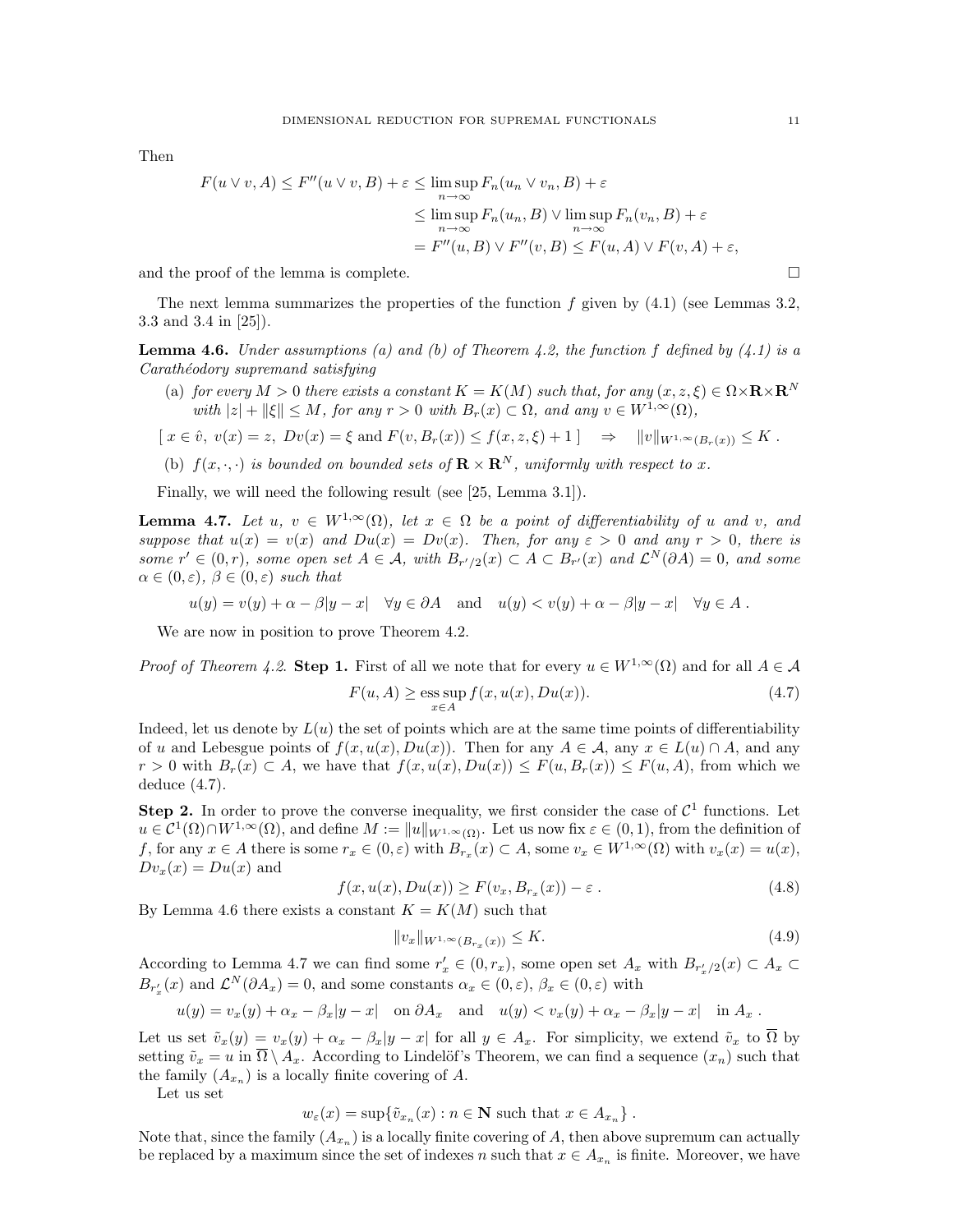that  $w_{\varepsilon} > u$  on A. We claim that  $w_{\varepsilon}$  belongs to  $W^{1,\infty}(\Omega)$ , with a Lipschitz constant independent of  $\varepsilon$ , that  $w_{\varepsilon}$  converges uniformly to u in  $\overline{\Omega}$ , and that

$$
\underset{x \in A}{\operatorname{ess\,sup}} f(x, u(x), Du(x)) \ge F(w_{\varepsilon}, A) - \omega_M(2\varepsilon) - \varepsilon. \tag{4.10}
$$

Note that this statement completes the proof of the representation formula (4.2) on  $\mathcal{C}^1(\Omega) \cap$  $W^{1,\infty}(\Omega)$  because, from the lower semicontinuity of F, letting  $\varepsilon \to 0^+$  in (4.10) gives

ess sup 
$$
f(x, u(x), Du(x)) \ge \liminf_{\varepsilon \to 0^+} F(w_{\varepsilon}, A) \ge F(u, A)
$$
.

Let us now show that  $w_{\varepsilon} \in W^{1,\infty}(\Omega)$ . For this we note that  $w_{\varepsilon}$  is the pointwise limit of the Lipschitz maps  $v_n$  defined inductively by  $v_0 = u$ , and

$$
v_{n+1}(x) = v_n(x) \vee \tilde{v}_{x_{n+1}}(x)
$$
 if x belongs to  $A_{x_{n+1}}$  and  $v_{n+1}(x) = v_n(x)$  otherwise.

The maps  $v_n$  are Lipschitz continuous, with a Lipschitz constant independent of  $\varepsilon$ , because  $\tilde{v}_{x_n}$ are equilipschitz continuous on  $A_{x_n}$  from (4.9) and because  $\alpha_{x_n} \in (0,\varepsilon)$  and  $\beta_{x_n} \in (0,\varepsilon)$ . Hence  $w_{\varepsilon}$  belongs to  $W^{1,\infty}(\Omega)$  with a norm which does not depend on  $\varepsilon$ .

In order to show that  $(w_{\varepsilon})$  uniformly converges to u in  $\overline{\Omega}$  as  $\varepsilon \to 0^+$ , let us consider  $x \in A$ . Since  $(A_{x_n})$  is a locally finite covering of A, there exists  $A_{x_n}$  such that  $x \in A_{x_n}$  and  $w_{\varepsilon}(x) = \tilde{v}_{x_n}(x)$  for some  $n \in \mathbb{N}$ . If  $y \in \partial A_{x_n}$ , then  $|x - y| \leq 2r_{x_n} \leq 2\varepsilon$  because  $A_{x_n} \subset B_{r_{x_n}}(x_n)$  and  $r_{x_n} \leq \varepsilon$ . Hence by  $(4.9)$  and the definition of  $M$ ,

$$
|w_{\varepsilon}(x) - u(x)| \leq |\tilde{v}_{x_n}(x) - \tilde{v}_{x_n}(y)| + |\tilde{v}_{x_n}(y) - u(y)| + |u(y) - u(x)| \leq 2K\varepsilon + 0 + 2M\varepsilon
$$

since  $\tilde{v}_{x_n}(y) = u(y)$ . Consequently,  $|w_{\varepsilon}(x) - u(x)| \le 2(M + K)\varepsilon$  for any  $x \in A$  and also for any  $x \in \overline{\Omega}$  because  $w_{\varepsilon} = u$  in  $\overline{\Omega} \backslash A$ . So we have proved that  $w_{\varepsilon}$  uniformly converges to u in  $\overline{\Omega}$ .

For proving (4.10), we first show that

$$
F(w_{\varepsilon}, A) \le \bigvee_{n} F(\tilde{v}_{x_n}, A_{x_n}).
$$
\n(4.11)

For this, let us set, for any  $x \in A$ ,  $I(x) = \{n \in \mathbb{N} : x \in A_{x_n}\}\$ . Note that  $I(x)$  is finite (because the covering is locally finite), and that  $w_{\varepsilon}(x) = \sup_{n \in I(x)} \tilde{v}_{x_n}(x)$ . We claim that for any fixed  $x \in A$ , there exists some  $\varrho_x > 0$  such that  $\tilde{v}_{x_p}(z) < w_{\varepsilon}(z)$  for any  $p \notin I(x)$  and  $z \in B_{\varrho_x}(x)$ . Indeed, fix  $x \in A$  and let U be a neighborhood of x. Since the covering is locally finite, then  $F := \{q \in \mathbb{N} : U \cap A_{x_q} \neq \emptyset\}$  is finite. If  $q \in F \setminus I(x)$  then  $x \notin A_{x_q}$  and, by definition,  $\tilde{v}_{x_q}(x) = u(x) < w_\varepsilon(x)$ . Since the functions  $\tilde{v}_{x_q}$  and  $w_\varepsilon$  are continuous and F is finite, there exists some  $B_{\varrho_x}(x) \subset U$  such that  $\tilde{v}_{x_q}(z) < w_{\varepsilon}(z)$  for every  $z \in B_{\varrho_x}(x)$  and for every  $q \in F \setminus I(x)$ . On the other hand, if  $p \notin I(x)$  and  $p \notin F$ , then  $U \cap A_{x_p} = \emptyset$ . Thus for any  $z \in B_{\varrho_x}(x)$ , we have that  $z \notin A_{x_p}$  which implies, by definition, that  $\tilde{v}_{x_p}(z) = u(z) < w_{\varepsilon}(z)$ .

Now, for any  $x \in A$  define  $B_x := \bigcap_{n \in I(x)} A_{x_n} \cap B_{\varrho_x}(x)$  and let us now fix a new locally finite covering  $(B_{y_i})$  of A. Let us point out that  $w_{\varepsilon}(z) = \bigvee_{n \in I(y_i)} \tilde{v}_{x_n}(z)$  on  $B_{y_i}$ , from the very definition of  $B_{y_i}$ . Hence, using property (4.4), we have that

$$
F(w_{\varepsilon}, B_{y_i}) = F\left(\bigvee_{n \in I(y_i)} \tilde{v}_{x_n}, B_{y_i}\right) \le \bigvee_{n \in I(y_i)} F(\tilde{v}_{x_n}, B_{y_i}) \le \bigvee_{n \in \mathbb{N}} F(\tilde{v}_{x_n}, A_{x_n})
$$

since  $B_{y_i} \subset A_{x_n}$  for any  $n \in I(y_i)$ . Next we use the supremality of F to get

$$
F(w_{\varepsilon}, A) = F\left(w_{\varepsilon}, \bigcup_{i} B_{y_{i}}\right) = \bigvee_{i} F(w_{\varepsilon}, B_{y_{i}}) \leq \bigvee_{n \in \mathbb{N}} F(\tilde{v}_{x_{n}}, A_{x_{n}}),
$$

which completes the proof of  $(4.11)$ .

Using  $(4.8)$  and the continuity property for F (Lemma 4.5 (ii)), we get that

$$
f(x_n, u(x_n), Du(x_n)) \ge F(v_{x_n}, A_{x_n}) - \varepsilon \ge F(\tilde{v}_{x_n}, A_{x_n}) - \omega_{M'}(\|\alpha_{x_n} - \beta_{x_n}\| \cdot - x_n \| \|_{W^{1,\infty}(A_{x_n})}) - \varepsilon
$$
  
where  $M' = K + 2\varepsilon$ . Since  $\alpha_{x_n} \in (0, \varepsilon)$ ,  $\beta_{x_n} \in (0, \varepsilon)$  and  $A_{x_n} \subset B_{\varepsilon}(x_n)$ , we have  

$$
f(x_n, u(x_n), Du(x_n)) \ge F(\tilde{v}_{x_n}, A_{x_n}) - \omega_{M'}(2\varepsilon) - \varepsilon.
$$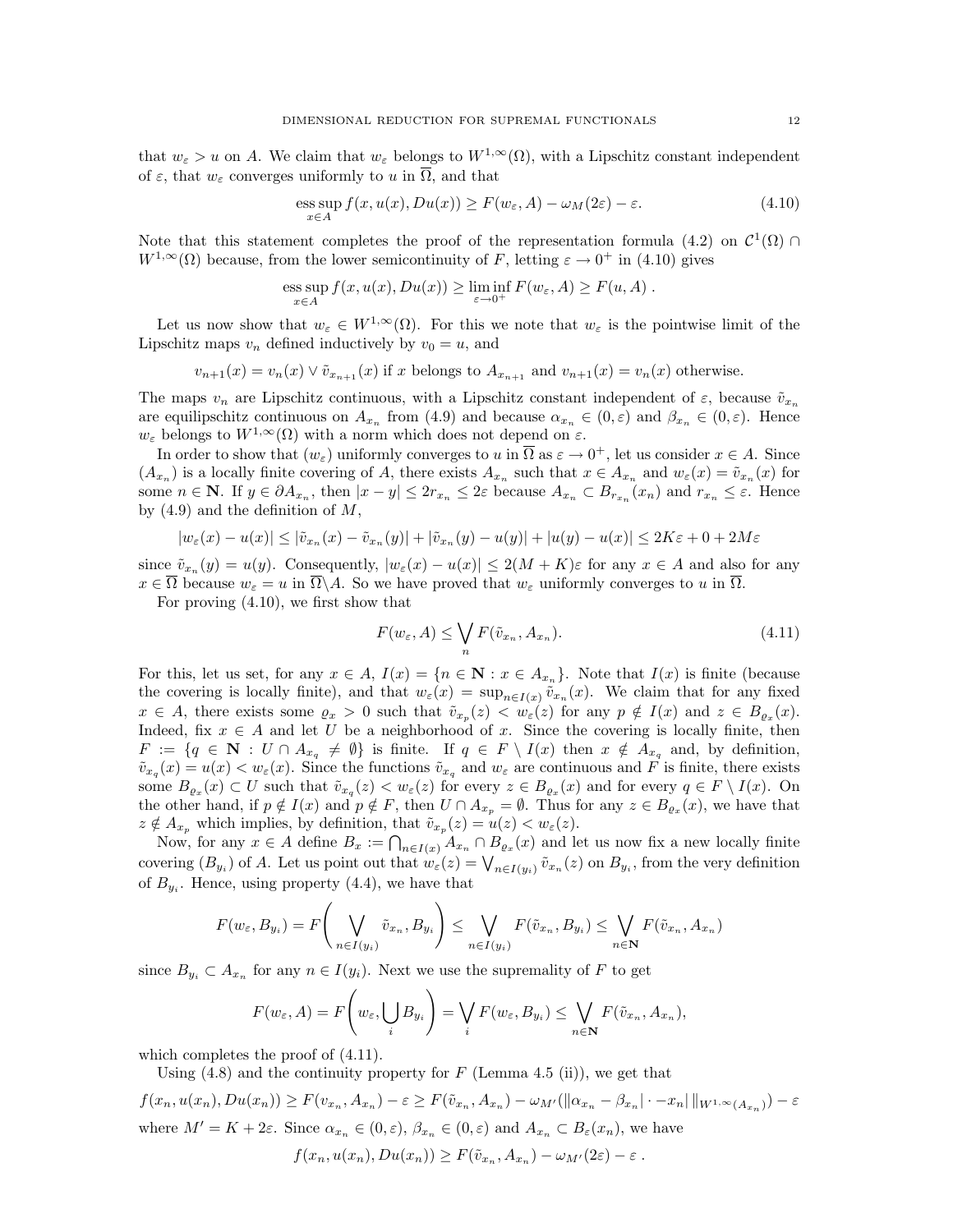Therefore, by using the continuity of  $f(\cdot, u(\cdot), Du(\cdot))$  together with (4.11) we have

ess sup 
$$
f(x, u(x), Du(x)) = \sup_{x \in A} f(x, u(x), Du(x)) \ge \sup_{n \in \mathbb{N}} f(x_n, u(x_n), Du(x_n))
$$
  
  $\ge \sup_{n \in \mathbb{N}} F(\tilde{v}_{x_n}, A_{x_n}) - \omega_{M'}(2\varepsilon) - \varepsilon \ge F(w_{\varepsilon}, A) - \omega_{M'}(2\varepsilon) - \varepsilon$ ,

and it yields inequality (4.10).

Step 3. In order to extend the representation result on  $W^{1,\infty}(\Omega)$ , we first show that f is level convex with respect to the last variable. Fix  $(x_0, z) \in \Omega \times \mathbf{R}$ ,  $\xi_1, \xi_2 \in \mathbf{R}^N$  and  $\lambda \in (0, 1)$ . By definition there exist a ball  $B_r(x_0)$ , and functions u and  $v \in W^{1,\infty}(\Omega)$ , differentiable at  $x_0$  such that  $u(x_0) = v(x_0) = z$ ,  $Du(x_0) = \xi_1$ ,  $Dv(x_0) = \xi_2$  and  $f(x_0, z, \xi_1) \geq F(u, B_r(x_0)) - \varepsilon$  and  $f(x_0, z, \xi_2) \geq F(v, B_r(x_0)) - \varepsilon$ . Fix  $0 < s < r$ , and let  $(u_n)$  and  $(v_n) \subset W^{1,\infty}(B_s(x_0))$  such that  $u_n$  and  $v_n$  uniformly converge in  $\overline{\Omega}$  to u and v respectively, and

$$
F''(u, Bs(x0)) = \limsup_{n \to \infty} \text{ess sup } f_n(x, u_n(x), Du_n(x))
$$

and

$$
F''(v, Bs(x0)) = \limsup_{n \to \infty} \text{ess sup}_{x \in Bs(x0)} fn(x, vn(x), Dvn(x)).
$$

Then, by using the level convexity of  $f_n$ , we have

$$
f(x_0, z, \lambda \xi_1 + (1 - \lambda)\xi_2) \le F(\lambda u + (1 - \lambda)v, B_s(x_0)) \le F''(\lambda u + (1 - \lambda)v, B_s(x_0))
$$
  
\n
$$
\le \limsup_{n \to \infty} F_n(\lambda u_n + (1 - \lambda)v_n, B_s(x_0))
$$
  
\n
$$
\le \limsup_{n \to \infty} F_n(u_n, B_s(x_0)) \vee F_n(v_n, B_s(x_0))
$$
  
\n
$$
= F''(u, B_s(x_0)) \vee F''(v, B_s(x_0)) \le F(u, B_r(x_0)) \vee F(v, B_r(x_0))
$$
  
\n
$$
\le (f(x_0, z, \xi_1) - \varepsilon) \vee (f(x_0, z, \xi_2) - \varepsilon).
$$

By letting  $\varepsilon \to 0$  we get the thesis.

Step 4. Finally we prove that

$$
F(u, A) = \operatorname{ess} \sup_{x \in A} f(x, u(x), Du(x))
$$

for all  $(u, A) \in W^{1,\infty}(\Omega) \times \mathcal{A}$ . Since F is inner regular, for any  $\varepsilon > 0$ , we can find  $A' \subset \subset A$  such that

$$
F(u, A) \le F(u, A') + \varepsilon.
$$

Set  $A_\rho := \{x \in A : \text{dist}(x, \partial A) > \rho\}$ . Then there exists  $\rho_0 > 0$  such that  $A' \subset A_\rho$  for every  $\rho \leq \rho_0$ . Let  $\phi_\rho$  be a standard mollifier and define  $u_\rho := u * \phi_\rho$ . Since  $u_\rho$  is regular, we have that

$$
\operatorname*{ess\,sup}_{x\in A'} f(x,u_\rho(x),Du_\rho(x))=F(u_\rho,A')\;.
$$

Now, since  $u_{\rho} \to u$  uniformly and f is uniformly continuous on A', there exists  $0 < \rho_1 = \rho_1(\varepsilon) < \rho_0$ such that

$$
|f(x, u_{\rho}(x), \xi) - f(y, u_{\rho}(y), \xi)| \le \varepsilon \tag{4.12}
$$

for every  $x \in A'$ , every  $y \in B_{\rho}(x)$  (with  $\rho < \rho_1$ ), and every  $\xi \in \mathbb{R}^N$ . Since f is level convex, by using Jensen inequality (see Theorem 2.2 with  $\mu = \phi_{\rho} \mathcal{L}^{N}$ ), we have that for every  $x \in A'$ 

$$
f(x, u_{\rho}(x), Du_{\rho}(x)) \le \underset{y \in B_{\rho}(x)}{\text{ess sup }} f(x, u_{\rho}(x), Du(y)),
$$

and thus, by (4.12) it follows that

ess sup 
$$
f(x, u_{\rho}(x), Du_{\rho}(x)) \le
$$
ess sup  $f(y, u_{\rho}(y), Du(y)) + \varepsilon$ .  
 $y \in A$ 

Therefore

$$
F(u, A') \le \liminf_{\rho \to 0^+} F(u_\rho, A') \le \operatorname{ess} \sup_{x \in A} f(x, u(x), Du(x)) + \varepsilon ,
$$

which implies

$$
F(u, A) \le \underset{x \in A}{\text{ess sup }} f(x, u(x), Du(x)) + 2\varepsilon,
$$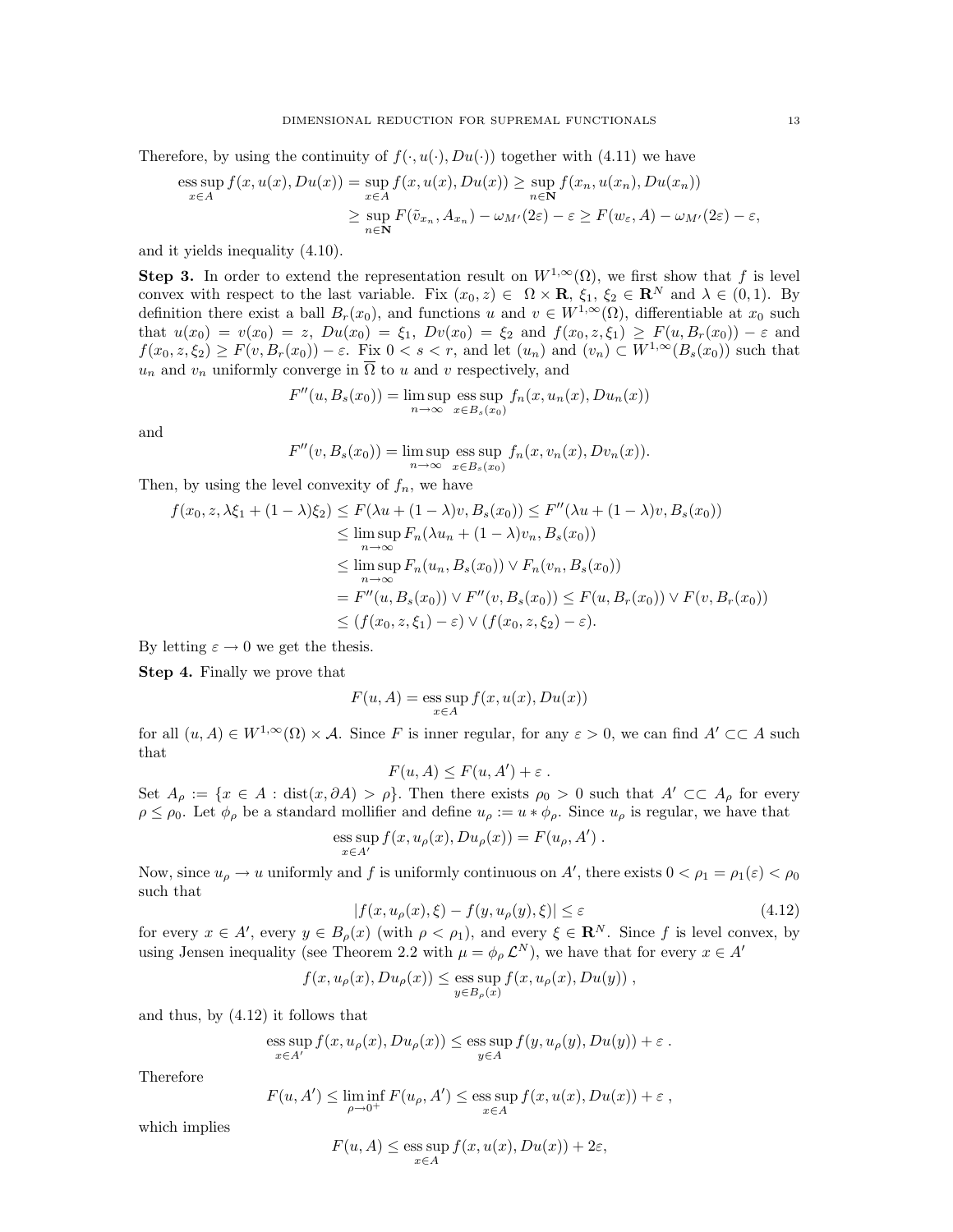and it completes the proof of the theorem since  $\varepsilon > 0$  is arbitrary.

### 5. Application to dimension reduction

5.1. Abstract representation result. Let  $\omega$  be a bounded open subset of  $\mathbb{R}^2$ . We are interested in studying the asymptotic behavior of a family of supremal functionals in thin domains  $\Omega_{\epsilon}$  :=  $\omega \times (-\varepsilon, \varepsilon)$ , of the form

$$
\operatorname{ess} \operatorname{sup}_{y \in \Omega_{\varepsilon}} f_{\varepsilon}(y, Dv(y)),
$$

where  $f_{\varepsilon}: \Omega_{\varepsilon} \times \mathbf{R}^3 \to [0, +\infty)$  is a supremand whose precise properties will be stated later. As usual in dimensional reduction, we rescale the problem in order to work on a fixed domain  $\Omega := \Omega_1$ . To do that, we perform the change of variables  $(x_1, x_2, x_3) = (y_1, y_2, y_3/\varepsilon)$  and  $u(x) = v(y)$  for  $x = (x_1, x_2, x_3) \in \Omega$ . Then

$$
f_{\varepsilon}(y, Dv(y)) = W_{\varepsilon}\left(x, D_{\alpha}u(x)\Big| \frac{1}{\varepsilon}D_3u(x)\right),\,
$$

where we have denoted  $W_{\varepsilon}(x,\xi) := f_{\varepsilon}(x_{\alpha}, \varepsilon x_3,\xi)$ . In the sequel the variable  $x_{\alpha}$  will stand for the in-plane variable  $(x_1, x_2)$ , and  $D_\alpha$  (resp.  $D_3$ ) will denote the derivative with respect to  $x_\alpha$  (resp.  $x_3$ ).

Let A be the family of all open subsets of  $\omega$ . We define the supremal functional  $F_{\varepsilon}: \mathcal{C}(\overline{\Omega}) \times \mathcal{A} \to$  $[0, +\infty]$  by

$$
F_{\varepsilon}(u, A) := \begin{cases} \operatorname{ess} \operatorname{sup}_{x \in A \times I} W_{\varepsilon}\left(x, D_{\alpha} u(x) \Big| \frac{1}{\varepsilon} D_3 u(x)\right) & \text{if } u \in W^{1, \infty}(A \times I), \\ +\infty & \text{otherwise,} \end{cases}
$$

where  $I := (-1, 1)$ . We next assume that  $W_{\varepsilon} : \Omega \times \mathbb{R}^3 \to [0, +\infty)$  is a Carathéodory supremand satisfying

 $(H_1)$  for each  $M > 0$ , there exists a modulus of continuity  $\omega_M : [0, +\infty) \to [0, +\infty)$  such that

$$
|W_{\varepsilon}(x,\xi) - W_{\varepsilon}(x,\xi')| \le \omega_M(\|\xi - \xi'\|),
$$

for any  $\varepsilon > 0$ , for a.e.  $x \in \Omega$ , and for every  $\xi, \xi' \in \mathbb{R}^3$  such that  $\|\xi\| \le M, \|\xi'\| \le M$ ;

- $(H_2)$  the functions  $W_{\varepsilon}(x, \cdot)$  are level convex for any  $\varepsilon > 0$  and for a.e.  $x \in \Omega$ ;
- $(H_3)$  there exists a continuous and increasing function  $\Psi : [0, +\infty) \to [0, +\infty)$  such that  $\Psi(t) \to$  $+\infty$  as  $t \to +\infty$ , with the property that  $W_{\varepsilon}(x,\xi) \geq \Psi(\|\xi\|)$  for any  $\varepsilon > 0$ , for every  $\xi \in \mathbb{R}^3$ and a.e.  $x \in \Omega$ .

**Theorem 5.1.** Under assumptions  $(H_1)$ - $(H_3)$ , there exists a subsequence  $(\varepsilon_n) \searrow 0^+$  such that  $(F_{\varepsilon_n})$   $\Gamma^*$ -converges to some functional  $F: \mathcal{C}(\overline{\Omega}) \times \mathcal{A} \to [0, +\infty]$ . Moreover, let  $\overline{W}$  be defined by

$$
\overline{W}(x_0,\overline{\xi}) := \inf \left\{ F(u, B_r(x_0)) : r > 0, u \in W^{1,\infty}(\omega), x_0 \in \widehat{u}, D_\alpha u(x_0) = \overline{\xi} \right\},\tag{5.1}
$$

for all  $(x_0, \overline{\xi}) \in \omega \times \mathbf{R}^2$ , where

 $\widehat{u} := \{x_{\alpha} \in \omega : x_{\alpha} \text{ is a differentiability point of } u \text{ and a Lebesgue point of } D_{\alpha}u\}.$ If  $\overline{W}(\cdot,\overline{\xi})$  is continuous for all  $\overline{\xi} \in \mathbb{R}^2$ , then

$$
F(u, A) = \begin{cases} \operatorname{ess} \operatorname{sup} \overline{W}(x_{\alpha}, D_{\alpha}u(x_{\alpha})) & \text{if } u \in W^{1, \infty}(A), \\ +\infty & \text{otherwise.} \end{cases}
$$

*Proof.* According to Theorem 3.7, we get the existence of a subsequence  $(\varepsilon_n) \searrow 0^+$  such that  $(F_{\varepsilon_n})$  $\Gamma^*$ -converges to some functional  $F: \mathcal{C}(\overline{\Omega}) \times \mathcal{A} \to [0, +\infty]$ . Moreover, if  $F(u, A) < +\infty$ , then taken  $A' \subset\subset A$ , we can consider a recovering sequence  $(u_n)$  which converges uniformly to u in  $\overline{\Omega}$ , and such that

$$
\limsup_{n \to \infty} F_{\varepsilon_n}(u_n, A') = F''(u, A') \le F(u, A).
$$

As a consequence,  $u_n \in W^{1,\infty}(A' \times I)$  for n large enough, and by the coercivity assumption  $(H_3)$ , we infer that

$$
\left\| \left(D_\alpha u_n \Big| \frac{1}{\varepsilon_n} D_3 u_n\right) \right\|_{L^\infty(A' \times I; \mathbf{R}^3)} \le M,
$$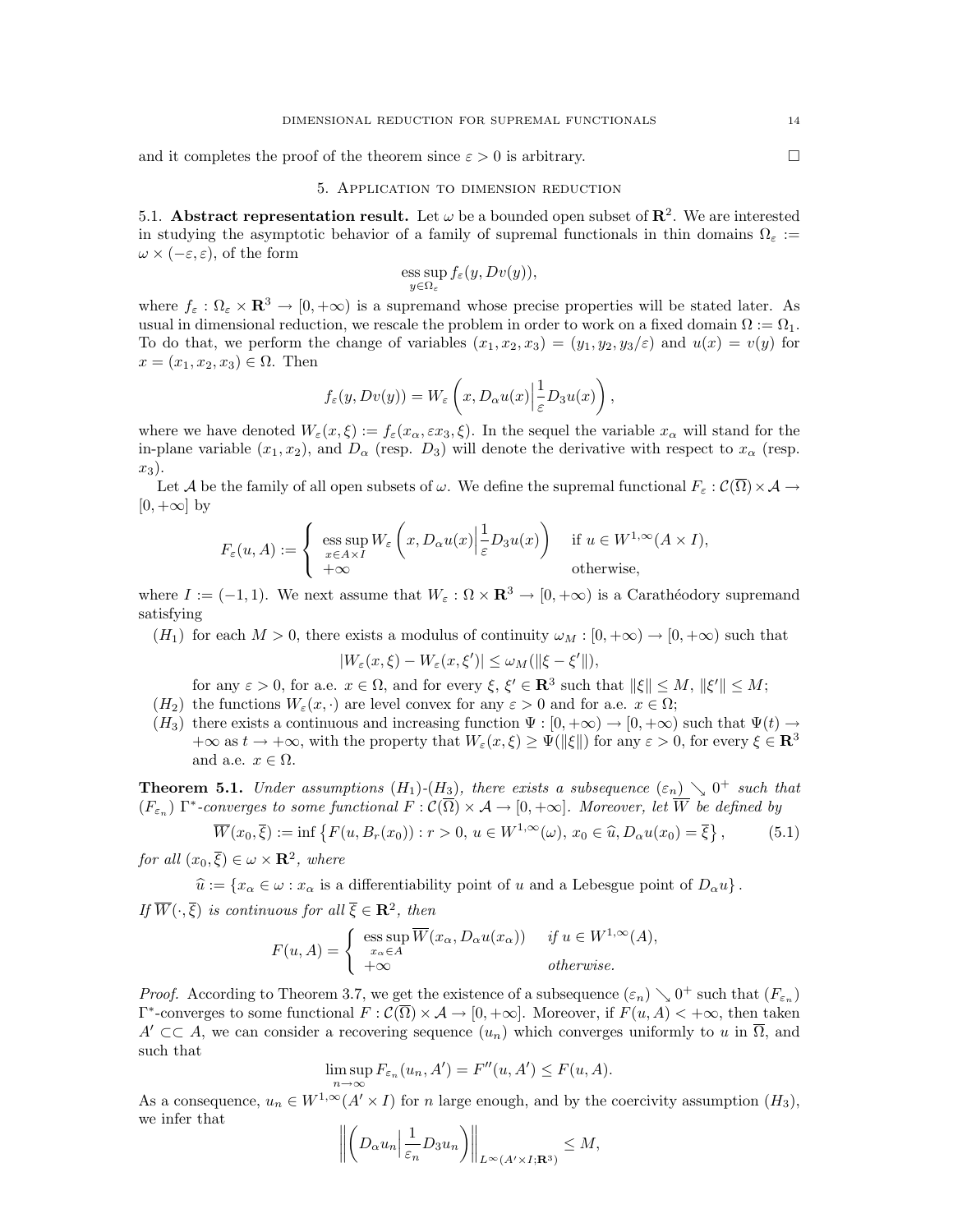for some constant  $M > 0$  independent of n. Thus  $u_n$  weakly\* converges to u in  $W^{1,\infty}(A' \times I)$ , and  $||D_3u_n||_{L^{\infty}(A'\times I)} \leq M\varepsilon_n \to 0$ . Hence  $D_3u = 0$  in  $\mathcal{D}'(A'\times I)$ , and since this property holds for any  $A' \subset\subset A$ , we deduce that  $D_3u = 0$  in  $\mathcal{D}'(A \times I)$  so that  $u \in W^{1,\infty}(A)$ . Moreover, thanks to the continuity property  $(H_1)$ , one can show that  $(4.6)$  holds, and consequently, the domain of the  $\Gamma^*$ -limit is  $W^{1,\infty}(A)$ . It remains to identify F on  $W^{1,\infty}(A)$ .

The rest of the proof follows that of Theorem 4.2. The main difference relies in proving the countable supremality property of  $F$  as in Lemma 4.5 (i). Indeed, as usual in dimension reduction problems (see [20, 10, 8]) one must take a cut-off function  $\varphi$  which only depends on the in-plane variable  $x_{\alpha}$ .

5.2. Homogenization of thin structures. Let  $W : \Omega \times \mathbb{R}^2 \times \mathbb{R}^3 \to [0, +\infty)$  be a function such that

- $(A_1)$  the function  $W(x, y_\alpha, \cdot)$  is level convex for a.e.  $(x, y_\alpha) \in \Omega \times \mathbb{R}^2$ ;
- $(A_2)$  for each  $M > 0$ , there exists a modulus of continuity  $\omega_M : [0, +\infty) \to [0, +\infty)$  satisfying

$$
|W(x_\alpha, x_3, y_\alpha, \xi) - W(x_\alpha', x_3, y_\alpha, \xi')| \leq \omega_M (\|x_\alpha - x_\alpha'\| + \|\xi - \xi'\|),
$$

for a.e.  $(x_3, y_\alpha) \in I \times \mathbf{R}^2$ , and for every  $x_\alpha, x'_\alpha \in \omega$  and  $\xi, \xi' \in \mathbf{R}^3$  such that  $\|\xi\|, \|\xi'\| \leq M$ ;  $(A_3)$  the function  $(x_3, y_\alpha) \mapsto W(x_\alpha, x_3, y_\alpha, \xi)$  is measurable for all  $x_\alpha \in \omega$  and all  $\xi \in \mathbb{R}^3$ ;

- $(A_4)$  the function  $W(x, \cdot, \xi)$  is 1-periodic for a.e.  $x \in \Omega$  and all  $\xi \in \mathbb{R}^3$ ;
- $(A_5)$  there exists a continuous and increasing function  $\Psi : [0, +\infty) \to [0, +\infty)$  such that  $\Psi(t) \to$  $+\infty$  as  $t \to +\infty$ , with the property that  $W(x, y_\alpha, \xi) \ge \Psi(\|\xi\|)$  for every  $\xi \in \mathbb{R}^3$ , and for a.e.  $(x, y_\alpha) \in \Omega \times \mathbf{R}^2$ ;
- $(A_6)$  there exists a locally bounded function  $\beta : [0, +\infty) \to [0, +\infty)$  such that  $W(x, y_\alpha, \xi) \leq$  $\beta(\|\xi\|)$  for every  $\xi \in \mathbf{R}^3$ , for a.e.  $(x, y_\alpha) \in \Omega \times \mathbf{R}^2$ .

Let us define  $F_{\varepsilon}: \mathcal{C}(\overline{\Omega}) \times \mathcal{A} \to [0, +\infty]$  by

$$
F_{\varepsilon}(u, A) := \begin{cases} \operatorname{ess} \sup_{x \in A \times I} W\left(x, \frac{x_{\alpha}}{\varepsilon}, D_{\alpha} u(x) \Big| \frac{1}{\varepsilon} D_3 u(x)\right) & \text{if } u \in W^{1, \infty}(A \times I), \\ +\infty & \text{otherwise.} \end{cases}
$$

The main result of this section is the following representation theorem.

**Theorem 5.2.** Under assumptions  $(A_1)$ - $(A_6)$ , then the family  $(F_{\varepsilon})_{\varepsilon>0}$   $\Gamma^*$ -converges to the functional

$$
F_{\text{hom}}(u, A) = \begin{cases} \text{ess} \sup_{x_{\alpha} \in A} W_{\text{hom}}(x_{\alpha}, D_{\alpha}u(x_{\alpha})) & \text{if } u \in W^{1, \infty}(A), \\ +\infty & \text{otherwise,} \end{cases}
$$
(5.2)

where  $W_{\text{hom}}$  is given by

$$
W_{\text{hom}}(x_0, \overline{\xi}) := \inf_{\varphi \in W^{1, \infty}(Q' \times I)} \left\{ \underset{y \in Q' \times I}{\text{ess sup }} W(x_0, y_3, y_\alpha, \overline{\xi} + D_\alpha \varphi(y) | D_3 \varphi(y)) : \\ \varphi(\cdot, y_3) \text{ is 1-periodic for all } y_3 \in I \right\}, \quad (5.3)
$$

for every  $(x_0, \overline{\xi}) \in \omega \times \mathbf{R}^2$ , where  $Q'$  stands for the unit square  $(0, 1)^2$  of  $\mathbf{R}^2$ .

Clearly if W satisfies  $(A_1)-(A_6)$ , then the function  $W_{\varepsilon}(x,\xi)=W(x,x_{\alpha}/\varepsilon,\xi)$  fulfills assumptions  $(H_1)-(H_3)$ . Hence Theorem 5.1 shows the existence of a subsequence  $(\varepsilon_n)$  such that  $F_{\varepsilon_n}$   $\Gamma^*$ converges to some functional  $F : \mathcal{C}(\overline{\Omega}) \times \mathcal{A} \to [0, +\infty]$ . Moreover, in order to ensure that F is representable by the function  $\overline{W}$  defined by (5.1) (with  $W_{\varepsilon}(x,\xi) = W(x,x_{\alpha}/\varepsilon,\xi)$ ) one needs to ensure that  $\overline{W}$  is continuous in its first variable. This the object of the next lemma.

**Lemma 5.3.** Assume that W satisfies  $(A_1)$ - $(A_5)$ , and let  $\overline{W}$  be defined by (5.1) with  $W_{\varepsilon}(x,\xi)$  :=  $W(x, x_{\alpha}/\varepsilon, \xi)$ . Then  $\overline{W}(\cdot, \overline{\xi})$  is continuous for every  $\overline{\xi} \in \mathbb{R}^2$ .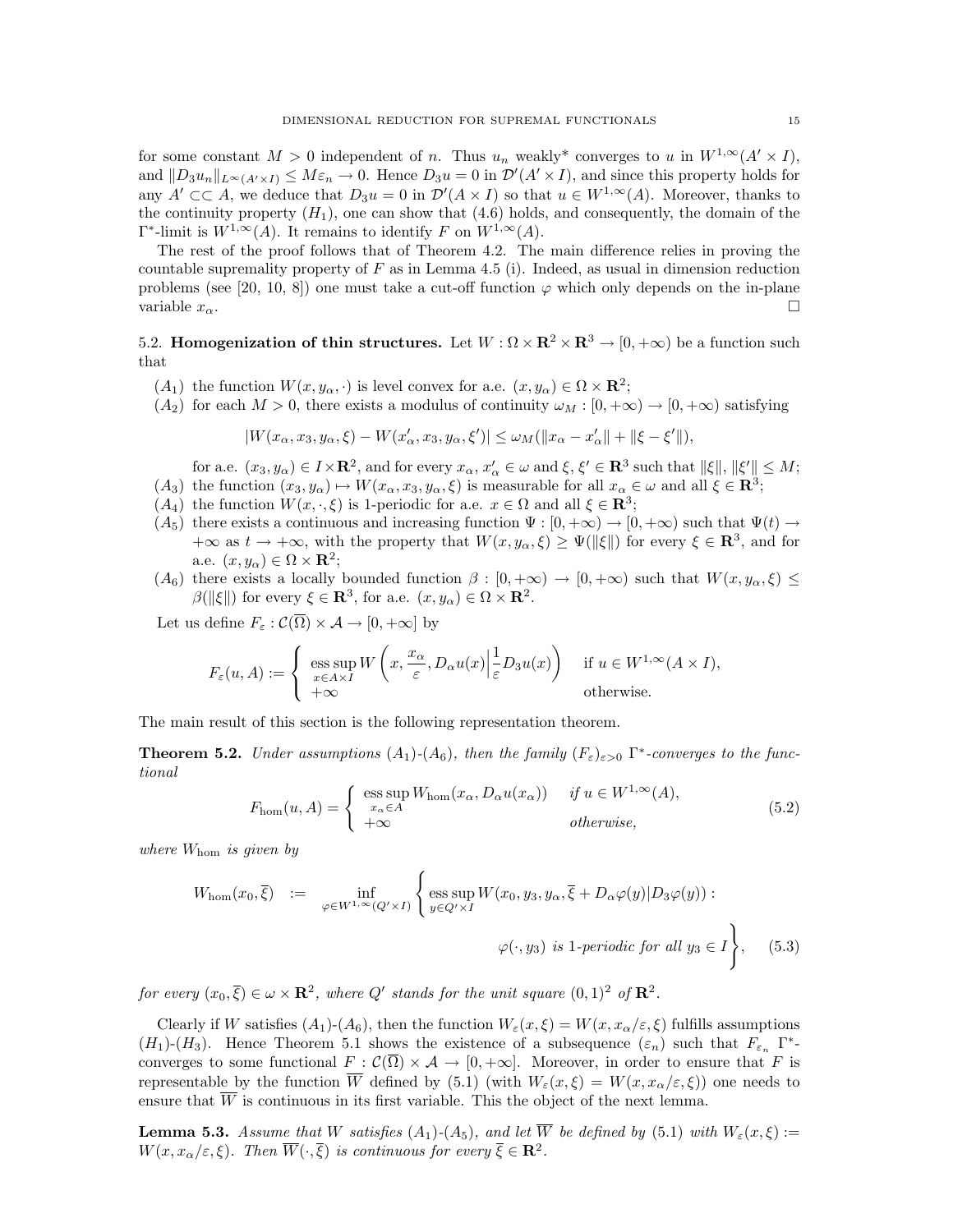*Proof.* Let  $x_0, y_0 \in \omega$  and  $\overline{\xi} \in \mathbb{R}^2$ , define  $M := \|\overline{\xi}\|$ . By definition (5.1) of  $\overline{W}$ , for any  $\eta \in (0,1)$ , there exist  $r > 0$ ,  $u \in W^{1,\infty}(\omega)$  such that  $x_0$  is a point of differentiability of u and a Lebesgue point of  $D_{\alpha}u$ ,  $D_{\alpha}u(x_0) = \overline{\xi}$ , and

$$
F(u, B_r(x_0)) \le \overline{W}(x_0, \overline{\xi}) + \eta. \tag{5.4}
$$

By applying Lemma 4.6 and thanks to  $(A_2)$  and  $(A_5)$ , we can find a constant  $K = K(M)$  (independent of  $x_0$ ) such that  $||u||_{W^{1,\infty}(B_r(x_0))} \leq K$ . Let  $r'' < r' < r$ , and consider a recovering sequence  $(u_n)$  uniformly converging to u in  $\overline{\Omega}$ , and satisfying

$$
\limsup_{n \to \infty} F_{\varepsilon_n}(u_n, B_{r'}(x_0)) = F''(u, B_{r'}(x_0)).
$$
\n(5.5)

Without loss of generality, one can assume that  $u_n \in \mathcal{C}(\mathbf{R}^N)$  and that  $u_n \to u$  uniformly in  $\mathbf{R}^N$ . Indeed, if it is not the case, using a cut-off function  $\chi \in C_c^{\infty}(\mathbf{R}^N;[0,1])$  such that  $\chi=1$  in  $B_{r'}(x_0)$ and  $\chi = 0$  outside  $\overline{\Omega}$ , it follows that the sequence  $\tilde{u}_n = \chi u_n + (1 - \chi)u \in \mathcal{C}(\mathbf{R}^N)$  is such that  $\tilde{u}_n = u_n$  in  $B_{r'}(x_0)$ ,  $\tilde{u}_n = u$  outside  $\overline{\Omega}$  and  $\tilde{u}_n \to u$  uniformly in  $\mathbb{R}^N$ .

Thanks again to  $(A_2)$  and  $(4.6)$ , there exists a constant  $C = C(M)$  (independent of  $x_0$ ) such that  $F''(u, B_r(x_0)) \leq C$ . By using also the coercivity property  $(A_5)$ , we can find a constant  $M' = M'(M)$  (independent of  $x_0$ ) such that

$$
\left\| \left( D_{\alpha} u_n \middle| \frac{1}{\varepsilon_n} D_3 u_n \right) \right\|_{L^\infty(B_{r'}(x_0) \times I; \mathbf{R}^3)} \le M'. \tag{5.6}
$$

Let  $m_n \in \mathbb{Z}^2$  and  $\theta_n \in [0,1)^2$  be such that

$$
\frac{x_0 - y_0}{\varepsilon_n} = m_n + \theta_n,
$$

and define  $s_n := \varepsilon_n \theta_n \to 0$ . Let n large enough so that  $||s_n|| < r' - r''$ , then we set  $v_n(y_\alpha, y_3) :=$  $u_n(y_\alpha - y_0 + x_0 - s_n, y_3)$  and  $v(y_\alpha, y_3) := u(y_\alpha - y_0 + x_0, y_3)$  for all  $y \in B_{r''}(y_0) \times I$ . Clearly,  $v_n \to v$  uniformly in  $\overline{\Omega}$ , and thus

$$
F''(v, B_{r''}(y_0)) \le \limsup_{n \to \infty} \operatorname*{ess\,sup}_{x \in B_{r''}(y_0) \times I} W\left(x_\alpha, x_3, \frac{x_\alpha}{\varepsilon_n}, D_\alpha v_n(x) \Big| \frac{1}{\varepsilon_n} D_3 v_n(x)\right)
$$
  
= 
$$
\limsup_{n \to \infty} \operatorname*{ess\,sup}_{y \in B_{r''}(x_0 - s_n) \times I} W\left(y_\alpha + y_0 - x_0 + s_n, y_3, \frac{y_\alpha + y_0 - x_0 + s_n}{\varepsilon_n}, D_\alpha u_n(y) \Big| \frac{1}{\varepsilon_n} D_3 u_n(y)\right)
$$
  

$$
\le \limsup_{n \to \infty} \operatorname*{ess\,sup}_{y \in B_{r'}(x_0) \times I} W\left(y_\alpha + y_0 - x_0 + s_n, y_3, \frac{y_\alpha}{\varepsilon_n}, D_\alpha u_n(y) \Big| \frac{1}{\varepsilon_n} D_3 u_n(y)\right),
$$

where we used the periodicity property  $(A_4)$  of W and the fact that  $m_n \in \mathbb{Z}^2$ . Thus according to  $(5.6), (A_2), (5.5)$  and  $(5.4)$  we deduce that

$$
F''(v, B_{r'}(y_0)) \leq \limsup_{n \to \infty} \operatorname*{ess\,sup}_{y \in B_{r'}(x_0) \times I} W\left(y_\alpha, y_3, \frac{y_\alpha}{\varepsilon_n}, D_\alpha u_n(y) \Big| \frac{1}{\varepsilon_n} D_3 u_n(y)\right) + \omega_{M'}(\|y_0 - x_0\|)
$$
  

$$
\leq F''(u, B_{r'}(x_0)) + \omega_{M'}(\|y_0 - x_0\|) \leq \overline{W}(x_0, \overline{\xi}) + \eta + \omega_{M'}(\|y_0 - x_0\|).
$$

Finally, since v is admissible for  $\overline{W}(y_0, \overline{\xi})$ , we conclude, after letting  $\eta \to 0$ , that

$$
\overline{W}(y_0,\overline{\xi}) \le \overline{W}(x_0,\overline{\xi}) + \omega_{M'}(\|y_0 - x_0\|).
$$

By exchanging the roles of  $x_0$  and  $y_0$  we get the desired continuity property.

In the next lemma, under the same set of assumptions we provide an upper bound for  $\overline{W}$ , namely we show that  $\overline{W} \leq W_{\text{hom}}$ .

**Lemma 5.4.** Let W satisfying  $(A_1)$ - $(A_5)$ . For every  $x_0 \in \omega$  and every  $\overline{\xi} \in \mathbb{R}^2$ , we have  $W_{\text{hom}}(x_0,\overline{\xi}) \geq \overline{W}(x_0,\overline{\xi}).$ 

*Proof.* By definition (5.3) of  $W_{\text{hom}}$ , for any  $\eta > 0$  there exists  $\varphi \in W^{1,\infty}(\mathbf{R}^2 \times I)$  such that  $\varphi(\cdot, y_3)$ is 1-periodic for all  $y_3 \in I$ , and

ess sup 
$$
W(x_0, y_3, y_\alpha, \overline{\xi} + D_\alpha \varphi(y) | D_3 \varphi(y)) \leq W_{\text{hom}}(x_0, \overline{\xi}) + \eta
$$
.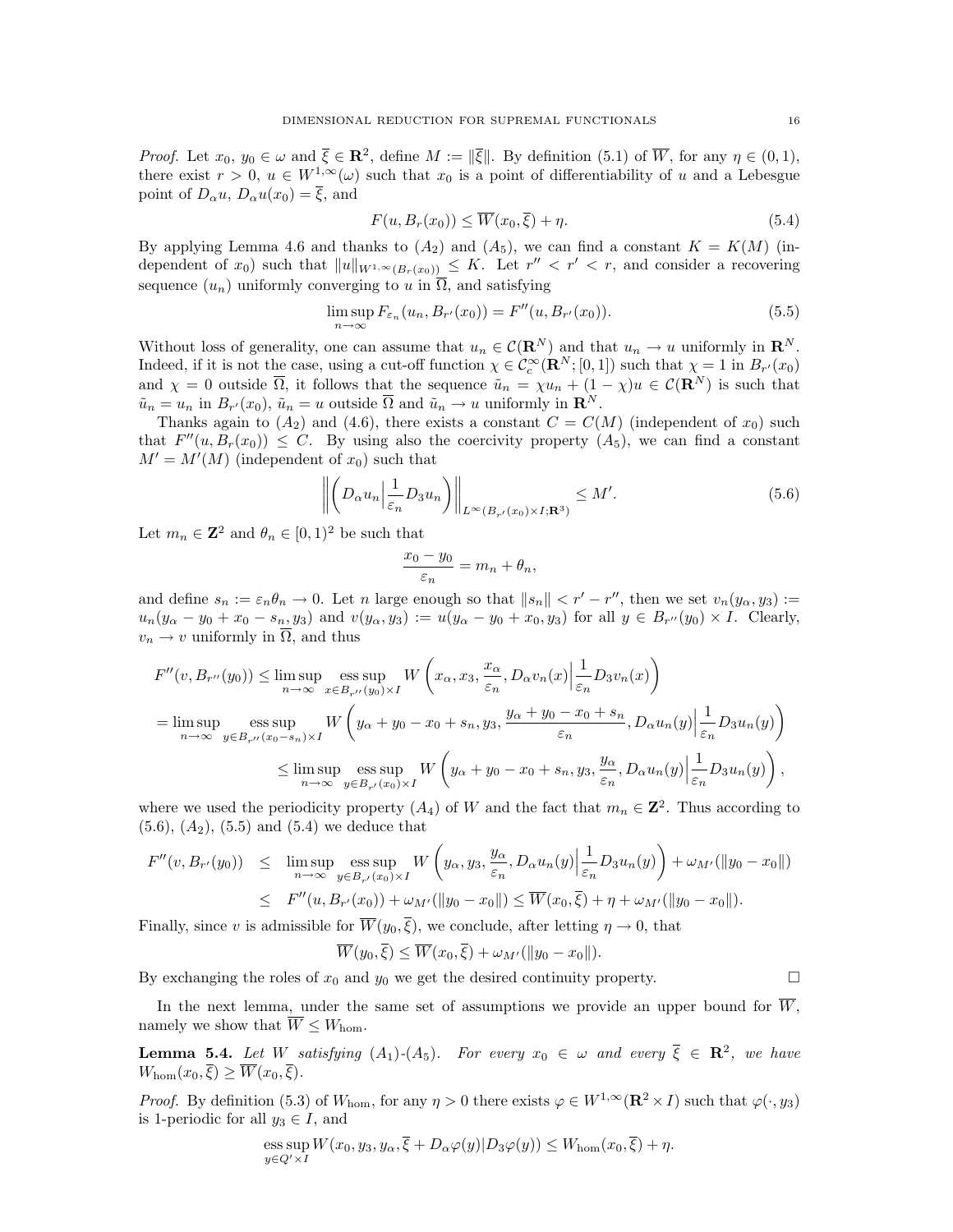Now define  $u(x) := \overline{\xi}x_{\alpha}$  and  $u_n(x) := \overline{\xi}x_{\alpha} + \varepsilon_n\varphi(x_{\alpha}/\varepsilon_n, x_3)$ . Then clearly  $u_n \to u$  uniformly in  $\overline{\Omega}$ and thus

$$
F''(u, B_r(x_0)) \le \limsup_{n \to \infty} \operatorname*{ess\,sup}_{x \in B_r(x_0) \times I} W\left(x_\alpha, x_3, \frac{x_\alpha}{\varepsilon_n}, D_\alpha u_n(x) \Big| \frac{1}{\varepsilon_n} D_3 u_n(x)\right)
$$
  
\n
$$
= \limsup_{n \to \infty} \operatorname*{ess\,sup}_{x \in B_r(x_0) \times I} W\left(x_\alpha, x_3, \frac{x_\alpha}{\varepsilon_n}, \overline{\xi} + D_\alpha \varphi\left(\frac{x_\alpha}{\varepsilon_n}, x_3\right) \Big| D_3 \varphi\left(\frac{x_\alpha}{\varepsilon_n}, x_3\right)\right)
$$
  
\n
$$
\le \operatorname*{ess\,sup}_{x_\alpha \in B_r(x_0)} \operatorname{ess\,sup}_{y \in Q' \times I} W\left(x_\alpha, y_3, y_\alpha, \overline{\xi} + D_\alpha \varphi(y) | D_3 \varphi(y)\right).
$$

We next use the uniform continuity assumption  $(A_2)$  with  $M := ||(\overline{\xi} + D_\alpha \varphi | D_3 \varphi)||_{L^\infty(Q' \times I; \mathbf{R}^3)}$  to get that

$$
F''(u, B_r(x_0)) \leq \operatorname{ess} \sup_{y \in Q' \times I} W(x_0, y_3, y_\alpha, \overline{\xi} + D_\alpha \varphi(y) | D_3 \varphi(y)) + \omega_M(r)
$$
  

$$
\leq W_{\text{hom}}(x_0, \overline{\xi}) + \eta + \omega_M(r).
$$

By Proposition 3.4, we can choose a radius  $r > 0$  such that  $F(u, B_r(x_0)) = F''(u, B_r(x_0))$ . By applying the representation formula provided by Lemma 5.3 and the fact that  $\overline{W}$  is continuous in its first variable, we get that

$$
\overline{W}(x_0, \overline{\xi}) \le \operatorname*{ess\,sup}_{x_\alpha \in B_r(x_0)} \overline{W}(x_\alpha, \overline{\xi}) \le W_{\text{hom}}(x_0, \overline{\xi}) + \eta + \omega_M(r).
$$

Letting  $r \to 0^+$  and  $\eta \to 0^+$ , we get that  $\overline{W}(x_0, \overline{\xi}) \leq W_{\text{hom}}(x_0, \overline{\xi})$ .

Now our aim is to prove that, under the further assumption  $(A_6)$ , the supremand  $\overline{W}$ , which represents the  $\Gamma^*$ -limit of a suitable subsequence  $F_{\varepsilon_n}$ , actually coincides with the function  $W_{\text{hom}}$ defined by (5.3).

To this end we need to recall the analogous results in the integral setting (see [20, 8, 9]) that will be exploited in the sequel. We introduce, for every  $p > 1$ , the family of integral functionals  $F_{\varepsilon}^p: L^{\infty}(\Omega) \times \mathcal{A} \to [0, +\infty]$  defined by

$$
F_{\varepsilon}^{p}(u, A) := \begin{cases} \left( \int_{A} W^{p}\left(x, \frac{x_{\alpha}}{\varepsilon}, D_{\alpha} u(x) \Big| \frac{1}{\varepsilon} D_{3} u(x)\right) dx \right)^{1/p} & \text{if } u \in W^{1, p}(A \times I), \\ +\infty & \text{otherwise.} \end{cases}
$$

Following [8], we have the following Γ-convergence result:

**Theorem 5.5.** Assume that  $(A_2)$ - $(A_6)$  hold with  $\Psi(t) = C_1 t$  and  $\beta(t) = C_2(t+1)$  for some positive constants  $C_1$  and  $C_2$ . Then for each  $p > 1$ , the family  $(F_{\varepsilon}^p)_{\varepsilon > 0}$   $\Gamma$ -converges, with respect to the strong  $L^p(\Omega)$ -convergence, to the functional  $F_{\text{hom}}^p: L^p(\Omega) \times \mathcal{A} \to [0, +\infty]$ , defined by

$$
F_{\text{hom}}^p(u, A) = \begin{cases} \left( \int_A W_{\text{hom}}^p(x_\alpha, D_\alpha u(x_\alpha)) dx_\alpha \right)^{1/p} & \text{if } u \in W^{1,p}(A), \\ +\infty & \text{otherwise,} \end{cases}
$$
(5.7)

where the density  $W_{\text{hom}}^p : \omega \times \mathbf{R}^2 \to [0, +\infty)$  is defined by

$$
W_{\text{hom}}^p(x_0, \overline{\xi}) \quad := \quad \lim_{T \to \infty} \inf \left\{ \frac{1}{2T^2} \int_{(0,T)^2 \times I} W^p(x_0, y_3, y_\alpha, \overline{\xi} + D_\alpha \varphi(y) | D_3 \varphi(y)) \, dy \, : \right. \\
\varphi \in W^{1,p}((0,T)^2 \times I), \, \varphi = 0 \, \text{ on } \partial(0,T)^2 \times I \right\}.
$$
\n
$$
(5.8)
$$

Note that in  $[8]$ , the regularity assumptions on W were different to ours. Indeed, in that paper, it is assumed that  $W(\cdot, y_\alpha, \xi)$  is measurable for all  $(y_\alpha, \xi) \in \mathbb{R}^2 \times \mathbb{R}^3$ , and  $W(x, \cdot, \cdot)$  is continuous for a.e.  $x \in \Omega$ . However, the Γ-convergence result still holds true with our new set of hypotheses.

We will observe in the next Lemma that formula (5.8) can be specialized into a single cell formula as in (5.9). This is due to the fact that in constrast to [8] where vector valued functions are considered, we are here dealing with scalar valued functions, and thus the Γ-limit remains unchanged if we replace  $W^p$  by its convex envelope. This is a well known fact that in the convex case, the homogenization formula reduces to a single cell formula (see [18, Section 14.3]).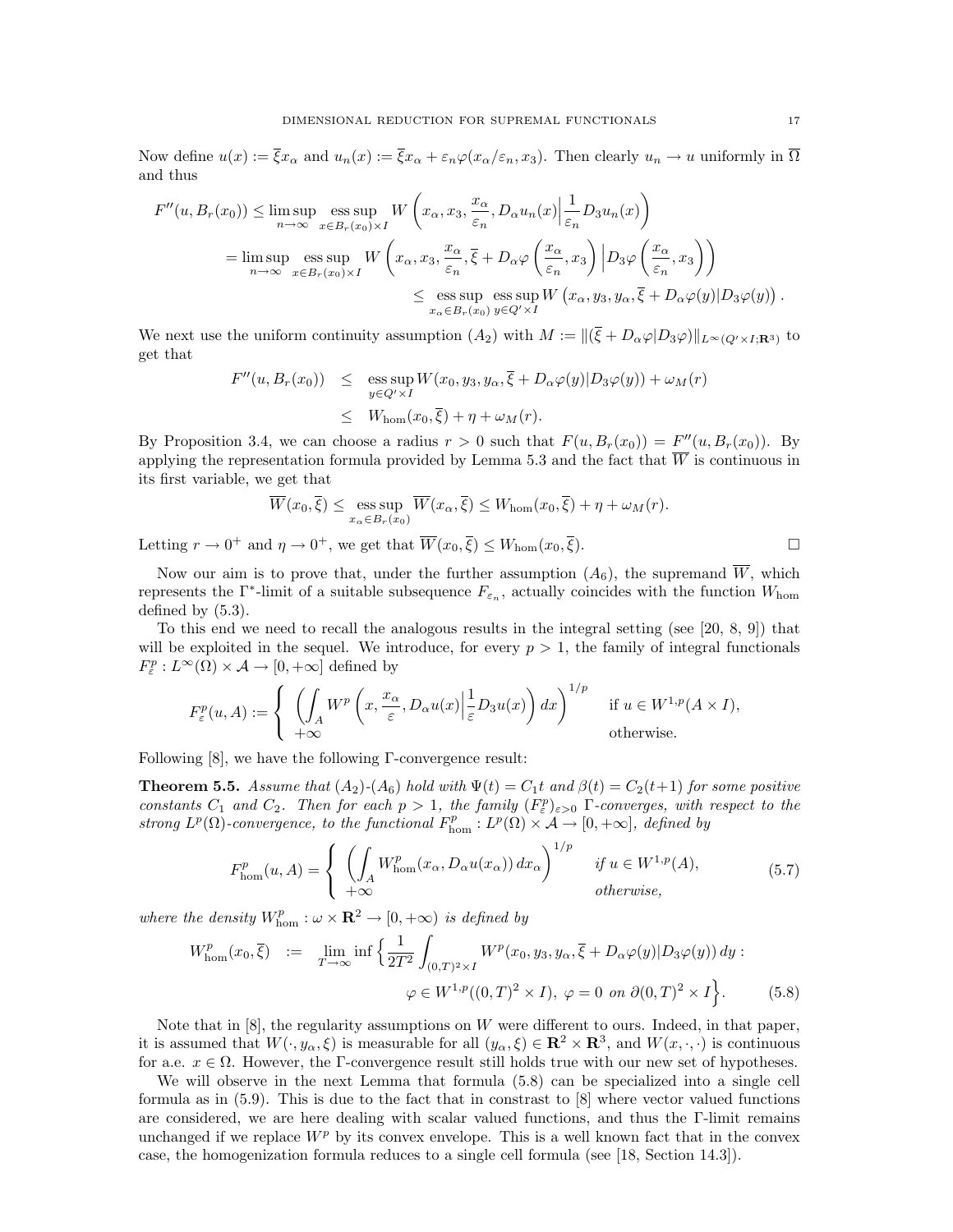**Lemma 5.6.** Under assumptions  $(A_2)$ - $(A_6)$  with  $\Psi(t) = C_1 t$  and  $\beta(t) = C_2(t+1)$  for some positive constants  $C_1$  and  $C_2$ , then for every  $(x_0, \overline{\xi}) \in \omega \times \mathbf{R}^2$  we have

$$
W_{\text{hom}}^p(x_0, \overline{\xi}) = \inf \left\{ \frac{1}{2} \int_{Q' \times I} W^p(x_0, y_3, y_\alpha, \overline{\xi} + D_\alpha \varphi(y) | D_3 \varphi(y)) dy : \varphi \in W^{1, p}(Q' \times I), \varphi(\cdot, y_3) \text{ is 1-periodic for a.e. } y_3 \in I \right\}.
$$
 (5.9)

*Proof.* Let us define for every  $(x_0, \overline{\xi}) \in \omega \times \mathbf{R}^2$ ,

$$
W^*(x_0, \overline{\xi}) = \inf \Big\{ \frac{1}{2} \int_{Q' \times I} W^p(x_0, y_3, y_\alpha, \overline{\xi} + D_\alpha \varphi(y) | D_3 \varphi(y)) dy :
$$
  

$$
\varphi \in W^{1, p}(Q' \times I), \ \varphi(\cdot, y_3) \text{ is 1-periodic for a.e. } y_3 \in I \Big\}.
$$

According to [20, Remark 4.1] (see also [9, Lemma 2.2]), the limit as  $T \to \infty$  in formula (5.8) can also be replaced by an infimum, and consequently  $W_{\text{hom}}^{p^{\sim}}(x_0,\overline{\xi}) \leq W^{*}(x_0,\overline{\xi}).$ 

In order to prove the opposite inequality we argue as in [18, Theorem 14.7]. Let  $k \in \mathbb{N}$  and  $\varphi \in W^{1,p}((0,k)^2 \times I)$  such that  $\varphi = 0$  on  $\partial (0,k)^2 \times I$ , let  $i = (i_1, i_2) \in \{0,1,\ldots,k-1\}^2$ . Define for every  $y = (y_\alpha, y_3) \in Q' \times I$ 

$$
\psi(y_{\alpha}, y_3) := \frac{1}{k^2} \sum_i \varphi(y_{\alpha} + i, y_3).
$$

Clearly  $\psi \in W^{1,p}(Q' \times I)$  and  $\psi(\cdot, x_3)$  is 1-periodic for a.e.  $x_3 \in I$ . On the other hand, since the minimization defining the function  $W^*$  is stated over scalar valued functions, a well known relaxation result of integral functionals in the scalar case guarantees that

$$
W^*(x_0, \overline{\xi}) = \inf \left\{ \frac{1}{2} \int_{Q' \times I} C(W^p)(x_0, y_3, y_\alpha, \overline{\xi} + D_\alpha \varphi(y) | D_3 \varphi(y)) dy : \right. \varphi \in W^{1,p}(Q' \times I), \varphi(\cdot, y_3) \text{ is 1-periodic for a.e. } y_3 \in I \right\},
$$

where  $C(W^p)$  stands for the convex envelope of  $W^p$ . Consequently, by virtue of the periodicity of  $\psi$  and  $C(W^p)$ , it results

$$
W^*(x_0, \overline{\xi}) \le \int_{Q' \times I} C(W^p)(x_0, y_3, y_\alpha, \overline{\xi} + D_\alpha \psi(y) | D_3 \psi(y)) dy
$$
  
\n
$$
= \frac{1}{k^2} \int_{(0,k)^2 \times I} C(W^p)(x_0, y_3, y_\alpha, \overline{\xi} + D_\alpha \psi(y) | D_3 \psi(y)) dy
$$
  
\n
$$
= \frac{1}{k^2} \int_{(0,k)^2 \times I} C(W^p) \left( x_0, y_3, y_\alpha, \frac{1}{k^2} \sum_i \left( \overline{\xi} + D_\alpha \varphi(y_\alpha + i, y_3) | D_3 \varphi(y_\alpha + i, y_3) \right) \right) dy.
$$

Using the convexity of  $C(W^p)$  and changing variable yields

$$
W^*(x_0, \overline{\xi}) \le \frac{1}{k^4} \sum_i \int_{(0,k)^2 \times I} C(W^p)(x_0, y_3, y_\alpha, \overline{\xi} + D_\alpha \varphi(y_\alpha + i, y_3) | D_3 \varphi(y_\alpha + i, y_3)) dy
$$
  

$$
= \frac{1}{k^2} \int_{(0,k)^2 \times I} C(W^p)(x_0, y_3, y_\alpha, \overline{\xi} + D_\alpha \varphi(y) | D_3 \varphi(y)) dy
$$
  

$$
\le \frac{1}{k^2} \int_{(0,k)^2 \times I} W^p(x_0, y_3, y_\alpha, \overline{\xi} + D_\alpha \varphi(y) | D_3 \varphi(y)) dy.
$$

Since the previous inequality holds for any arbitrary function  $\varphi$ , taking the infimum with respect to  $\varphi$  and the limit as  $k \to \infty$  leads to  $W_{\text{hom}}^p(x_0, \overline{\xi}) \ge W^*(x_0, \overline{\xi})$ .

We next introduce the power law approximation of the supremal functional (5.2) by (5.7). We omit the proof of the following result since it is sufficient to repeat that of [22, Lemma 3.2] with some suitable changes.

**Lemma 5.7.** Let  $W : \Omega \times \mathbb{R}^2 \times \mathbb{R}^3 \to [0, +\infty)$  be a supremand satisfying  $(A_1) \cdot (A_6)$  with  $\Psi(t) = C_1 t$ and  $\beta(t) = C_2(t+1)$  for some positive constants  $C_1$  and  $C_2$ . Then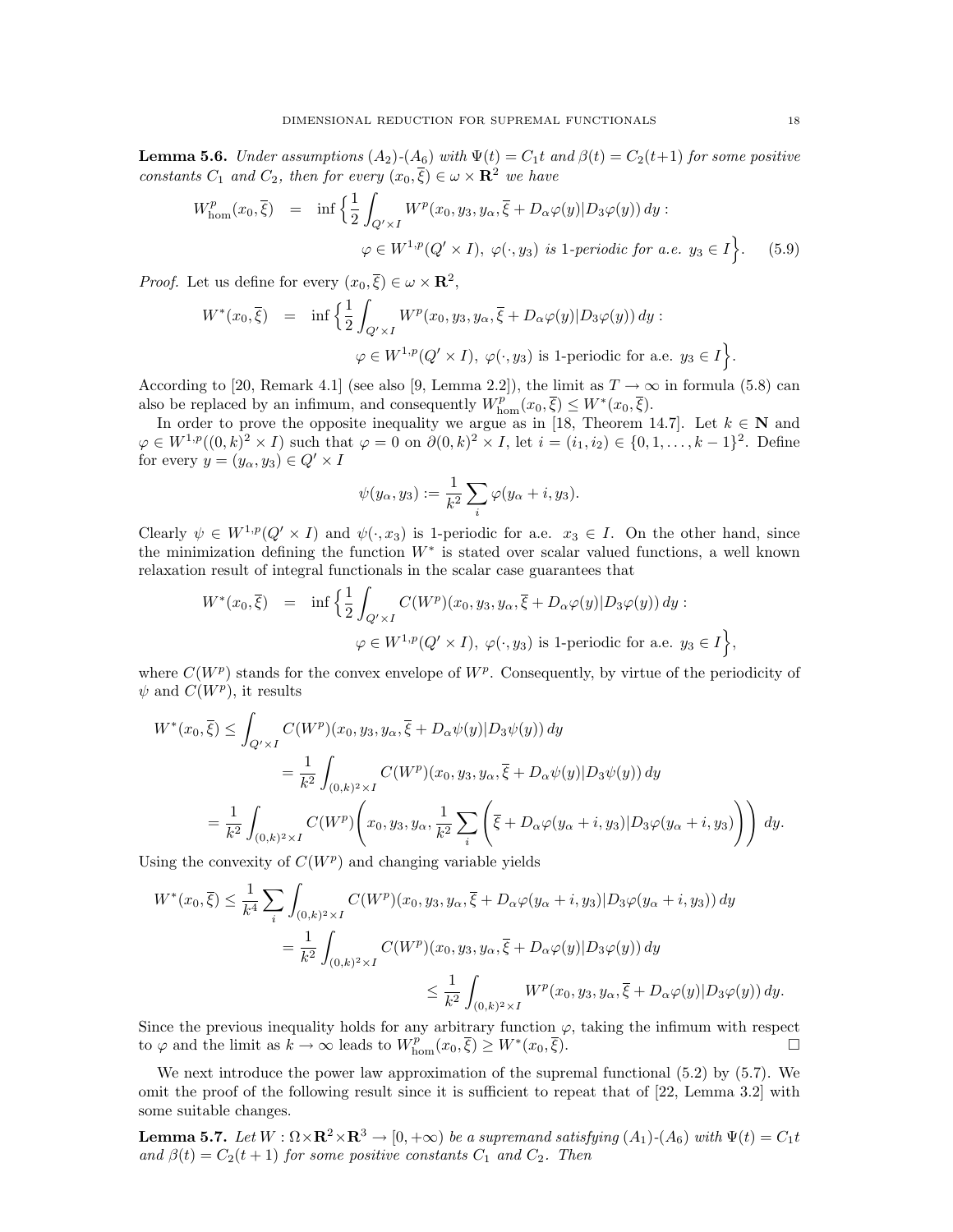(i) for every  $(x_0, \overline{\xi}) \in \omega \times \mathbf{R}^2$ 

$$
\lim_{p \to +\infty} (W_{\text{hom}}^p(x_0, \overline{\xi}))^{1/p} = W_{\text{hom}}(x_0, \overline{\xi});
$$

(ii) for all  $A \in \mathcal{A}$  and  $u \in W^{1,\infty}(A)$ ,

$$
\lim_{p \to +\infty} \left( \int_A W^p_{\text{hom}}(x_\alpha, D_\alpha u(x_\alpha)) dx_\alpha \right)^{1/p} = \operatorname*{ess\,sup}_{x_\alpha \in A} W_{\text{hom}}(x_\alpha, D_\alpha u(x_\alpha)).
$$

We are now in position to prove the lower bound. The argument employed in the following result is very close to that of [22], and uses a power law approximation together with the analogous integral result (see [8]).

**Lemma 5.8.** For every  $x_0 \in \omega$  and every  $\overline{\xi} \in \mathbb{R}^2$ , we have  $W_{\text{hom}}(x_0, \overline{\xi}) \leq \overline{W}(x_0, \overline{\xi})$ .

Proof. We report only the sketch of the proof of this lemma since it is analogous to [22, Proposition] 4.2].

**Step 1.** We first assume that f satisfies standard coercivity and growth conditions  $(A_5)$  and  $(A<sub>6</sub>)$ , namely that there exist two positive constants  $C<sub>1</sub>$  and  $C<sub>2</sub>$  such that

$$
C_1 \|\xi\| \le W(x_\alpha, y_3, y_\alpha, \xi) \le C_2(\|\xi\| + 1)
$$

for every  $(x_\alpha, \xi) \in \omega \times \mathbb{R}^2$  and for a.e.  $(y_\alpha, y_3) \in \mathbb{R}^2 \times I$ . Let  $u(x_\alpha) := \overline{\xi} \cdot x_\alpha$  and  $r > 0$  be such that  $F(u, B_r(x_0)) = F''(u, B_r(x_0))$ . Consider a recovering sequence  $(u_n)$ , converging uniformly to u in  $\Omega$ , and such that  $F_{\varepsilon_n}(u_n, B_r(x_0)) \to F(u, B_r(x_0))$ . By applying Theorem 5.5, we have the following chain of inequalities:

$$
\left(\int_{B_r(x_0)} W_{\text{hom}}^p(x_\alpha, \overline{\xi}) dx_\alpha\right)^{1/p}
$$
\n
$$
\leq \liminf_{n \to \infty} \left(\int_{B_r(x_0) \times I} W^p\left(x_\alpha, x_3, \frac{x_\alpha}{\varepsilon_n}, D_\alpha u_n(x) \Big| \frac{1}{\varepsilon_n} D_3 u_n(x)\right) dx\right)^{1/p}
$$
\n
$$
\leq (2\pi r^2)^{1/p} \liminf_{n \to \infty} \underset{x \in B_r(x_0) \times I}{\text{ess sup }} W\left(x_\alpha, x_3, \frac{x_\alpha}{\varepsilon_n}, D_\alpha u_n(x) \Big| \frac{1}{\varepsilon} D_3 u_n(x)\right)
$$

for each  $p > 1$ . Invoking Lemma 5.7 and Theorem 5.1 and passing to the limit as  $p \to +\infty$  we obtain

$$
W_{\text{hom}}(x_0, \overline{\xi}) \le \underset{x_{\alpha} \in B_r(x_0)}{\text{ess sup}} W_{\text{hom}}(x_{\alpha}, \overline{\xi}) = \underset{y \to +\infty}{\text{lim}} \left( \int_{B_r(x_0)} W_{\text{hom}}^p(x_{\alpha}, \overline{\xi}) dx_{\alpha} \right)^{1/p}
$$
  

$$
\le \underset{x_{\alpha} \in B_r(x_0)}{\text{ess sup}} \overline{W}(x_{\alpha}, \overline{\xi}).
$$

Finally, since by Lemma 5.3,  $\overline{W}$  is continuous in the first variable, we deduce by letting  $r \to 0$  that  $W_{\text{hom}}(x_0, \overline{\xi}) \leq \overline{W}(x_0, \overline{\xi}).$ 

Step 2. Assume that  $W(x_{\alpha}, y_3, y_{\alpha}, \cdot)$  satisfies  $(A_5)$  with  $\Psi(t) = t$  and  $(A_6)$  in its general form. for every  $M > 0$  one can define

$$
W_M(x_\alpha, y_3, y_\alpha, \xi) = W(x_\alpha, y_3, y_\alpha, \xi) \wedge \left[ M \vee \frac{1}{2} (1 + ||\xi||) \right]
$$

.

The function  $W_M$  clearly fulfills all the assumptions of Step 1, and thus since  $W_M \leq W$ , we deduce that

$$
(W_M)_{\text{hom}}(x_0,\overline{\xi}) \le \overline{W}(x_0,\overline{\xi}),
$$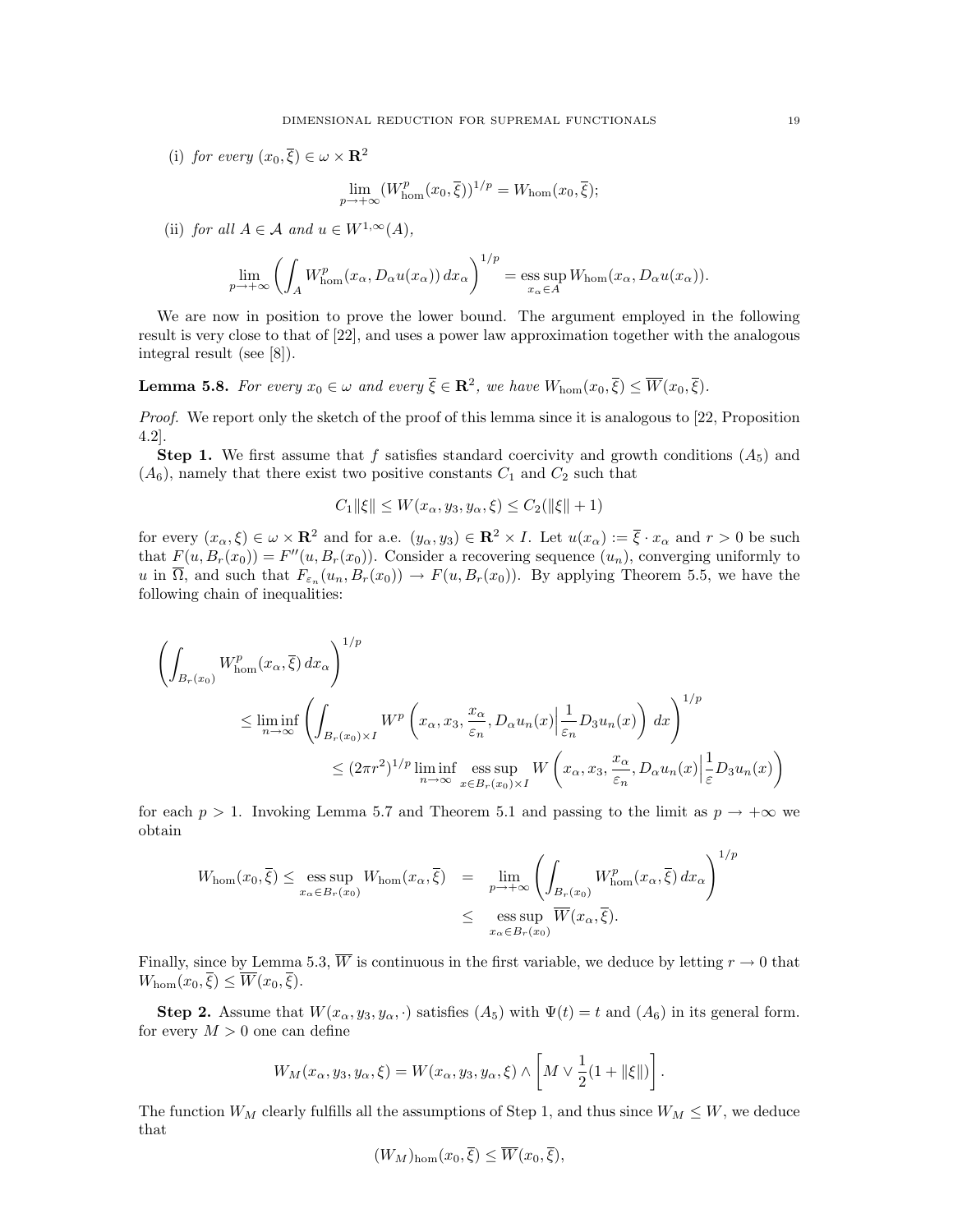where

$$
(W_M)_{\text{hom}}(x_0, \overline{\xi}) := \inf \left\{ \underset{y \in Q' \times I}{\text{ess sup }} W_M(x_0, y_3, y_\alpha, \overline{\xi} + D_\alpha \varphi(y) | D_3 \varphi(y)) : \right. \left. \varphi \in W^{1, \infty}(Q' \times I), \varphi(\cdot, y_3) \text{ is 1-periodic for all } y_3 \in I \right\}.
$$

The proof of this case can be easily completed by showing that for  $M$  large enough,

$$
(W_M)_{\text{hom}}(x_0,\overline{\xi})=W_{\text{hom}}(x_0,\overline{\xi}).
$$

Step 3. The general case follows by applying the previous step to the function  $\Psi^{-1}(W)$ .  $\Box$ 

*Proof of Theorem 5.2.* By Theorem 5.1 and Lemmas 5.3, 5.4 and 5.8, we infer that  $F = F_{\text{hom}}$ . Moreover since the  $\Gamma^*$ -limit is independent of the extracted subsequence  $(\varepsilon_n)$ , there is actually no need to extract a subsequence thanks to [28, Proposition 16.8].  $\Box$ 

Remark 5.9. As a consequence of the above results we obtain that the homogenization and the power-law approximation commute as summarized by the following diagram:



Indeed, the left vertical arrow has been shown in Theorem 5.5, the above horizontal arrow has been proved in Theorem 2.4, the right vertical arrow follows from Theorem 5.2, while the down arrow is established in the following Theorem 5.10.

**Theorem 5.10.** Let  $W : \Omega \times \mathbf{R}^2 \times \mathbf{R}^3 \to [0, +\infty)$  be a supremand satisfying  $(A_1)$ - $(A_6)$  with  $\Psi(t) = C_1 t$  and  $\beta(t) = C_2(t+1)$  for some positive constants  $C_1$  and  $C_2$ . Then the family  $(F_{\text{hom}}^p)_{p>1}$ defined in (5.7) Γ-converges, as  $p \to +\infty$ , with respect to the uniform convergence to  $F_{\text{hom}}$  defined by  $(5.2)$ .

*Proof.* By virtue of Theorem 5.5, the functional  $F_{\text{hom}}^p$  is a Γ-limit, with respect to the  $L^p(\Omega)$ topology. Consequently it is lower semicontinuous on  $W^{1,p}(\omega)$  with respect to the  $L^p(\omega)$ -topology, and so, in particular, it is lower semicontinuous on  $W^{1,\infty}(\omega)$  with respect to the  $L^{\infty}(\omega)$  topology. Moreover the family  $(F_{\text{hom}}^p)_{p>1}$  is increasing in p and, by virtue of Lemma 5.7, it pointwise converges to  $F_{\text{hom}}$ , as  $p \to +\infty$ . As a consequence, thanks to Proposition 5.4 and Remark 5.5 in [28],  $(F_{\text{hom}}^p)_{p>1}$  Γ-converges, as  $p \to +\infty$ , with respect to the uniform convergence to  $F_{\text{hom}}$ .

### 6. The homogeneous case

In this section we treat the particular case where  $W_{\varepsilon}(x,\xi)=W(\xi)$ . Without assuming that the function  $W$  is level convex, and without appealing to the general representation result Theorem 5.1, we will provide a representation theorem analogous to that shown in the integral case (see [34, Theorem 2  $\vert$ ). On the other hand, for technical reasons, we will replace coercivity condition  $(A_5)$ by a linear standard coerciviness as in (6.1).

**Theorem 6.1.** Let  $W : \mathbb{R}^3 \to [0, +\infty)$  be a continuous function, and assume that

$$
W(\xi) \ge C \|\xi\| \text{ for every } \xi \in \mathbf{R}^3. \tag{6.1}
$$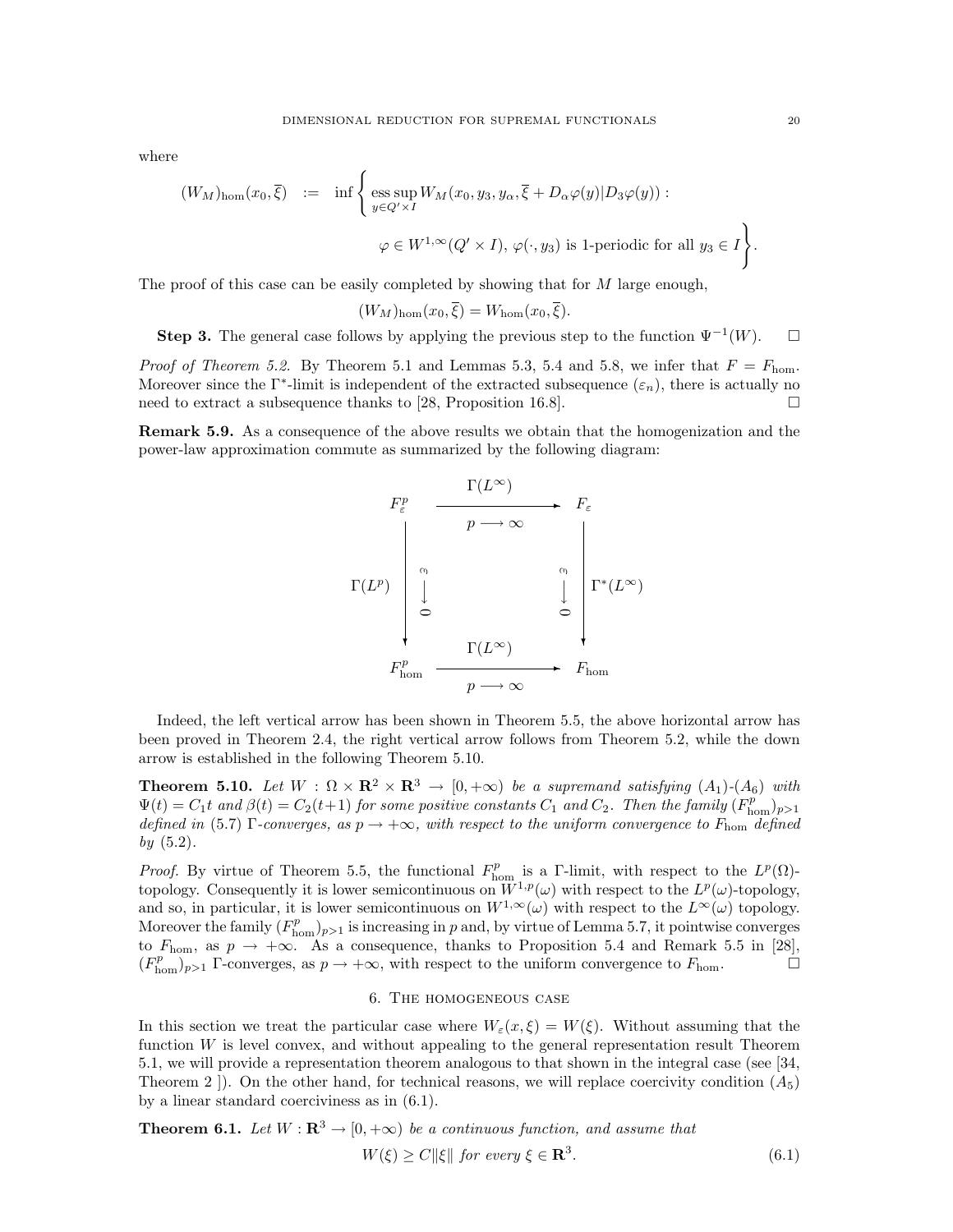For each  $\varepsilon > 0$ , define  $F_{\varepsilon} : \mathcal{C}(\overline{\Omega}) \times \mathcal{A} \to [0, +\infty]$  by

$$
F_{\varepsilon}(u, A) := \begin{cases} \operatorname{ess} \sup_{x \in A \times I} W\left(D_{\alpha} u(x) \Big| \frac{1}{\varepsilon} D_3 u(x)\right) & \text{if } u \in W^{1, \infty}(A \times I), \\ +\infty & \text{otherwise.} \end{cases}
$$
(6.2)

Then the family  $(F_{\varepsilon})_{\varepsilon>0}$   $\Gamma^*$ -converges to the functional  $F_0: \mathcal{C}(\overline{\Omega}) \times \mathcal{A} \to [0, +\infty]$  given by

$$
F_0(u, A) := \begin{cases} \operatorname{ess} \operatorname{sup}(W_0)^{lc} (D_\alpha u(x_\alpha)) & \text{if } u \in W^{1,\infty}(A), \\ +\infty & \text{otherwise,} \end{cases}
$$
(6.3)

where for every  $\overline{\xi} \in \mathbb{R}^2$ ,

$$
W_0(\overline{\xi}) = \inf_{c \in \mathbf{R}} W(\overline{\xi}|c),\tag{6.4}
$$

and  $(W_0)^{lc}$  is the level convex envelope of  $W_0$ , (see (2.3)). Moreover for any bounded open set  $\Omega \subset \mathbf{R}^N$  satisfying one of the following properties

- (C2)  $\Omega$  is of class  $\mathcal{C}^2$ ;
	- (S)  $\Omega$  is strongly star-shaped;

the family  $(F_{\varepsilon}(\cdot, \Omega))_{\varepsilon > 0}$  Γ-converges to  $F_0(\cdot, \Omega)$ .

For the proof we will follow an approach closer to that of [34] for the lower bound, and to that of [22] for the upper bound, which do not rest on an abstract Γ-convergence result.

Before going into the proof of Theorem 6.1, we state technical results which precise again formula  $(6.3)$  when W is level convex. Indeed, we first observe that if W is already level convex, the same property is inherited by  $W_0$ .

**Proposition 6.2.** Let  $W : \mathbb{R}^3 \to [0, +\infty)$  be a continuous and level convex function. Then  $W_0$ defined in (6.4) is level convex as well.

Proof. Let  $\overline{\xi}_1, \overline{\xi}_2 \in \mathbb{R}^2$ ,  $\lambda \in [0,1]$  and  $\eta > 0$ . There exist  $c_1, c_2 \in \mathbb{R}$  such that  $W_0(\overline{\xi}_1) + \eta \geq 0$  $W(\bar{\xi}_1|c_1)$  and  $W_0(\bar{\xi}_2)+\eta\geq W(\bar{\xi}_2|c_2)$ . Then by definition of  $W_0$  and since W is level convex, we have that

$$
W_0(\lambda \xi_1 + (1 - \lambda)\xi_2) \leq W(\lambda \xi_1 + (1 - \lambda)\xi_2 | \lambda c_1 + (1 - \lambda)c_2)
$$
  
\n
$$
\leq W(\overline{\xi}_1 | c_1) \vee W(\overline{\xi}_2 | c_2)
$$
  
\n
$$
\leq (W_0(\overline{\xi}_1) + \eta) \vee (W_0(\overline{\xi}_2) + \eta).
$$

The arbitrariness of  $\eta$  allows us to conclude the proof.

In the following proposition we will show that the level convex envelope and the minimum with respect to the third variable commute.

**Proposition 6.3.** Let  $W : \mathbf{R}^3 \to [0, +\infty)$  be a continuous function, then  $(W_0)^{lc}(\overline{\xi}) = (W^{lc})_0(\overline{\xi})$ for every  $\overline{\xi} \in \mathbb{R}^2$ .

*Proof.* It is easily observed that for every  $\bar{\xi} \in \mathbb{R}^2$  and every  $c \in \mathbb{R}$ ,

$$
(W_0)^{lc}(\overline{\xi}) \le W_0(\overline{\xi}) \le W(\xi|c).
$$

Thus, since  $(W_0)^{lc}$  is level convex, we have that

$$
(W_0)^{lc}(\overline{\xi}) \leq W^{lc}(\overline{\xi}|c),
$$

and taking the infimum with respect to  $c \in \mathbf{R}$  on the right hand side we obtain

$$
(W_0)^{lc}(\overline{\xi}) \leq (W^{lc})_0(\overline{\xi}).
$$

In order to prove the opposite inequality, we clearly have for every  $\bar{\xi} \in \mathbb{R}^2$  and every  $c \in \mathbb{R}$ ,

$$
(W^{\text{lc}})_0(\overline{\xi}) \leq W^{\text{lc}}(\overline{\xi}|c) \leq W(\overline{\xi}|c).
$$

Taking the infimum with respect to  $c \in \mathbf{R}$  in the right hand side of the previous inequality, yields

$$
(W^{\text{lc}})_0(\overline{\xi}) \leq W_0(\overline{\xi}).
$$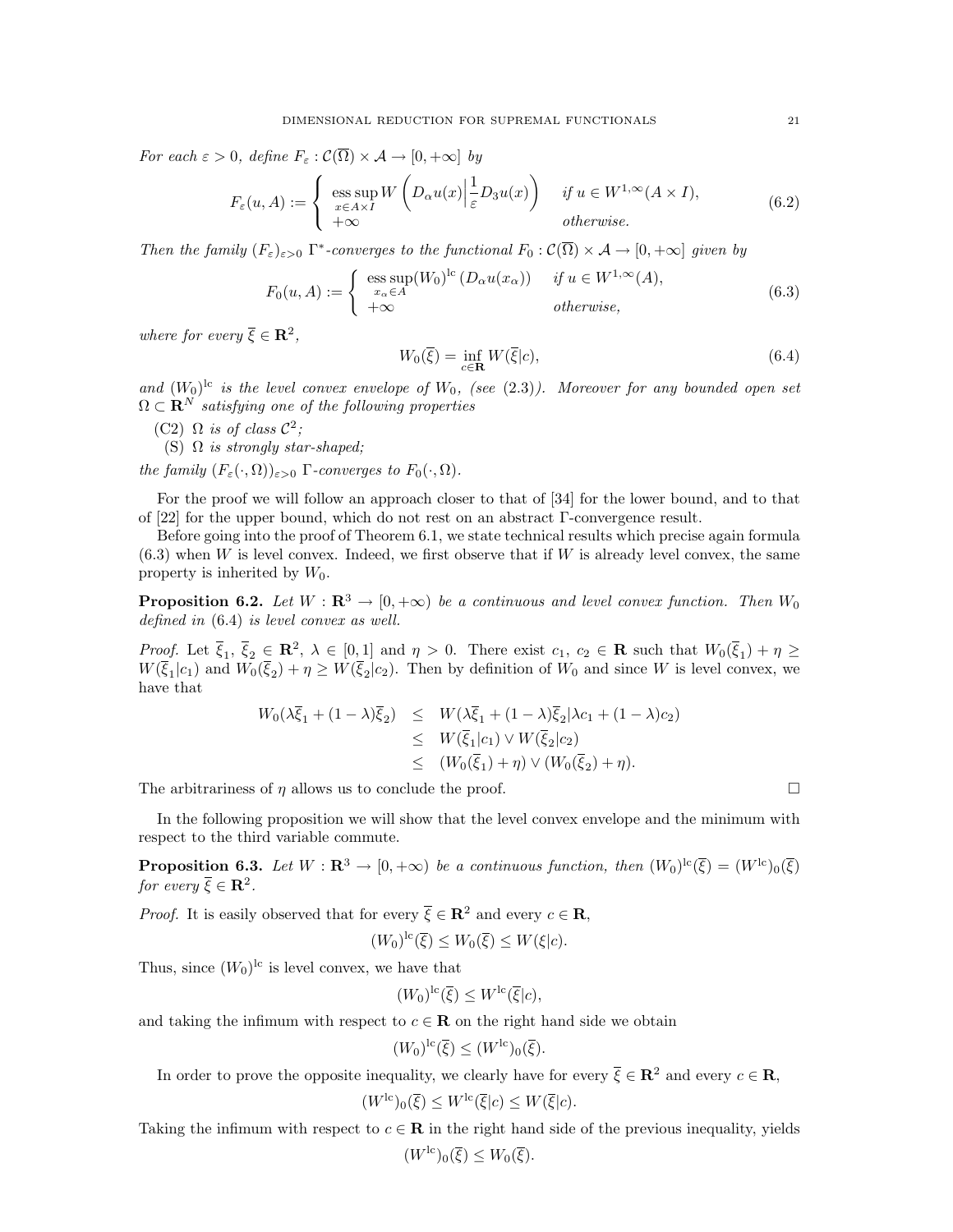By virtue of Proposition 6.2, the function  $(W^{\text{lc}})_0$  is level convex and thus we obtain

$$
(W^{\mathrm{lc}})_0(\overline{\xi}) \le (W_0)^{\mathrm{lc}}(\overline{\xi}),
$$

which completes the proof of the proposition.  $\Box$ 

We now show that when  $W = W(\xi)$  the function  $(W_0)^{lc}$  coincides with the function defined by  $(5.3).$ 

**Lemma 6.4.** Under assumption (6.1)  $(W_0)^{lc}(\overline{\xi}) = W_{hom}(\overline{\xi})$ , namely for every  $\overline{\xi} \in \mathbb{R}^2$ ,

$$
(W_0)^{lc}(\overline{\xi}) = \inf \left\{ \underset{y \in Q' \times I}{\text{ess sup }} W(\overline{\xi} + D_\alpha \varphi(y) | D_3 \varphi(y)) : \right. \varphi \in W^{1, \infty}(Q' \times I), \varphi(\cdot, y_3) \text{ is 1-periodic for all } y_3 \in I \right\}.
$$

*Proof.* Assume that W is a level convex function so that  $W_0$  is level convex as well by Proposition 6.2. According to definition formula (5.3), we denote

$$
W_{\text{hom}}(\overline{\xi}) \quad := \quad \inf \left\{ \underset{y \in Q' \times I}{\text{ess sup }} W(\overline{\xi} + D_{\alpha} \varphi(y) | D_3 \varphi(y)) : \\ \varphi \in W^{1, \infty}(Q' \times I), \, \varphi(\cdot, y_3) \text{ is 1-periodic for all } y_3 \in I \right\}
$$

for every  $\xi \in \mathbb{R}^2$ . Then, by definition of  $W_0$  and by applying Jensen's inequality (2.2) to the level convex function  $W_0$ , we have that

$$
W_{\text{hom}}(\overline{\xi}) \ge \inf \left\{ \underset{y \in Q' \times I}{\text{ess sup }} W_0(\overline{\xi} + D_\alpha \varphi(y)) : \right.
$$
  

$$
\varphi \in W^{1, \infty}(Q' \times I), \varphi(\cdot, y_3) \text{ is 1-periodic for all } y_3 \in I \right\}
$$
  

$$
\ge \inf \left\{ \underset{y_3 \in I}{\text{ess sup }} W_0 \left( \int_{Q'} (\overline{\xi} + D_\alpha \varphi(y_\alpha, y_3)) dy_\alpha \right) : \right.
$$
  

$$
\varphi \in W^{1, \infty}(Q' \times I), \varphi(\cdot, y_3) \text{ is 1-periodic for all } y_3 \in I \right\}
$$
  

$$
= W_0(\overline{\xi}).
$$

In order to prove the opposite inequality, for every  $p > 1$ , let us define  $G_p : W^{1,\infty}(Q' \times I) \to$  $[0, +\infty)$  by

$$
G_p(\varphi) := \left( \int_{Q' \times I} W^p(\overline{\xi} + D_\alpha \varphi(y) | D_3 \varphi(y)) dy \right)^{1/p}.
$$

Thanks to Theorem 2.4 (see [27, Theorem 3.1]), the family  $(F_p)_{p>1}$  Γ-converges, with respect to the uniform convergence to

$$
\overline{G}(\varphi):=\mathop{\rm ess\,sup}\limits_{y\in Q'\times I}W(\overline{\xi}+D_{\alpha}\varphi(y)|D_3\varphi(y)),
$$

as  $p \to +\infty$ . Consequently, by the convergence of minimizers and by using [20, Remark 3.3], we have that

$$
W_{\text{hom}}(\overline{\xi}) = \lim_{p \to +\infty} \inf \left\{ \left( \int_{Q' \times I} W^p(\overline{\xi} + D_\alpha \varphi(y) | D_3 \varphi(y)) dy \right)^{1/p} : \right. \left. \varphi \in W^{1, \infty}(Q' \times I), \varphi(\cdot, y_3) \text{ is 1-periodic for all } y_3 \in I \right\}
$$
  
= 
$$
\lim_{p \to \infty} [C((W^p)_0)(\overline{\xi})]^{1/p},
$$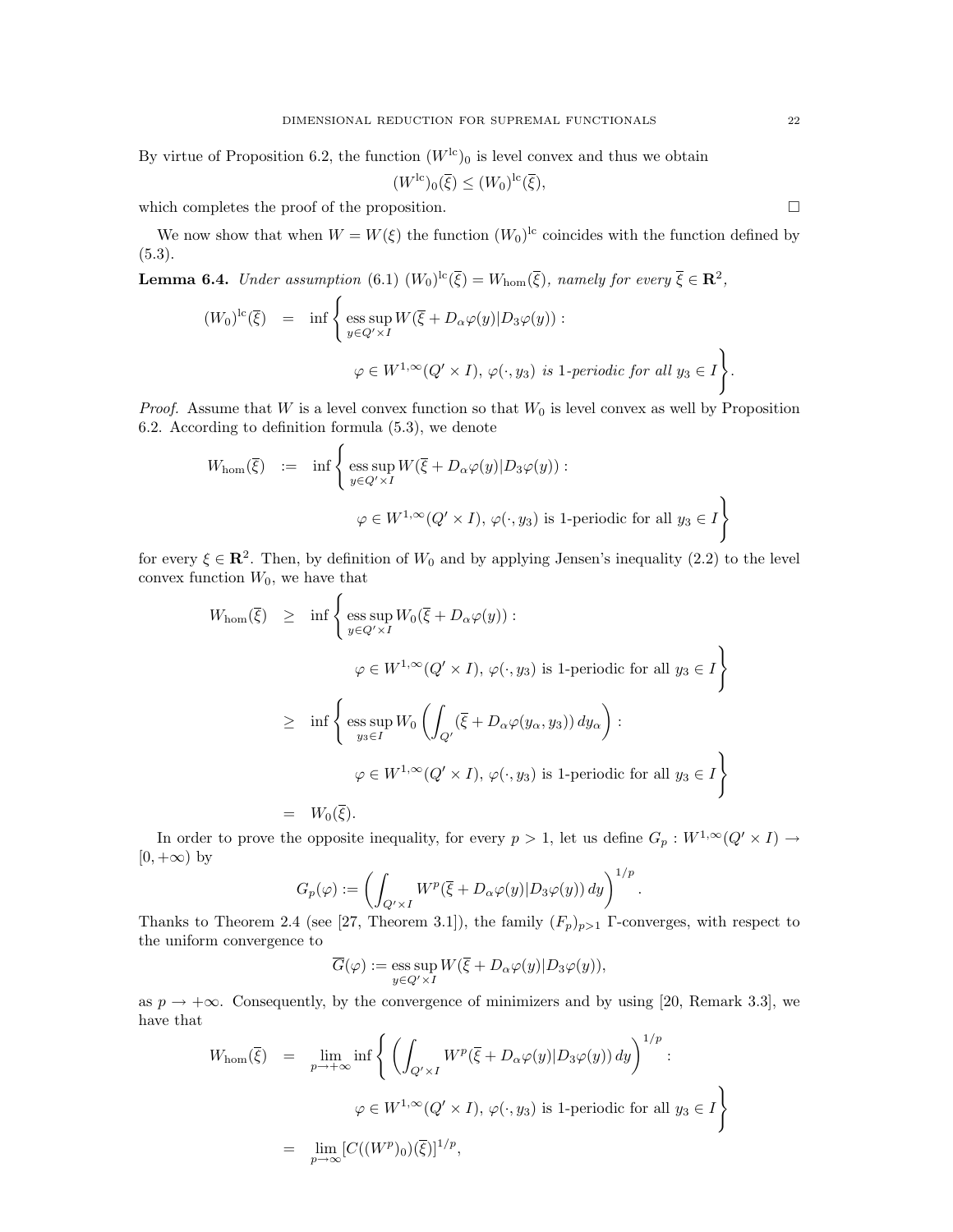where we have denoted by  $C((W^p)_0)$  the convex envelope of  $(W^p)_0$ , and  $(W^p)_0(\overline{\xi}) := \inf_{c \in \mathbf{R}} W^p(\overline{\xi}|c)$ . Finally, since  $[C(W^p)_0(\overline{\xi})]^{1/p} \leq W_0(\overline{\xi})$ , we obtain  $W_{\text{hom}}(\overline{\xi}) \leq W_0(\overline{\xi})$ .

If W is not level convex, by applying the first part of this proof to the level convex function  $W^{\text{lc}}$ we obtain that

$$
(W^{\text{lc}})_0(\overline{\xi}) = \inf \left\{ \underset{y \in Q' \times I}{\text{ess sup }} W^{\text{lc}}(\overline{\xi} + D_\alpha \varphi(y) | D_3 \varphi(y)) : \varphi \in W^{1, \infty}(Q' \times I), \varphi(\cdot, y_3) \text{ is 1-periodic for all } y_3 \in I \right\}.
$$

Therefore, by applying Proposition 6.3 and the relaxation theorem 2.3, we can conclude

$$
(W_0)^{lc}(\overline{\xi}) = (W^{lc})_0(\overline{\xi}) = \inf \left\{ \underset{y \in Q' \times I}{\text{ess sup }} W(\overline{\xi} + D_\alpha \varphi(y) | D_3 \varphi(y)) : \right. \varphi \in W^{1, \infty}(Q' \times I), \, \varphi(\cdot, y_3) \text{ is 1-periodic for all } y_3 \in I \right\}.
$$

We now are in position to prove Theorem 6.1.

*Proof of Theorem 6.1.* First of all we prove that for every  $(u, A) \in C(\overline{\Omega}) \times A$  and every sequence  $(u_{\varepsilon}) \subset \mathcal{C}(\overline{\Omega})$  uniformly converging to u in  $\overline{\Omega}$ , one has

$$
F_0(u, A) \le \liminf_{\varepsilon \to 0} F_{\varepsilon}(u_{\varepsilon}, A).
$$

In fact, if  $F_0(u, A) = +\infty$ , there is nothing to prove. Otherwise, if  $F_0(u, A) < +\infty$ , then we can consider a subsequence  $(\varepsilon_n) \searrow 0^+$  such that

$$
\liminf_{\varepsilon \to 0} F_{\varepsilon}(u_{\varepsilon}, A) = \lim_{n \to \infty} F_{\varepsilon_n}(u_{\varepsilon_n}, A),
$$

and thanks to (6.2), the sequence  $(u_{\varepsilon_n}) \subset W^{1,\infty}(A \times I)$ . According to the coercivity condition  $(6.1)$ , we have

$$
\left\| \left(D_{\alpha} u_{\varepsilon_n} \Big| \frac{1}{\varepsilon_n} D_3 u_{\varepsilon_n}\right) \right\|_{L^{\infty}(A \times I; \mathbf{R}^3)} \le M,
$$

for some constant  $M > 0$  independent of n. Hence the sequence  $(u_{\varepsilon_n})$  weakly\* converges to u in  $W^{1,\infty}(A \times I)$  and  $u \in W^{1,\infty}(A)$ . By definition of  $(W_0)^{lc}$ , we have

ess sup 
$$
W\left(D_{\alpha}u_{\varepsilon_n}(x)\Big|\frac{1}{\varepsilon_n}D_3u_{\varepsilon_n}(x)\right) \ge \underset{x\in A\times I}{\text{ess sup}}(W_0)^{\text{lc}}(D_{\alpha}u_{\varepsilon_n}(x)).
$$

But since  $(W_0)^{lc}$  is level convex, the supremal functional

$$
v \mapsto \underset{x \in A \times I}{\text{ess sup}} (W_0)^{\text{lc}} (D_\alpha v(x))
$$

is sequentially weakly\* lower semicontinuous in  $W^{1,\infty}(A \times I)$ , hence

$$
\lim_{n \to \infty} \operatorname*{ess\,sup}_{x \in A \times I} W\left(D_{\alpha} u_{\varepsilon_n}(x) \Big| \frac{1}{\varepsilon_n} D_3 u_{\varepsilon_n}(x)\right) \geq \liminf_{n \to \infty} \operatorname*{ess\,sup}_{x \in A \times I} (W_0)^{\text{lc}} (D_{\alpha} u_{\varepsilon_n}(x))
$$
\n
$$
\geq \operatorname*{ess\,sup}_{x_{\alpha} \in A} (W_0)^{\text{lc}} (D_{\alpha} u(x_{\alpha})),
$$

since  $u$  is independent of  $x_3$ . Finally, we have that

$$
\liminf_{\varepsilon \to 0} F_{\varepsilon}(u_{\varepsilon}, A) \ge F_0(u, A).
$$

For the Γ<sup>∗</sup> -limsup, the proof develops as in [22, Theorem 5.2]. Thus we present here just the main steps. First, using Lemma 6.4, and arguing as in the proof of Lemma 5.4, we get the limsup inequality on affine functions. The second step consists in a fundamental estimate, and it is proved exactly as [22, Step 2 in Theorem 5.2], with the only difference that the domain A is now a subset of  $\omega$  and the polyhedral partition is of the type  $A_1$  an  $A_2$ , with cut-off function  $\varphi_\delta$  which just depends on the planar variables  $x_{\alpha}$ . In this way it is created a partition of the set  $A \times I$ . The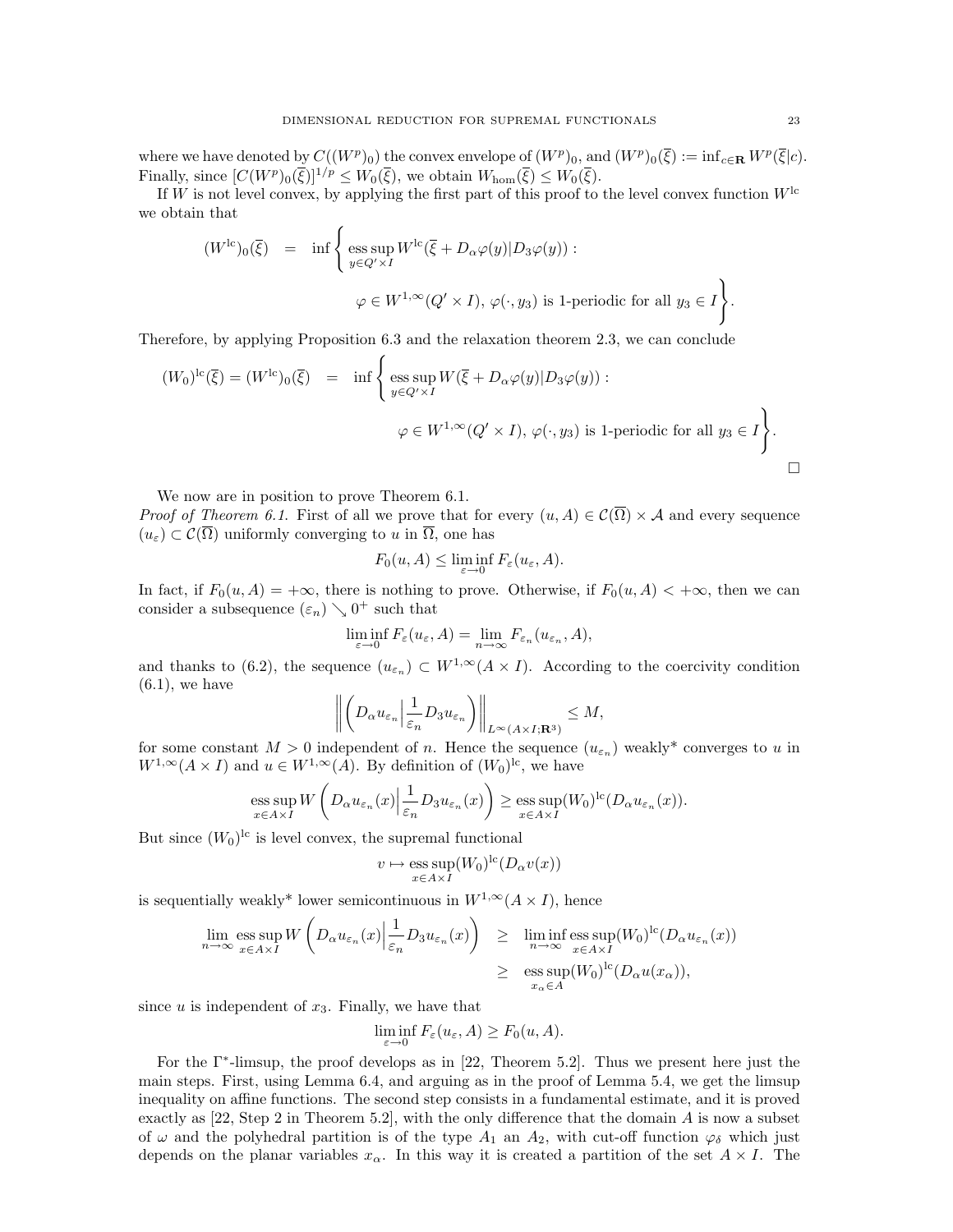other steps are also similar, *i.e.*, next one can provide the upper bound on  $\mathcal{C}^1$  functions and on regular open sets. Finally the Γ-lim sup is obtained on  $W^{1,\infty}$  functions, giving the representation on  $\mathcal{C}^2$  and star-shaped domains. Finally one may proceed obtaining the sub-supremality of the inner regular envelope, obtaining the Γ-lim sup inequality on a rich family of open sets and for every  $u \in W^{1,\infty}(\Omega)$ .

#### 7. Application to parametrized homogenization

We conclude this paper with a further application to Theorem 4.2 to the case of parametrized homogenization. Let  $\Omega \subset \mathbf{R}^N$  be a bounded open set, and  $W_{\varepsilon}(x,\xi) := W(x,\frac{x}{\varepsilon},\xi)$ . We are interested in the homogenization (by Γ-convergence with respect to the uniform convergence ) of the following supremal functionals  $G_{\varepsilon}: \mathcal{C}(\overline{\Omega}) \times \mathcal{A} \to [0, +\infty]$  defined by

$$
G_{\varepsilon}(u, A) := \begin{cases} \operatorname{ess} \sup_{x \in A} W\left(x, \frac{x}{\varepsilon}, Du(x)\right) & \text{if } u \in W^{1,\infty}(A), \\ +\infty & \text{otherwise}, \end{cases}
$$
(7.1)

where  $W : \Omega \times \mathbf{R}^N \times \mathbf{R}^N \to [0, +\infty)$  is a function such that

- $(B_1)$  the function  $W(x, y, \cdot)$  is level convex for all  $x \in \Omega$  and a.e.  $y \in \mathbb{R}^N$ ;
- $(B_2)$  for each  $M > 0$  there exists a modulus of continuity  $\omega_M : [0, +\infty) \to [0, +\infty)$  satisying

$$
|W(x,y,\xi) - W(x',y,\xi')| \leq \omega_M (\|x-x'\| + \|\xi - \xi'\|)
$$

for a.e.  $y \in \mathbf{R}^N$  and for every  $x, x' \in \Omega, \xi, \xi' \in \mathbf{R}^N$  with  $\|\xi\|, \|\xi'\| \le M$ ;

- $(B_3)$  the function  $y \mapsto W(x, y, \xi)$  is measurable for all  $x \in \Omega$  and all  $\xi \in \mathbb{R}^N$ ;
- $(B_4)$  the function  $W(x, \cdot, \xi)$  is 1-periodic for all  $x \in \Omega$  and  $\xi \in \mathbb{R}^N$ ;
- $(B_5)$  there exists a continuous increasing function  $\Psi : [0, +\infty) \to [0, +\infty)$  such that  $\Psi(t) \to +\infty$ as  $t \to +\infty$ , with the property that  $W(x, y, \xi) \geq \Psi(\|\xi\|)$  for every  $\xi \in \mathbb{R}^N$ , all  $x \in \Omega$ , and a.e.  $y \in \mathbf{R}^N$ ;
- $(B_6)$  there exists a locally bounded function  $\beta : [0, +\infty) \to [0, +\infty)$  such that  $W(x, y, \xi) \leq$  $\beta(\|\xi\|)$  for every  $\xi \in \mathbf{R}^N$ , all  $x \in \Omega$  and a.e.  $y \in \mathbf{R}^N$ .

**Theorem 7.1.** Under assumptions  $(B_1)$ - $(B_6)$ , the familly  $(G_{\varepsilon})_{\varepsilon>0}$  defined by (7.1)  $\Gamma^*$ -converges to the functional  $G_{\text{hom}}: \mathcal{C}(\overline{\Omega}) \times \mathcal{A} \to [0, +\infty]$  defined by

$$
G_{\text{hom}}(u, A) = \begin{cases} \operatorname{ess} \sup_{x \in A} W_{\text{hom}}(x, Du(x)) & \text{if } u \in W^{1, \infty}(A), \\ +\infty & \text{otherwise,} \end{cases}
$$

where  $W_{\text{hom}}$  is the continuous function given by

$$
W_{\text{hom}}(x_0,\xi) := \inf_{\varphi \in W^{1,\infty}(Q)} \left\{ \text{ess}\sup_{y \in Q} W(x_0,y,\xi + D\varphi(y)) : \varphi \text{ is } Q\text{-periodic} \right\},\,
$$

for all  $(x_0, \xi) \in \Omega \times \mathbf{R}^N$ , and Q is the unit square  $(0, 1)^N$ .

We do not report the proof whose scheme follows the lines of Theorem 5.2 with some suitable changes:

- (1) by applying Theorem 3.7, we get the existence of a subsequence  $(\varepsilon_n) \searrow 0^+$  such that  $G_{\varepsilon_n}$  $\Gamma^*$ -converges to some functional  $G: \mathcal{C}(\overline{\Omega}) \times \mathcal{A} \to [0, +\infty]$ . Thanks to Theorem 4.2, in order to represent G in a supremal form, one checks that the function  $\overline{W}$  is continuous as done in Lemma 5.3;
- (2) by proceeding as in Lemma 5.4 one shows that  $W_{\text{hom}} \geq \overline{W}$ ;
- (3) by applying an approximation argument by integral functionals (as in Lemma 5.8) one shows that  $W_{\text{hom}} \leq \overline{W}$ . We only remark that, in this last step, instead of applying Theorem 5.5, it is necessary to refer to [12] (see also [18, Proposition 2.23] and [9]).

We also observe that a commutative diagram such as presented in Remark 5.9 may be reproduced in the framework of parametrized homogenization when dealing with the integral counterpart of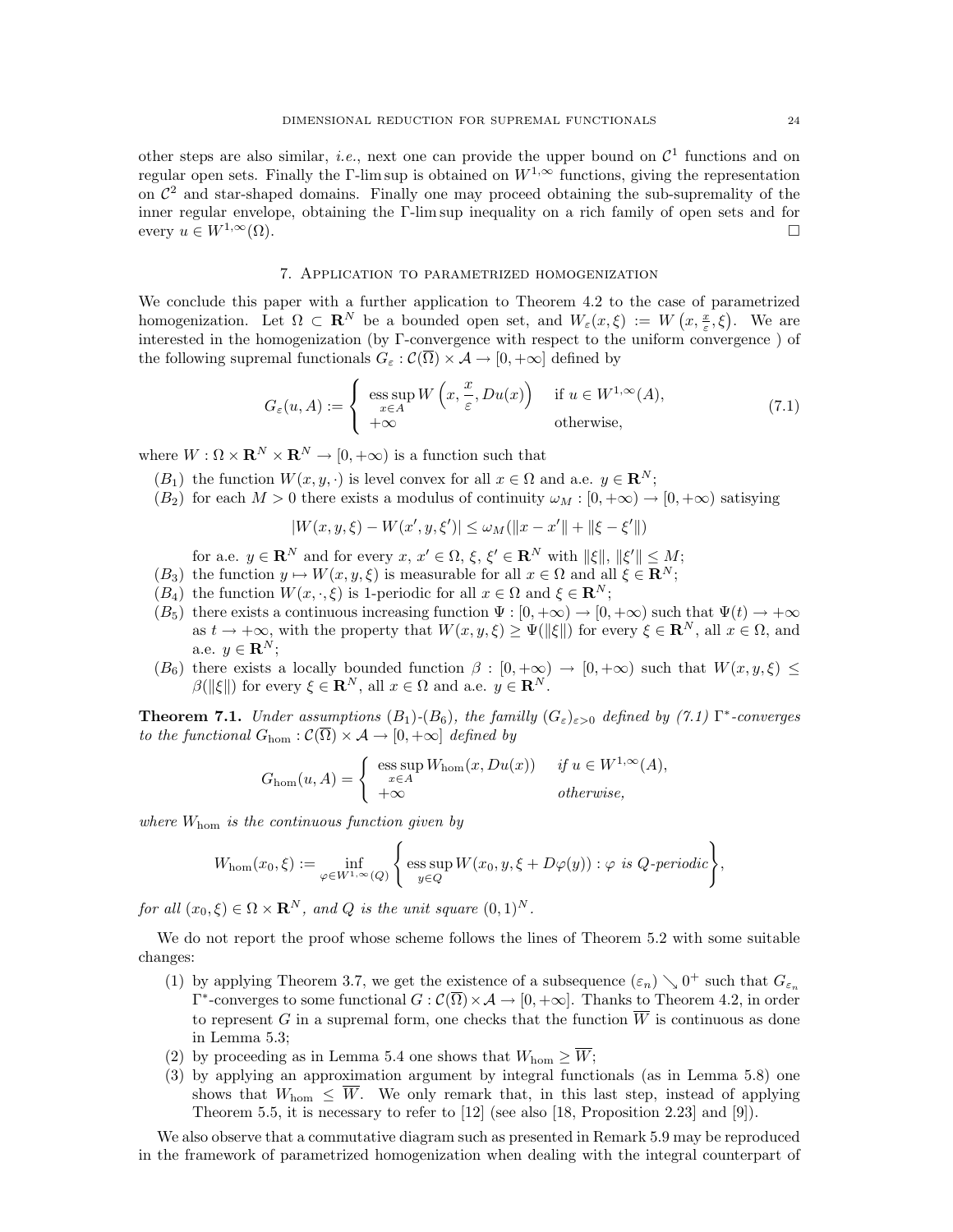functionals  $G_{\varepsilon}$  in (7.1), namely when considering the Γ-limit as  $\varepsilon \to 0^+$  and  $p \to +\infty$  of

$$
u \mapsto \left(\int_{\Omega} W^p\left(x, \frac{x}{\varepsilon}, Du\right) dx\right)^{1/p}
$$

.

Remark 7.2. We observe that Theorem 7.1 could be obtained as a particular case of dimensional reduction, having in mind that the result proven in Theorem 5.2 hold true also for the passage  $(N+1)D - ND$  (for any  $N \ge 1$ ). For the readers' convenience, the subsequent considerations will be made in the case  $N = 2$ .

To deduce Theorem 7.1 from Theorem 5.2 it suffices to assume that the energy density  $W_{\varepsilon}(x,\xi)$  =  $W(x_\alpha, \frac{x_\alpha}{\varepsilon}, \overline{\xi})$  has no dependence on the transverse variable  $x_3$  and on the last variable of the gradient. Indeed, the proof of the lower bound is straightforward since – with the notations of section 5 – we clearly have for every  $(u, A) \in W^{1,\infty}(\omega) \times \mathcal{A}$ , and every  $A' \subset \subset A$ ,

$$
G'(u, A') := \inf_{(u_{\varepsilon}) \subset W^{1,\infty}(\omega)} \left\{ \liminf_{\varepsilon \to 0} \operatorname*{ess\,sup}_{x_{\alpha} \in A'} W\left(x_{\alpha}, \frac{x_{\alpha}}{\varepsilon}, D_{\alpha} u_{\varepsilon}(x_{\alpha})\right) : u_{\varepsilon} \to u \text{ uniformly in } \overline{\omega} \right\}
$$

$$
\geq \inf_{(u_{\varepsilon}) \subset W^{1,\infty}(\Omega)} \left\{ \liminf_{\varepsilon \to 0} \operatorname*{ess\,sup}_{(x_{\alpha}, x_{3}) \in A' \times I} W\left(x_{\alpha}, \frac{x_{\alpha}}{\varepsilon}, D_{\alpha} u_{\varepsilon}(x_{\alpha}, x_{3})\right) : u_{\varepsilon} \to u \text{ uniformly in } \overline{\Omega} \right\}.
$$

Hence taking the supremum with respect to all  $A' \subset \subset A$  yields

$$
G'_{-}(u, A) \ge \underset{x_{\alpha} \in A}{\text{ess sup }} W_{\text{hom}}(x_{\alpha}, D_{\alpha}u(x_{\alpha})),
$$

where according to Theorem 5.2,

$$
W_{\text{hom}}(x_0, \overline{\xi}) := \inf_{\varphi \in W^{1, \infty}(Q' \times I)} \left\{ \operatorname{ess} \sup_{y \in Q' \times I} W(x_0, y_\alpha, \overline{\xi} + D_\alpha \varphi(y)) : \right.
$$
  
\n
$$
\varphi(\cdot, y_3) \text{ is 1-periodic for all } y_3 \in I \right\}
$$
  
\n
$$
= \inf_{\varphi \in W^{1, \infty}_{\text{per}}(Q')} \left\{ \operatorname{ess} \sup_{y \in Q'} W(x_0, y_\alpha, \overline{\xi} + D_\alpha \varphi(y_\alpha)) \right\} \quad \text{for all } (x_0, \overline{\xi}) \in \omega \times \mathbf{R}^2.
$$

For what concerns the upper bound, thanks again to Theorem 5.2, we infer the existence of a sequence  $(u_{\varepsilon}) \subset W^{1,\infty}(\Omega)$  uniformly converging to u in  $\overline{\Omega}$ , and such that

$$
\limsup_{\varepsilon \to 0} \underset{(w_{\varepsilon}) \subset W^{1,\infty}(\Omega)}{\text{ess sup }} W\left(x_{\alpha}, \frac{x_{\alpha}}{\varepsilon}, D_{\alpha} u_{\varepsilon}(x_{\alpha}, x_{3})\right)
$$
\n
$$
= \underset{(w_{\varepsilon}) \subset W^{1,\infty}(\Omega)}{\text{inf }} \left\{ \limsup_{\varepsilon \to 0} \underset{(x_{\alpha}, x_{3}) \in A' \times I}{\text{ess sup }} W\left(x_{\alpha}, \frac{x_{\alpha}}{\varepsilon}, D_{\alpha} w_{\varepsilon}(x_{\alpha}, x_{3})\right) : w_{\varepsilon} \to u \text{ uniformly in } \overline{\Omega} \right\}.
$$

Hence for a.e.  $s \in I$ ,  $v_{\varepsilon} := u_{\varepsilon}(\cdot, s) \in W^{1,\infty}(\omega)$ ,  $v_{\varepsilon} \to u$  uniformly in  $\overline{\omega}$  and

$$
\begin{split} &\limsup_{\varepsilon\to 0} \mathop{\mathrm{ess~sup}}_{x_\alpha\in A'} W\left(x_\alpha, \frac{x_\alpha}{\varepsilon}, D_\alpha v_\varepsilon(x_\alpha)\right)\\ &\leq \inf_{(w_\varepsilon)\subset W^{1,\infty}(\Omega)} \left\{\limsup_{\varepsilon\to 0} \mathop{\mathrm{ess~sup}}_{(x_\alpha, x_3)\in A'\times I} W\left(x_\alpha, \frac{x_\alpha}{\varepsilon}, D_\alpha w_\varepsilon(x_\alpha, x_3)\right) : w_\varepsilon\to u \text{ uniformly in } \overline{\Omega}\right\}. \end{split}
$$

so that

$$
G''(u, A') := \inf_{(v_{\varepsilon}) \subset W^{1, \infty}(\omega)} \left\{ \limsup_{\varepsilon \to 0} \operatorname*{ess\,sup}_{x_{\alpha} \in A'} W\left(x_{\alpha}, \frac{x_{\alpha}}{\varepsilon}, D_{\alpha}v_{\varepsilon}(x_{\alpha})\right) : v_{\varepsilon} \to u \text{ uniformly in } \overline{\omega} \right\}.
$$
  

$$
\leq \inf_{(w_{\varepsilon}) \subset W^{1, \infty}(\Omega)} \left\{ \limsup_{\varepsilon \to 0} \operatorname*{ess\,sup}_{(x_{\alpha}, x_{3}) \in A' \times I} W\left(x_{\alpha}, \frac{x_{\alpha}}{\varepsilon}, D_{\alpha}w_{\varepsilon}(x_{\alpha}, x_{3})\right) : w_{\varepsilon} \to u \text{ uniformly in } \overline{\Omega} \right\}.
$$

Finally, taking the supremum with respect to all  $A' \subset\subset A$  yields

$$
G''_{-}(u, A) \le \underset{x_{\alpha} \in A}{\text{ess sup }} W_{\text{hom}}(x_{\alpha}, D_{\alpha}u(x_{\alpha})).
$$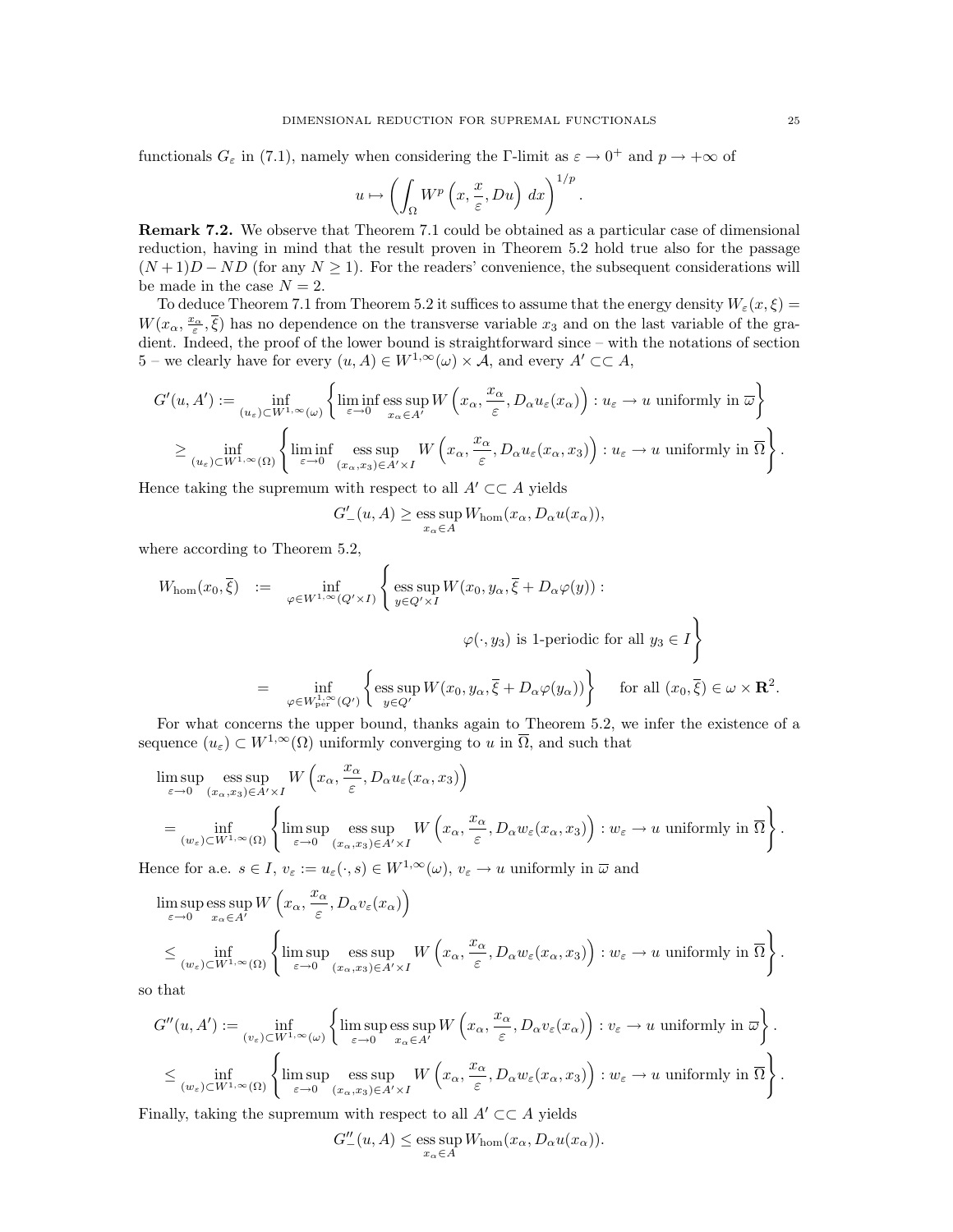## 8. Acknowledgements

This research was supported through GNAMPA with project 'Problemi variazionali per funzionali supremali ed applicazioni', 2009. The authors gratefully acknowledge the hospitality of Universitá del Salento, Università degli Studi di Salerno and Università degli Studi di Pisa where a big part of these results have been achieved. Moreover they wish to thank Prof. P. Cardaliaguet for several helpful ideas.

#### **REFERENCES**

- [1] E. Acerbi, G. Buttazzo, D. Percivale: A variational definition of the strain energy for an elastic string, J. Elasticity 25, no. 2, (1991), 137–148.
- [2] E. Acerbi, G. Buttazzo, F. Prinari: The class of functionals which can be represented by a supremum, J. Convex Anal. 9, (2002), 225–236.
- [3] O. ALVAREZ, E. N. BARRON: Homogenization in  $L^{\infty}$ , J. Diff. Eq. 183, no. 1, (2002), 132–164
- [4] G. ARONSSON: Minimization problems for the functional  $\sup_x F(x, f(x), f'(x))$ , Ark. Mat. 6, (1965), 33–53.
- [5] G. ARONSSON: Minimization problems for the functional  $\sup_x F(x, f(x), f'(x))$ , II, Ark. Mat. 6, (1966), 409– 431.
- [6] G. ARONSSON: Minimization problems for the functional  $\sup_x F(x, f(x), f'(x))$ , III, Ark. Mat. 7, (1969), 509– 512.
- [7] G. Aronsson: Extension of functions satisfying Lipschitz conditions, Ark. Mat. 6, (1967), 551–561.
- [8] J.-F. BABADJIAN, M. BAÍA: 3D-2D analysis of a thin film with periodic microstructure, Proc. Roy. Soc. Ed. Sect. A **136**, no. 2, (2006), 223-243.
- [9] J.-F. BABADJIAN, M. BAÍA: Multiscale nonconvex relaxation and application to thin films, Asympt. Anal. 48, no. 3, (2006), 173–218.
- [10] J.-F. Babadjian, G. A. Francfort: Spatial heterogeneity in 3D-2D dimensional reduction, ESAIM Cont, Optim. Calc. Var. 11, no. 1, (2005), 139–160.
- [11] J.-F. BABADJIAN, E. ZAPPALE, H. ZORGATI: Dimensional reduction for energies with linear growth involving the bending moment, J. Math. Pures Appl. 90, no. 6, (2008), 520–549.
- [12] M BAÍA, I. FONSECA: The limit behavior of a family of variational multiscale problems, Indiana Univ. Math. J. 56, no. 1, (2007), 1-50.
- [13] E. N. Barron, P. Cardaliaguet, R. R. Jensen: Radon-Nikodym Theorem in L∞, Appl. Math. Optim. 42, no. 2, (2000), 103–126.
- [14] E. N. BARRON, R. R. JENSEN, C.Y.WANG: Lower Semicontinuity of L∞ Functionals, Ann. Inst. H. Poincaré Anal. Non Linéaire 18, no. 4, (2001), 495-517.
- [15] E. N. BARRON, R. R. JENSEN, C. Y. WANG: The Euler Equation and Absolute Minimizers of  $L^{\infty}$  Functionals, Arch. Rational Mech. Anal. **157**, no. 4, (2001), 225-283.
- [16] E. N. BARRON, W. LIU: Calculus of Variation in  $L^{\infty}$ , Appl. Math. Optim. **35**, no. 3, (1997), 237–263.
- [17] A. Braides: Γ-convergence for beginners, Oxford Lecture Series in Mathematics and its Applications 22. Oxford University Press, Oxford (2002).
- [18] A. Braides, A. Defranceschi : Homogenization of multiple integrals, Oxford Lectures Series in Mathematics and its Applications, Clarendon Press, Oxford (1998).
- [19] A. Braides, I. Fonseca: Brittle thin films, Appl. Math. Optim. 44, (2001), 299-323.
- [20] A. Braides, I. Fonseca, G. Francfort : 3D-2D asymptotic analysis for inhomogeneous thin films, Indiana Univ. Math. J. 49, (2000), 1367–1404.
- [21] A. Briani, F. Prinari: A representation result for Γ-limit of supremal functionals, J. Nonlinear Convex Anal. 2, no. 4, (2003), 245–268.
- [22] A. Briani, A. Garroni, F. Prinari: Homogenization of L<sup>∞</sup> functionals, Math. Models and Methods in Applied Sciences (M3AS) 14, (2004), 1761–1784.
- [23] G. BUTTAZZO, G. DAL MASO: Integral representation and relaxation of local functionals, Nonlinear Anal. 9, (1985), 512–532.
- [24] G. BUTTAZZO: Semicontinuity, relaxation and integral representation in the calculus of variation, Pitman Research Notes in Mathematics Series 207, Harlow (1989).
- [25] P. CARDALIAGUET, F. PRINARI: Supremal representation of  $L^{\infty}$  functionals, App. Math. Optim. 52, (2005), 129–141.
- [26] P. CARDALIAGUET, F. PRINARI: Unpublished.
- [27] T. Champion, L. De Pascale, F. Prinari: Semicontinuity and absolute minimizers for supremal functionals, ESAIM Control Optim. Calc., 10, no. 1, (2004), 14–27.
- [28] G. Dal Maso: An Introduction to Γ-Convergence, Progress in Nonlinear Differential Equations and their Applications 8, Birkhauser, Boston (1993).
- [29] G. Dal Maso. P. Longo: Γ-limits of obstacles, Ann. Mat. Pura Appl. 128, no. 4, (1981), 1–50.
- [30] G. DAL MASO, L. MODICA: A general theory of variational functionals. Topics in functional analysis, Quaderni, Scuola Norm. Sup. Pisa, Pisa (1982), 149–221.
- [31] E. De Giorgi, T. Franzoni: Su un tipo di convergenza variazionale, Atti Accad. Naz. Lincei Rend. Cl. Sci. Fis. Mat. Natur. 58, no. 8, (1975), 842–850.